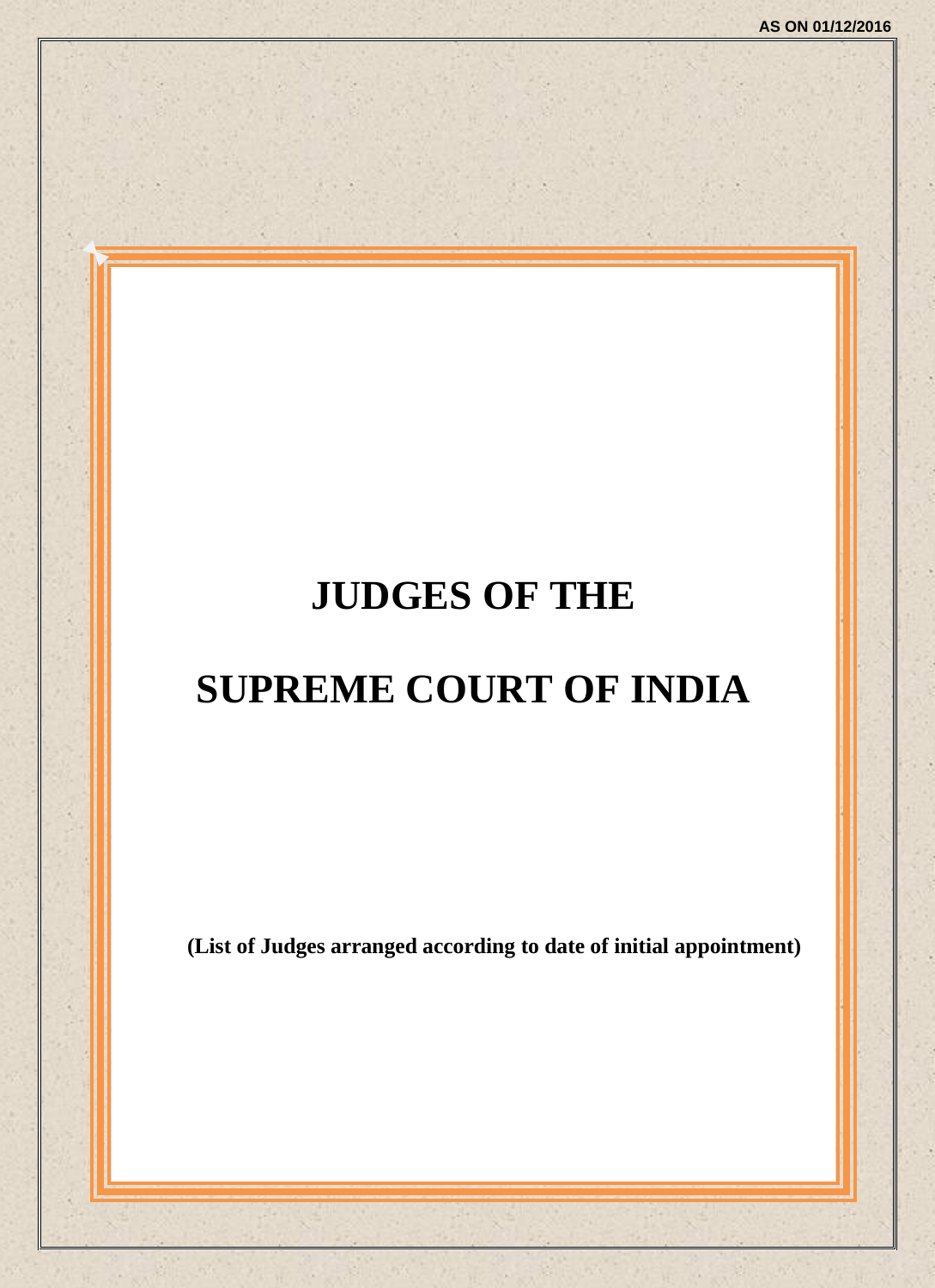#### **SUPREME COURT OF INDIA Sanctioned Judge Strength: 31 (List of Judges arranged according to date of appointment)**

| Sl.              | Name of the Judge             | Date of                | Date of    | <b>REMARKS</b>              |
|------------------|-------------------------------|------------------------|------------|-----------------------------|
| No.              | <b>S/Shri Justice</b>         | appointment Retirement |            | [Parent High Court]         |
|                  |                               |                        |            |                             |
| $\mathbf{1}$     | <b>TIRATH SINGH THAKUR</b>    | 17/11/2009             | 03/01/2017 | CJI w.e.f. 03/12/2015       |
|                  |                               |                        |            | [JAMMU & KASHMIR]           |
| $\sqrt{2}$       | <b>JAGDISH SINGH KHEHAR</b>   | 13/09/2011             | 27/08/2017 | <b>PUNJAB &amp; HARYANA</b> |
| $\overline{3}$   | <b>DIPAK MISRA</b>            | 10/10/2011             | 02/10/2018 | <b>ORISSA</b>               |
| $\overline{4}$   | <b>JASTI CHELAMESWAR</b>      | 10/10/2011             | 22/06/2018 | <b>ANDHRA PRADESH</b>       |
| 5                | <b>RANJAN GOGOI</b>           | 23/04/2012             | 17/11/2019 | <b>GAUHATI</b>              |
| 6                | <b>MADAN BHIMARAO LOKUR</b>   | 04/06/2012             | 30/12/2018 | <b>DELHI</b>                |
| $\boldsymbol{7}$ | PINAKI CHANDRA GHOSE          | 08/03/2013             | 27/05/2017 | <b>CALCUTTA</b>             |
| $\overline{8}$   | <b>KURIAN JOSEPH</b>          | 08/03/2013             | 29/11/2018 | <b>KERALA</b>               |
| 9                | <b>ARJAN KUMAR SIKRI</b>      | 12/04/2013             | 06/03/2019 | <b>DELHI</b>                |
| 10               | <b>SHARAD ARVIND BOBDE</b>    | 12/04/2013             | 23/04/2021 | <b>BOMBAY</b>               |
| 11               | RAJESH KUMAR AGRAWAL          | 17/02/2014             | 04/05/2018 | <b>ALLAHABAD</b>            |
| 12               | NUTHALAPATI VENKATA RAMANA    | 17/02/2014             | 26/08/2022 | <b>ANDHRA PRADESH</b>       |
| 13               | <b>ARUN KUMAR MISHRA</b>      | 07/07/2014             | 02/09/2020 | <b>MADHYA PRADESH</b>       |
| 14               | <b>ADARSH KUMAR GOEL</b>      | 07/07/2014             | 06/07/2018 | <b>PUNJAB &amp; HARYANA</b> |
| $\overline{15}$  | ROHINTON FALI NARIMAN         | 07/07/2014             | 12/08/2021 | <b>BAR</b>                  |
| 16               | <b>ABHAY MANOHAR SAPRE</b>    | 13/08/2014             | 27/08/2019 | <b>MADHYA PRADESH</b>       |
| 17               | <b>SMT. R. BANUMATHI</b>      | 13/08/2014             | 19/07/2020 | <b>MADRAS</b>               |
| 18               | PRAFULLA CHANDRA PANT         | 13/08/2014             | 29/08/2017 | <b>UTTARAKHAND</b>          |
| 19               | <b>UDAY UMESH LALIT</b>       | 13/08/2014             | 08/11/2022 | <b>BAR</b>                  |
| 20               | <b>AMITAVA ROY</b>            | 27/02/2015             | 28/02/2018 | <b>GAUHATI</b>              |
| 21               | AJAY MANIKRAO KHANWILKAR      | 13/05/2016             | 29/07/2022 | <b>BOMBAY</b>               |
| 22               | DR. DHANANJAYA Y. CHANDRACHUD | 13/05/2016             | 10/11/2024 | <b>BOMBAY</b>               |
| 23               | <b>ASHOK BHUSHAN</b>          | 13/05/2016             | 04/07/2021 | <b>ALLAHABAD</b>            |
| 24               | <b>LAVU NAGESWARA RAO</b>     | 13/05/2016             | 07/06/2022 | <b>BAR</b>                  |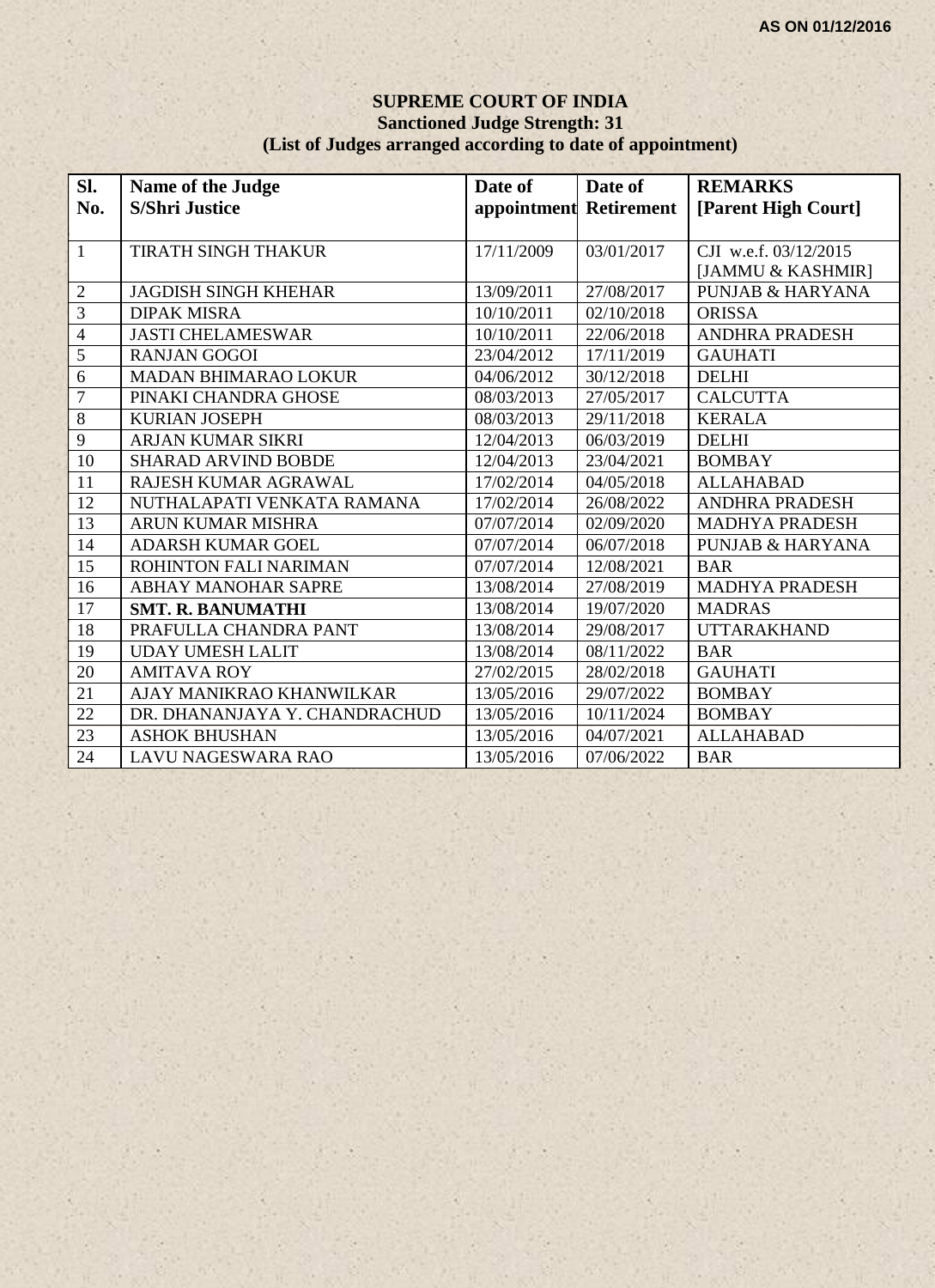# **JUDGES OF THE HIGH COURTS**

**(List of Judges arranged according to date of initial appointment)**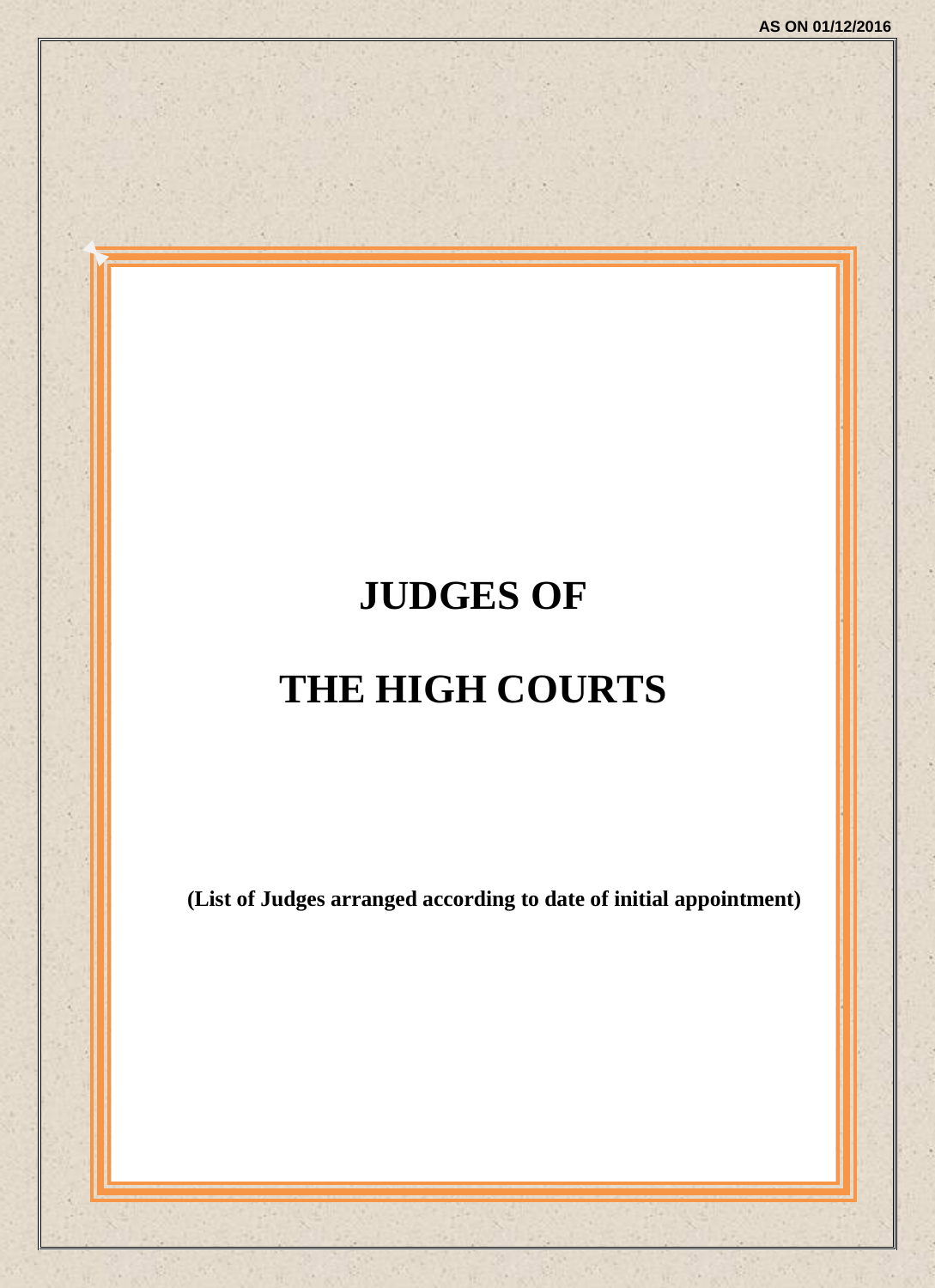# **ALLAHABAD HIGH COURT**

Approved Judge Strength: 160 [Pmt. 76 Addl. 84] (List of Judges arranged according to date of initial appointment)

| <b>SI</b>           | <b>Name of the Judge</b>                    | <b>Source of</b>                 | Date of                  | Date of                       | Date of                  | <b>Remarks</b>                               |
|---------------------|---------------------------------------------|----------------------------------|--------------------------|-------------------------------|--------------------------|----------------------------------------------|
| N <sub>o</sub>      |                                             | <b>Recruitment</b>               | <b>Appointment</b>       | <b>Appointment</b><br>as Pmt. | <b>Retirement</b>        |                                              |
|                     |                                             |                                  | as Addl. Judge           | Judge                         |                          |                                              |
| $\mathbf{1}$        | <b>D.B.BHOSALE</b>                          | <b>BAR</b>                       | 22/01/2001               | 21/01/2003                    | 23/10/2018               | CJ w.e.f. 30/07/2016                         |
|                     |                                             |                                  |                          |                               |                          | [PHC: Bombay]                                |
| $\overline{2}$<br>3 | <b>VIMLESH KUMAR SHUKLA</b>                 | <b>BAR</b><br><b>BAR</b>         | $--$<br>07/01/2004       | 21/12/2002<br>18/08/2005      | 02/06/2017<br>29/12/2017 |                                              |
| $\overline{4}$      | <b>ARUN TANDON</b><br><b>TARUN AGARWALA</b> | Bar                              | 07/01/2004               | 18/08/2005                    | 02/03/2018               |                                              |
| 5                   | <b>DILIP GUPTA</b>                          | <b>BAR</b>                       | 07/01/2004               | 18/08/2005                    | 06/06/2018               |                                              |
| $\overline{6}$      | <b>KRISHNA MURARI</b>                       | <b>BAR</b>                       | 07/01/2004               | 18/08/2005                    | 08/07/2020               |                                              |
| $\overline{7}$      | AMRESHWAR PRATAP SAHI                       | <b>BAR</b>                       | 24/09/2004               | 18/08/2005                    | 31/12/2020               |                                              |
| $\,8\,$             | <b>VIKRAM NATH</b>                          | <b>BAR</b>                       | 24/09/2004               | 27/02/2006                    | 23/09/2024               |                                              |
| 9                   | STAYENDRA SINGH CHAUHAN                     | <b>BAR</b>                       | 05/10/2005               | 26/02/2007                    | 04/07/2018               |                                              |
| 10                  | <b>SUDHIR AGARWAL</b>                       | <b>BAR</b>                       | 05/10/2005               | 10/08/2007                    | 23/04/2020               |                                              |
| 11                  | <b>KUMARI BHARATI SAPRU</b>                 | <b>BAR</b>                       | 05/10/2005               | 10/08/2007                    | 28/07/2020               |                                              |
| 12                  | <b>SHRI NARAYAN SHUKLA</b>                  | <b>BAR</b>                       | 05/10/2005               | 10/08/2007                    | 17/07/2020               |                                              |
| 13                  | <b>AJAI LAMBA [H]</b>                       | <b>BAR</b>                       | $\qquad \qquad -$        | 22/03/2006                    | 20/09/2020               | <b>Joined on 09/12/2011</b><br>[PHC: P & H]  |
| 14                  | <b>RAN VIJAI SINGH</b>                      | <b>BAR</b>                       | 07/07/2006               | 15/01/2008                    | 27/04/2018               |                                              |
| 15                  | PANKAJ MITHAL                               | <b>BAR</b>                       | 07/07/2006               | 02/07/2008                    | 16/06/2023               |                                              |
| 16                  | ARVIND KUMAR TRIPATHI                       | <b>BAR</b>                       | 05/05/2008               | 19/04/2010                    | 09/03/2018               |                                              |
| 17                  | SHASHI KANT GUPTA                           | <b>BAR</b>                       | 05/05/2008               | 19/04/2010                    | 13/11/2020               |                                              |
| 18                  | <b>BALA KRISHNA NARAYANA</b>                | <b>BAR</b>                       | 05/05/2008               | 19/04/2010                    | 26/07/2020               |                                              |
| 19                  | <b>RAJESH DAYAL KHARE</b>                   | <b>BAR</b>                       | 05/05/2008               | 19/04/2010                    | 31/08/2018               |                                              |
| 20                  | <b>SHABIHUL HASNAIN</b>                     | <b>BAR</b>                       | 05/05/2008               | 19/04/2010                    | 09/01/2020               |                                              |
| 21                  | <b>ABHINAVA UPADHYA</b>                     | <b>BAR</b>                       | 05/05/2008               | 19/04/2010                    | 02/11/2020               |                                              |
| 22                  | PRASHANT KUMAR                              | <b>SERVICE</b>                   | 21/01/2009               | 17/01/2013                    | 30/06/2020               | <b>Joined 19/05/2016</b><br>[PHC: Jharkhand] |
| 23                  | DEVENDRA KUMAR ARORA                        | <b>BAR</b>                       | 13/04/2009               | 24/12/2010                    | 19/06/2019               |                                              |
| 24                  | <b>ANIL KUMAR</b>                           | <b>BAR</b>                       | 13/04/2009               | 24/12/2010                    | 08/08/2020               |                                              |
| 25                  | <b>KUMARI NAHEED ARA MOONIS</b>             | <b>BAR</b>                       | 13/04/2009               | 24/12/2010                    | 07/12/2021               |                                              |
| 26                  | <b>RITU RAJ AWASTHI</b>                     | <b>BAR</b>                       | 13/04/2009               | 24/12/2010                    | 02/07/2022               |                                              |
| 27                  | ABHAY MAHADEO THIPSAY                       | <b>SERVICE</b>                   | 17/03/2011               | 16/12/2013                    | 09/03/2017               | <b>Joined on 02/05/2016</b><br>[PHC: Bombay] |
| 28                  | PRADEEP KUMAR SINGH BAGHEL                  | <b>BAR</b>                       | 21/11/2011<br>×          | 06/08/2013                    | 19/11/2019               |                                              |
| 29                  | <b>RAM SURAT RAM (MAURYA)</b>               | <b>BAR</b>                       | 21/11/2011               | 06/08/2013                    | 14/10/2019               |                                              |
| 30                  | <b>B. AMIT STHALEKAR</b>                    | <b>BAR</b>                       | 21/11/2011               | 06/08/2013                    | 24/12/2020               |                                              |
| 31                  | PANKAJ NAQVI                                | <b>BAR</b>                       | 21/11/2011               | 06/08/2013                    | 21/08/2021               |                                              |
| 32                  | <b>MANOJ MISRA</b>                          | <b>BAR</b>                       | 21/11/2011               | 06/08/2013                    | 01/06/2027               |                                              |
| 33                  | <b>RAMESH SINHA</b>                         | <b>BAR</b>                       | 21/11/2011               | 06/08/2013                    | 04/09/2026               |                                              |
| 34                  | <b>SMT. SUNITA AGARWAL</b>                  | <b>BAR</b>                       | 21/11/2011               | 06/08/2013                    | 29/04/2028               |                                              |
| 35                  | DEVENDRA KUMAR UPADHYAY                     | <b>BAR</b>                       | 21/11/2011               | 06/08/2013                    | 15/06/2027               |                                              |
| 36                  | <b>MOHAMMAD TAHIR</b>                       | <b>SERVICE</b>                   | 17/04/2012               | 06/08/2013                    | 05/12/2016               |                                              |
| 37<br>38            | ADITYA NATH MITTAL                          | <b>SERVICE</b>                   | 17/04/2012               | 05/09/2013                    | 04/12/2016               |                                              |
| 39                  | MAHENDRA DAYAL<br><b>BHARAT BHUSHAN</b>     | <b>SERVICE</b><br><b>SERVICE</b> | 17/04/2012<br>03/01/2013 | 05/09/2013<br>02/08/2014      | 26/10/2018               |                                              |
| 40                  | <b>BACHCHOO LAL</b>                         | <b>SERVICE</b>                   | 22/01/2013               | 02/08/2014                    | 03/10/2017<br>02/07/2021 |                                              |
| 41                  | RAKESH SRIVASTAVA                           | <b>BAR</b>                       | 12/04/2013               | 02/08/2014                    | 28/09/2022               |                                              |
| 42                  | SURYA PRAKASH KESARWANI                     | <b>BAR</b>                       | 12/04/2013               | 02/08/2014                    | 14/07/2024               |                                              |
| 43                  | <b>VIPIN SINHA</b>                          | <b>BAR</b>                       | 12/04/2013               | 02/08/2014                    | 11/01/2020               |                                              |
| 44                  | KARUNA NAND BAJPAYEE                        | <b>BAR</b>                       | 12/04/2013               | 10/04/2015                    | 14/12/2019               |                                              |
| 45                  | <b>MANOJ KUMAR GUPTA</b>                    | <b>BAR</b>                       | 12/04/2013               | 10/04/2015                    | 08/10/2026               |                                              |
| 46                  | ANJANI KUMAR MISHRA                         | <b>BAR</b>                       | 12/04/2013               | 10/04/2015                    | 16/05/2025               |                                              |
| 47                  | MAHESH CHANDRA TRIPATHI                     | <b>BAR</b>                       | 27/09/2013               | 10/04/2015                    | 20/06/2028               |                                              |
| 48                  | <b>SUNEET KUMAR</b>                         | <b>BAR</b>                       | 27/09/2013               | 10/04/2015                    | 28/05/2023               |                                              |
| 49                  | <b>VIVEK KUMAR BIRLA</b>                    | <b>BAR</b>                       | 03/02/2014               | 01/02/2016                    | 17/09/2025               |                                              |
| 50                  | <b>ATTAU RAHMAN MASOODI</b>                 | <b>BAR</b>                       | 03/02/2014               | 01/02/2016                    | 02/08/2025               |                                              |
| 51                  | ASHWANI KUMAR MISHRA                        | <b>BAR</b>                       | 03/02/2014               | 01/02/2016                    | 15/11/2030               |                                              |
|                     |                                             |                                  |                          |                               |                          | $2/-$                                        |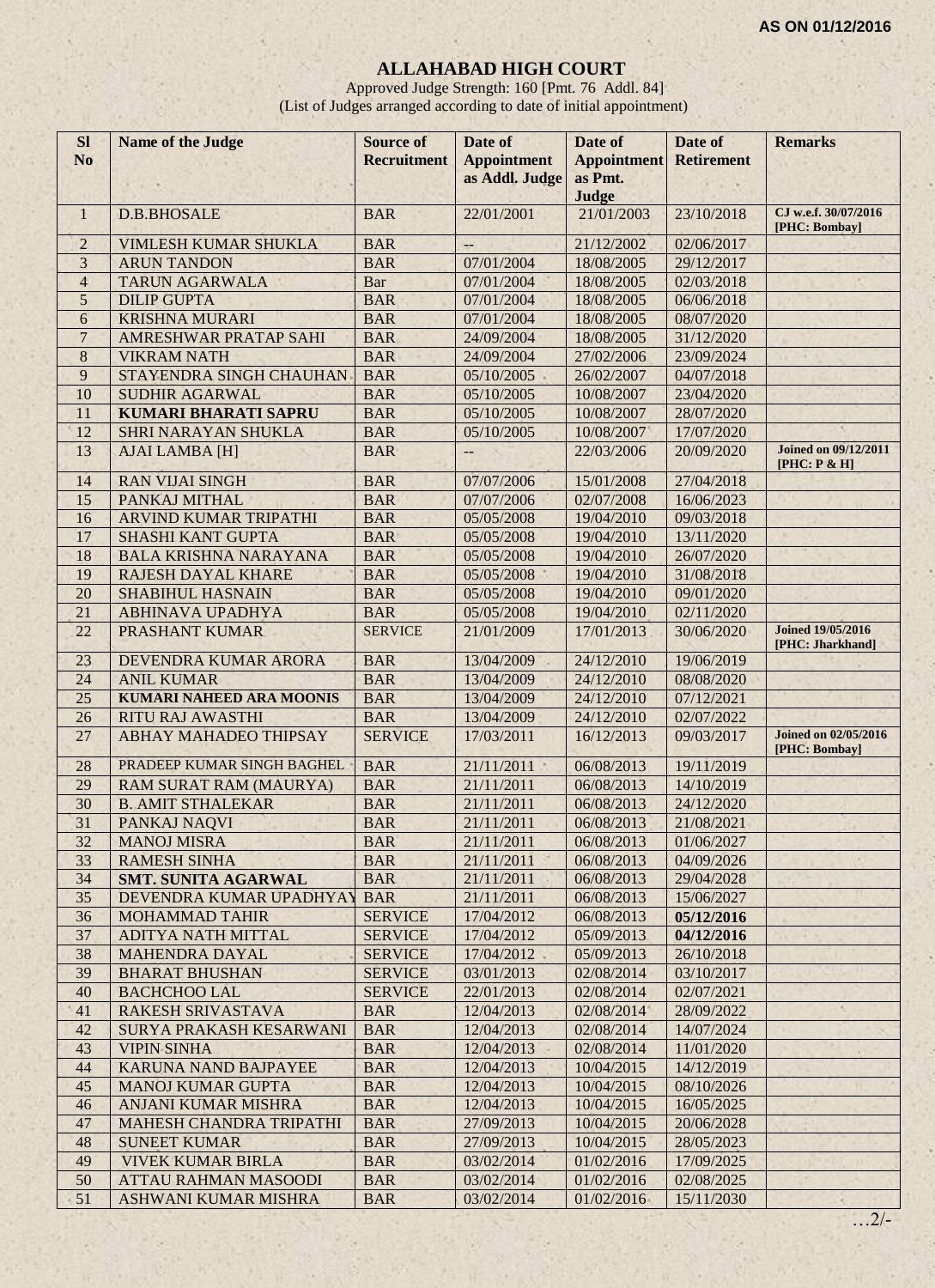| <b>SI</b>      | <b>Name of the Judge</b>  | <b>Source</b>  | Date of               | Date of               | Date of           | <b>Remarks</b> |
|----------------|---------------------------|----------------|-----------------------|-----------------------|-------------------|----------------|
| N <sub>o</sub> |                           |                | <b>Appointment as</b> | <b>Appointment</b> as | <b>Retirement</b> |                |
|                |                           |                | <b>Addl. Judge</b>    | Pmt. Judge            |                   |                |
| 52             | <b>RAJAN ROY</b>          | <b>BAR</b>     | 03/02/2014            | 01/02/2016            | 14/08/2027        |                |
| 53             | <b>SMT. VIJAY LAKSHMI</b> | <b>SERVICE</b> | 03/02/2014            | 01/02/2016            | 28/10/2018        |                |
| 54             | ARVIND KUMAR MISHRA-I     | <b>SERVICE</b> | 03/02/2014            | 01/02/2016            | 30/06/2023        |                |
| 55             | <b>ANANT KUMAR</b>        | <b>SERVICE</b> | 03/02/2014            | 01/02/2016            | 06/06/2020        |                |
| 56             | <b>HARSH KUMAR</b>        | <b>SERVICE</b> | 03/02/2014            | 01/02/2016            | 29/03/2020        |                |
| 57             | <b>SHASHI KANT</b>        | <b>SERVICE</b> | 03/02/2014            | 01/02/2016            | 31/07/2019        |                |
| 58             | <b>OM PRAKASH-VII</b>     | <b>SERVICE</b> | 03/02/2014            | 01/02/2016            | 09/09/2022        |                |
| 59             | YASHWANT VARMA            | <b>BAR</b>     | 13/10/2014            | 01/02/2016            | 05/01/2031        |                |

# **Additional Judges**

| SI.<br>No.       | Name of Additional Judge      | Date of<br><b>Birth</b> | Source of<br>Recruitment | Date of initial<br>appointment | Date of<br>expiry of<br>present<br>term | <b>Remarks</b>                                   |
|------------------|-------------------------------|-------------------------|--------------------------|--------------------------------|-----------------------------------------|--------------------------------------------------|
| $\mathbf{1}$     | KAUSHAL JAYENDRA THAKER       | 04/09/1961              | <b>SERVICE</b>           | 04/05/2013                     | 03/05/2018                              | <b>Joined on</b><br>11/04/2016<br>[PHC: Gujarat] |
| $\overline{2}$   | <b>MUKHTAR AHMAD</b>          | 04/10/1956              | <b>SERVICE</b>           | 18/02/2015                     | 17/02/2017                              |                                                  |
| $\overline{3}$ . | <b>AMAR SINGH CHAUHAN</b>     | 03/06/1956              | <b>SERVICE</b>           | 18/02/2015                     | 17/02/2017                              |                                                  |
| 4.               | <b>SHAMSHER BAHADUR SINGH</b> | 15/02/1955              | <b>SERVICE</b>           | 18/02/2015                     | 14/02/2017                              |                                                  |
| 5                | <b>VINOD KUMAR MISRA</b>      | 03/01/1956              | <b>SERVICE</b>           | 18/02/2015                     | 17/02/2017                              |                                                  |
| 6                | PRAMOD KUMAR SRIVASTAVA       | 29/01/1955              | <b>SERVICE</b>           | 18/02/2015                     | 28/01/2017                              |                                                  |
| $\overline{7}$   | <b>RAGHVENDRA KUMAR</b>       | 01/04/1956              | <b>SERVICE</b>           | 18/02/2015                     | 17/02/2017                              |                                                  |
| $\overline{8}$   | <b>PRATYUSH KUMAR</b>         | 21/01/1956              | <b>SERVICE</b>           | 18/02/2015                     | 17/02/2017                              |                                                  |
| 9                | <b>ABHAI KUMAR</b>            | 07/10/1956              | <b>SERVICE</b>           | 07/04/2016                     | 06/04/2018                              |                                                  |
| 10               | <b>ALOK KUMAR MUKHERJEE</b>   | 18/01/1955              | <b>SERVICE</b>           | 07/04/2016                     | 17/01/2017                              |                                                  |
| 11               | ANIL KUMAR SRIVASTAVA-II      | 21/09/1956              | <b>SERVICE</b>           | 07/04/2016                     | 06/04/2018                              |                                                  |
| 12               | RAVINDRA NATH KAKKAR          | 05/12/1956              | <b>SERVICE</b>           | 07/04/2016                     | 06/04/2018                              |                                                  |
| 13               | DR. VIJAY LAXMI               | 01/07/1955              | <b>SERVICE</b>           | 07/04/2016                     | 30/06/2017                              |                                                  |
| 14               | UMESH CHANDRA SRIVASTAVA      | 25/07/1956              | <b>SERVICE</b>           | 07/04/2016                     | 06/04/2018                              |                                                  |
| 15               | RAVINDRA NATH MISHRA-II       | 06/11/1955              | <b>SERVICE</b>           | 07/04/2016                     | 05/11/2017                              |                                                  |
| 16               | PRABHAT CHANDRA TRIPATHI      | 26/01/1956              | <b>SERVICE</b>           | 07/04/2016                     | 25/01/2018                              |                                                  |
| 17               | VINOD KUMAR SRIVASTAVA-III    | 25/03/1956              | <b>SERVICE</b>           | 07/04/2016                     | 24/03/2018                              |                                                  |
| 18               | <b>RAJUL BHARGAVA</b>         | 18/11/1958              | <b>BAR</b>               | 15/11/2016                     | 14/11/2018                              | $\mathcal{A}_\mathrm{c}$                         |
| 19               | SIDDHARTHA VARMA              | 19/09/1967              | <b>BAR</b>               | 15/11/2016                     | 14/11/2018                              |                                                  |
| 20               | <b>SMT. SANGEETA CHANDRA</b>  | 23/04/1968              | <b>BAR</b>               | 15/11/2016                     | 14/11/2018                              |                                                  |
| 21               | <b>DAYA SHANKAR TRIPATHI</b>  | 05/01/1957              | <b>SERVICE</b>           | 15/11/2016                     | 14/11/2018                              |                                                  |
| 22               | <b>SHEO KUMAR SINGH I</b>     | 17/01/1956              | <b>SERVICE</b>           | 15/11/2016                     | 06/01/2018                              |                                                  |
| 23               | <b>VIRENDRA KUMAR II</b>      | 08/04/1959              | <b>SERVICE</b>           | 15/11/2016                     | 14/11/2018                              |                                                  |
| 24               | SHAILENDRA KUMAR AGRAWAL      | 10/04/1956              | <b>SERVICE</b>           | 15/11/2016                     | 09/04/2018                              |                                                  |
| 25               | <b>SANJAY HARKAULI</b>        | 21/01/1957              | <b>SERVICE</b>           | 15/11/2016                     | 14/11/2018                              |                                                  |
| 26               | <b>KRISHNA PRATAP SINGH</b>   | 07/08/1957              | <b>SERVICE</b>           | 15/11/2016                     | 14/11/2018                              |                                                  |
| 27               | <b>SMT. REKHA DIKSHIT</b>     | 10/08/1959              | <b>SERVICE</b>           | 15/11/2016                     | 14/11/2018                              |                                                  |
| 28               | <b>SATYA NARAIN AGNIHOTRI</b> | 30/04/1956              | <b>SERVICE</b>           | 15/11/2016                     | 29/04/2018                              |                                                  |

# **Judges transferred from the Allahabad High Court**

| Sl. | Name of the Judge    | Source     | Date of        | Date of       | Date of    | Remarks                        |
|-----|----------------------|------------|----------------|---------------|------------|--------------------------------|
| No. |                      |            | Appointment as | Appointment   | Retirement |                                |
|     |                      |            | Addl. Judge    | As Pmt. Judge |            |                                |
|     | <b>VINEET SARAN</b>  | <b>BAR</b> | $- -$          | 14/02/2002    | 10/05/2019 | CJ. Orissa                     |
|     | <b>RAKESH TIWARI</b> | <b>BAR</b> | $- -$          | 14/02/2002    | 24/10/2017 | <b>Transferred to Calcutta</b> |
|     | RAJIV SHARMA         | <b>BAR</b> | 24/09/2004     | 18/08/2005    | 24/09/2017 | <b>Transferred to Calcutta</b> |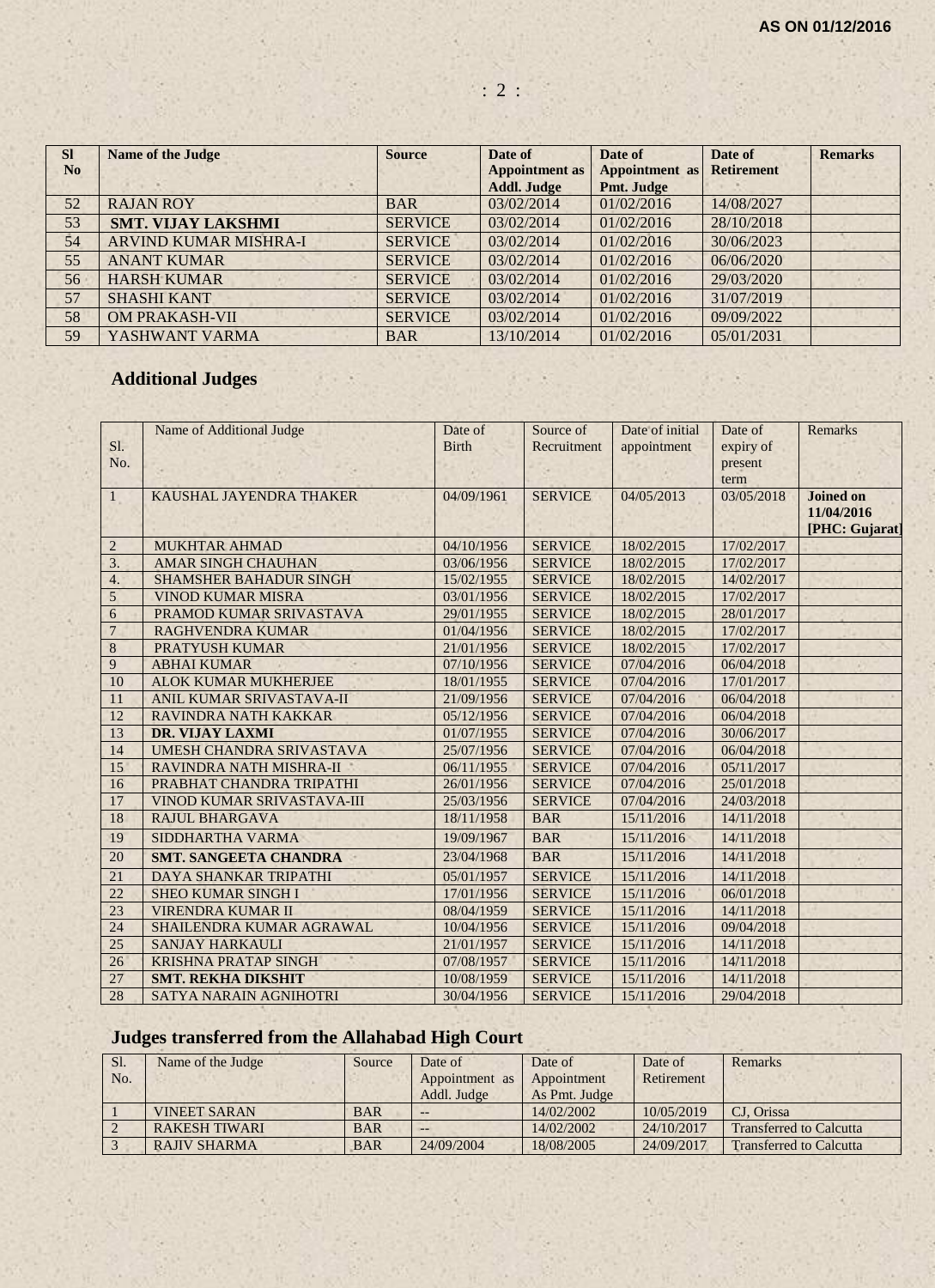#### **HIGH COURT OF JUDICATURE AT HYDERABAD**

**Approved Judge Strength: 61 [Pmt.: 46 Addl.: 15 ] (List of Judges arranged according to date of initial appointment)**

| Sl.<br>No.              | <b>Name of the Judge</b>                    | <b>Source of</b><br>Recruit-<br>ment | Date of<br><b>Appointment</b><br>as Addl. Judge | Date of<br><b>Appointment</b><br>as Pmt. Judge | Date of<br><b>Retirement</b> | <b>Remarks</b>                               |
|-------------------------|---------------------------------------------|--------------------------------------|-------------------------------------------------|------------------------------------------------|------------------------------|----------------------------------------------|
| $\mathbf{1}$            | <b>RAMESH RANGANATHAN</b>                   | <b>BAR</b>                           | 26/05/2005                                      | 20/02/2006                                     | 27/07/2020                   | ACJ w.e.f. 30/07/2016                        |
| $\sqrt{2}$              | <b>V. RAMASUBRAMANIAN</b>                   | <b>BAR</b>                           | 31/07/2006                                      | 09/11/2009                                     | 29/06/2020                   | <b>JOINED ON 27/04/2016</b><br>[PHC: MADRAS] |
| $\overline{\mathbf{3}}$ | C. V. NAGARJUNA REDDY                       | <b>BAR</b>                           | 11/09/2006                                      | 10/04/2008                                     | 04/12/2018                   |                                              |
| $\overline{4}$          | P. V. SANJAY KUMAR                          | <b>BAR</b>                           | 08/08/2008                                      | 20/01/2010                                     | 13/08/2025                   |                                              |
| 5                       | <b>SURESH KUMAR KAIT</b>                    | <b>BAR</b>                           | 05/09/2008                                      | 12/04/2013                                     | 23/05/2025                   | <b>Joined on 12/04/2016</b><br>[PHC: Delhi]  |
| 6                       | <b>RAJA ELANGO</b>                          | <b>BAR</b>                           | 31/03/2009                                      | 30/03/2011                                     | 22/09/2017                   | <b>JOINED ON 25/3/2010</b><br>[PHC: MADRAS]  |
| $\overline{7}$          | <b>CHAGARI PRAVEEN KUMAR</b>                | <b>BAR</b>                           | 29/06/2012                                      | 04/12/2013                                     | 25/02/2023                   |                                              |
| $8\,$                   | <b>M.S.SRI RAMACHANDRA RAO</b>              | <b>BAR</b>                           | 29/06/2012                                      | 04/12/2013                                     | 06/08/2028                   |                                              |
| 9                       | ADAVALLI RAJASHEKER REDDY                   | <b>BAR</b>                           | 12/04/2013                                      | 08/09/2014                                     | 03/05/2022                   |                                              |
| 10                      | PONUGOTI NAVEEN RAO                         | <b>BAR</b>                           | 12/04/2013                                      | 08/09/2014                                     | 14/07/2023                   |                                              |
| 11                      | SARASA VENKATANARAYANA<br><b>BHATTI</b>     | <b>BAR</b>                           | 12/04/2013                                      | 08/09/2014                                     | 05/05/2024                   |                                              |
| 12                      | <b>AKULA VENKATA SESHA SAI</b>              | <b>BAR</b>                           | 12/04/2013                                      | 08/09/2014                                     | 02/06/2024                   |                                              |
| 13                      | <b>CHALLA KODANDARAM</b><br><b>CHOWDARY</b> | <b>BAR</b>                           | 12/04/2013                                      | 08/09/2014                                     | 31/07/2021                   |                                              |
| 14                      | ASAPU RAMALINGESWARA RAO                    | <b>BAR</b>                           | 21/09/2013                                      | 02/03/2016                                     | 20/05/2018                   |                                              |
| 15                      | <b>BULUSU SIVA SANKARA RAO</b>              | <b>SERVICE</b>                       | 23/10/2013                                      | 02/03/2016                                     | 09/04/2019                   |                                              |
| 16                      | MANDHATA SEETHARAMA MURTI                   | <b>SERVICE</b>                       | 23/10/2013                                      | 02/03/2016                                     | 15/01/2020                   |                                              |
| 17                      | UPMAKA DURGA PRASAD RAO                     | <b>SERVICE</b>                       | 23/10/2013                                      | 02/03/2016                                     | 11/08/2024                   |                                              |
| 18                      | TALLURI SUNIL CHOWDARY                      | <b>SERVICE</b>                       | 23/10/2013                                      | 02/03/2016                                     | 03/02/2019                   |                                              |
| 19                      | MALLAVOLU SATYANARAYANA<br><b>MURTHY</b>    | <b>SERVICE</b>                       | 23/10/2013                                      | 02/03/2016                                     | 13/06/2022                   |                                              |
| 20                      | MISRILAL SUNIL KISHORE JAISWAI              | <b>SERVICE</b>                       | 23/10/2013                                      | 02/03/2016                                     | 04/02/2018                   |                                              |
| 21                      | AMBATI SHANKAR NARAYANA                     | <b>SERVICE</b>                       | 23/10/2013                                      | 02/03/2016                                     | 30/06/2018                   |                                              |
| 22                      | <b>SMT. ANIS</b>                            | <b>SERVICE</b>                       | 23/10/2013                                      | 02/03/2016                                     | 20/10/2017                   |                                              |
| 23                      | <b>GUDISEVA SHYAM PRASAD</b>                | <b>SERVICE</b>                       | $--$                                            | 20/05/2016                                     | 26/09/2020                   |                                              |

#### **Additional Judges**

| No. | Name of Additional Judge | Date of<br><b>Birth</b> | Source of<br>Recruit-<br>ment | Date of initial Date of expiry<br>appointment | of present term | Remarks |  |
|-----|--------------------------|-------------------------|-------------------------------|-----------------------------------------------|-----------------|---------|--|
|     |                          |                         | $-NII$                        |                                               |                 |         |  |
|     |                          |                         |                               |                                               |                 |         |  |

#### **JUDGES TRANSFERRED FROM HIGH COURT OF TELANGANA & ANDHRA PRADESH**

| Sl.<br>No.     | Name of the Judge          | Source     | Date of<br>Appointmen<br>t as Addl.<br>Judge | Date of<br>Appointment<br>As Pmt. Judge | Date of<br>Retirement | Remarks                      |
|----------------|----------------------------|------------|----------------------------------------------|-----------------------------------------|-----------------------|------------------------------|
|                | <b>MS. GORLA ROHINI</b>    | <b>BAR</b> | 25/06/2001                                   | 31/07/2002                              | 13/04/2017            | CJ, Delhi HC                 |
| $\overline{2}$ | <b>R. SUBHASH REDDY</b>    | <b>BAR</b> | 02/12/2002                                   | 24/06/2004                              | 04/01/2019            | CJ, Gujarat HC               |
| 3              | NOOTY RAMA MOHANA RAO      | <b>BAR</b> | 11/09/2006                                   | 10/04/2008                              | 13/08/2017            | <b>Transferred to Madras</b> |
| $\overline{4}$ | <b>DAMA SESHADRI NAIDU</b> | <b>BAR</b> | 21/09/2013                                   | 03/03/2016                              | 17/06/2024            | Transferred to Kerala HC     |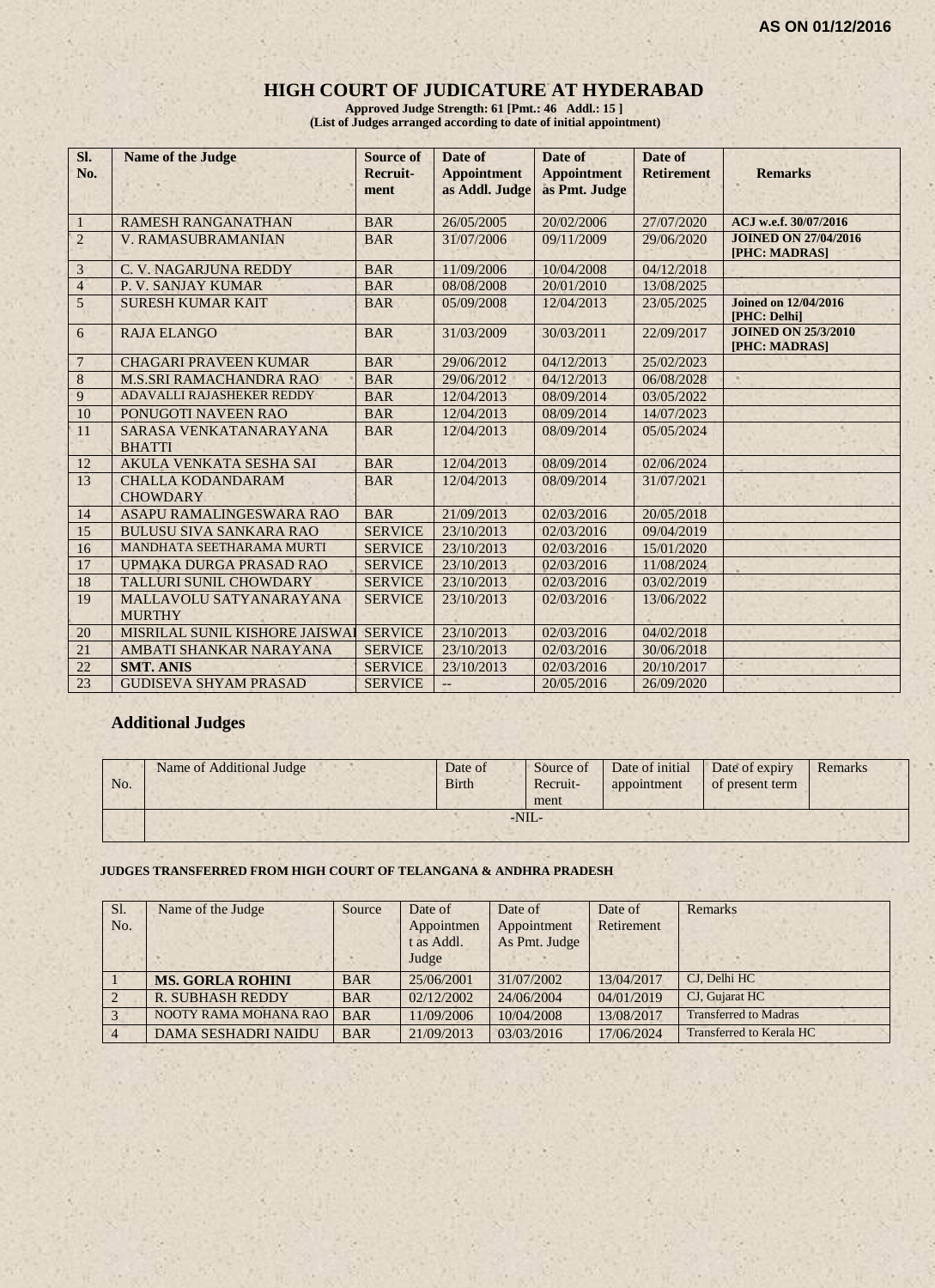#### **BOMBAY HIGH COURT**

#### **Approved Judge Strength: 94 [Pmt.: 71 Addl.: 23] (List of Judges arranged according to date of initial appointment)**

| SI.<br>No.     | <b>Name of the Judge</b>                                      | <b>Source</b>            | Date of<br><b>Appointment</b><br>as Addl.<br>Judge | Date of<br><b>Appointment</b> as<br>Pmt. Judge | Date of<br><b>Retirement</b> | <b>Remarks</b>                          |
|----------------|---------------------------------------------------------------|--------------------------|----------------------------------------------------|------------------------------------------------|------------------------------|-----------------------------------------|
| $\mathbf{1}$   | <b>SMT.MANJULA CHELLUR</b>                                    | <b>SERVICE</b>           | 21/02/2000                                         | 17/08/2000                                     | 04/12/2017                   | CJ w.e.f.22/08/2016<br>[PHC: Karnataka] |
| $\overline{2}$ | SMT.V.K.TAHILRAMANI                                           | <b>BAR</b>               | 26/06/2001                                         | 03/10/2004                                     | 02/10/2020                   |                                         |
| 3              | V.M. KANADE                                                   | <b>BAR</b>               | 12/10/2001                                         | 03/10/2004                                     | 21/06/2017                   |                                         |
| $\overline{4}$ | N.H.PATIL                                                     | <b>BAR</b>               | 12/10/2001                                         | 03/10/2004                                     | 06/04/2019                   |                                         |
| 5              | <b>SHANTANU S. KEMKAR</b>                                     | <b>BAR</b>               | 21/03/2003                                         | 19/01/2004                                     | 22/10/2018                   | <b>Joined 16/04/2016</b><br>[PHC: M.P.] |
| 6              | ABHAY SHREENIWAS OKA                                          | <b>BAR</b>               | 29/08/2003                                         | 12/11/2005                                     | 24/05/2022                   |                                         |
| 7              | <b>ANOOP V.MOHTA</b>                                          | <b>BAR</b>               | 14/11/2003                                         | 12/11/2005                                     | 03/12/2017                   |                                         |
| 8              | S.C.DHARMADHIKARI                                             | <b>BAR</b>               | 14/11/2003                                         | 12/11/2005                                     | 25/01/2022                   |                                         |
| 9              | <b>B.R.GAVAI</b>                                              | <b>BAR</b>               | 14/11/2003                                         | 12/11/2005                                     | 23/11/2022                   |                                         |
| 10             | <b>B.P.DHARMADHIKARI</b>                                      | <b>BAR</b>               | 15/03/2004                                         | 12/03/2006                                     | 27/04/2020                   |                                         |
| 11             | <b>SMT. VASANTI ANIL NAIK</b>                                 | <b>BAR</b>               | 22/06/2005                                         | 29/04/2007                                     | 02/05/2018                   |                                         |
| 12             | RAVINDRA MANOHAR BORDE                                        | <b>BAR</b>               | 08/09/2006                                         | 05/09/2008                                     | 09/08/2019                   |                                         |
| 13             | RANJIT VASANTRAO MORE                                         | <b>BAR</b>               | 08/09/2006                                         | 05/09/2008                                     | 02/11/2021                   |                                         |
| 14             | RAJENDRA MANOHAR SAVANT                                       | <b>BAR</b>               | 08/09/2006                                         | 05/09/2008                                     | 05/12/2018                   |                                         |
| 15             | AMJAD AHTESHAM SAYED                                          | <b>BAR</b>               | 11/04/2007                                         | 09/04/2009                                     | 20/01/2023                   |                                         |
| 16             | SHINDE SAMBHAJI SHIWAJI                                       | <b>BAR</b>               | 11/03/2008                                         | 13/03/2010                                     | 01/08/2022                   |                                         |
| 17             | <b>SMT.RAKHA P. SONDURBALDOTA</b>                             | <b>SERVICE</b>           | 16/04/2008                                         | 15/04/2011                                     | 09/03/2017                   |                                         |
| 18             | KAMALKISHOR K. TATED                                          | <b>BAR</b>               | 18/07/2008                                         | 15/07/2011                                     | 18/09/2021                   |                                         |
| 19             | PRASANNA B. VARALE                                            | <b>BAR</b>               | 18/07/2008                                         | 15/07/2011                                     | 22/06/2024                   |                                         |
| 20             | SHAHRUKH JIMI KATHAWALLA                                      | <b>BAR</b>               | 18/07/2008                                         | 15/07/2011                                     | 23/03/2022                   |                                         |
| 21             | <b>SMT. MRIDULA R. BHATKAR</b>                                | <b>SERVICE</b>           | 10/02/2009                                         | 23/12/2011                                     | 27/05/2019                   |                                         |
| 22             | F. M. S. ROSARIO DOS REIS                                     | <b>BAR</b>               | 26/03/2009                                         | 23/01/2013                                     | 09/08/2017                   |                                         |
| 23             | <b>RAJESH GOVING KETKAR</b>                                   | <b>BAR</b>               | 26/03/2009                                         | 23/01/2013                                     | 26/08/2019                   |                                         |
| 24             | RAVI KRISHNARAO DESHPANDE                                     | <b>BAR</b>               | 26/03/2009                                         | 23/01/2013                                     | 05/11/2020                   |                                         |
| 25             | SANJAY V. GANGAPURWALA                                        | <b>BAR</b>               | 13/03/2010                                         | 23/01/2013                                     | 23/05/2024                   |                                         |
| 26             | TANAJI VISHWAS NALAWADE                                       | <b>SERVICE</b>           | 17/03/2011                                         | 23/01/2013                                     | 06/03/2021                   |                                         |
| 27             | <b>MANOJ SHIVLAL SANKLECHA</b>                                | <b>BAR</b>               | 23/01/2012                                         | 16/12/2013                                     | 11/12/2019                   |                                         |
| 28             | RAMESH DEOKINANDAN DHANUKA                                    | <b>BAR</b>               | 23/01/2012                                         | 16/12/2013                                     | 30/05/2023                   |                                         |
| 29             | SUNIL PRABHAKARRAO DESHMUKH                                   | <b>BAR</b>               | 23/01/2012                                         | 16/12/2013                                     | 27/09/2021                   |                                         |
| 30             | NITIN MADHUKAR JAMDAR                                         | <b>BAR</b>               | 23/01/2012                                         | 16/12/2013                                     | 09/01/2026                   |                                         |
| 31<br>32       | <b>SMT. SADHANA SANJAY JADHAV</b><br>PRADEEP NARHARI DESHMUKH | <b>BAR</b>               | 23/01/2012                                         | 16/12/2013                                     | 13/06/2022                   |                                         |
|                |                                                               | <b>SERVICE</b>           | 13/05/2013                                         | 09/04/2015                                     | 10/02/2020                   |                                         |
| 33<br>34       | <b>SUNIL BALKRISHNA SHUKRE</b><br>SURESH CHANDRAKANT GUPTE    | <b>SERVICE</b>           | 13/05/2013                                         | 09/04/2015                                     | 24/10/2023                   |                                         |
| 35             | ZAKA AZIZUL HAQ                                               | <b>BAR</b>               | 21/06/2013                                         | 09/04/2015                                     | 29/06/2021                   |                                         |
| 36             | SHRIRAM KALPATHI RAJENDRAN                                    | <b>BAR</b><br>×.         | 21/06/2013                                         | 02/03/2016                                     | 16/05/2021                   | $\mathbf{q}_i$                          |
| 37             | <b>GAUTAM SHIRISH PATEL</b>                                   | <b>BAR</b>               | 21/06/2013                                         | 02/03/2016                                     | 27/09/2025                   |                                         |
| 38             | ATUL SHARACHCHANDRA CHANDURKAR                                | <b>BAR</b>               | 21/06/2013                                         | 02/03/2016                                     | 25/04/2024                   |                                         |
| 39             | <b>Smt. REVATI PRASHANT MOHITE DERE</b>                       | <b>BAR</b>               | 21/06/2013                                         | 02/03/2016                                     | 06/04/2027                   |                                         |
| 40             | MAHESH SHARADCHANDRA SONAK                                    | <b>BAR</b>               | 21/06/2013                                         | 02/03/2016                                     | 16/04/2027                   |                                         |
| 41             | RAVINDRA VITHALRAO GHUGE                                      | <b>BAR</b><br><b>BAR</b> | 21/06/2013<br>21/06/2013                           | 02/03/2016<br>02/03/2016                       | 27/11/2026<br>08/06/2028     |                                         |
| 42             | VIJAY LAKHICHAND ACHLIYA                                      | <b>SERVICE</b>           | 21/10/2013                                         | 02/03/2016                                     | 12/02/2021                   |                                         |
| 43             | VINAY MANOHAR DESHPANDE                                       | <b>BAR</b>               | 06/01/2014                                         | 02/03/2016                                     | 09/05/2022                   |                                         |
| 44             | AJEY SHRIKANT GADKARI                                         | <b>BAR</b>               | 06/01/2014                                         | 02/03/2016                                     | 13/06/2027                   |                                         |
| 45             | NITIN WASUDEO SAMBRE                                          | <b>BAR</b>               | 06/01/2014                                         | 02/03/2016                                     | 18/12/2029                   |                                         |
| 46             | <b>GIRISH SHARADCHANDRA KULKARNI</b>                          | <b>BAR</b>               | 06/01/2014                                         | 02/03/2016                                     | 23/06/2030                   |                                         |
| 47             | <b>BURGESS PESI COLABAWALLA</b>                               | <b>BAR</b>               | 06/01/2014                                         | 02/03/2016                                     | 15/12/2029                   |                                         |
| 48             | <b>ANIL KUMAR MENON</b>                                       | <b>BAR</b>               | 03/03/2014                                         | 02/03/2016                                     | 11/07/2022                   |                                         |
| 49             | <b>CHANDRAKANT VASANT BHADANG</b>                             | <b>SERVICE</b>           | 03/03/2014                                         | 02/03/2016                                     | 04/11/2022                   |                                         |
| 50             | VISHWAS KASHINATHRAO JADHAV                                   | <b>SERVICE</b>           | 03/03/2014                                         | 02/03/2016                                     | 16/05/2022                   |                                         |
| 51             | ANANTA MANOHAR BADAR                                          | <b>SERVICE</b>           | 03/03/2014                                         | 02/03/2016                                     | 09/08/2023                   |                                         |
| 52             | PUKHRAJ RAJMAL BORA                                           | <b>SERVICE</b>           | 03/03/2014                                         | 02/03/2016                                     | 21/10/2019                   |                                         |
| 53             | SMT. ANUJA PRABHUDESSAI                                       | <b>SERVICE</b>           | 03/03/2014                                         | 02/03/2016                                     | 07/02/2024                   |                                         |
|                |                                                               | [GOA]                    |                                                    |                                                |                              |                                         |
| 54             | KALIDAS LAXMANRAO WADANE                                      | <b>SERVICE</b>           | 01/01/2015                                         | 17/11/2016                                     | 11/01/2019                   |                                         |
| 55             | KUMARI INDIRA KANAHAIYALAL JAIN                               | <b>SERVICE</b>           | 01/01/2015                                         | 17/11/2016                                     | 19/12/2017                   |                                         |
| 56             | DR. (SMT.) SHALINI SHASHANK<br>PHANSALKAR-JOSHI               | <b>SERVICE</b>           | 01/01/2015                                         | 17/11/2016                                     | 05/02/2019                   |                                         |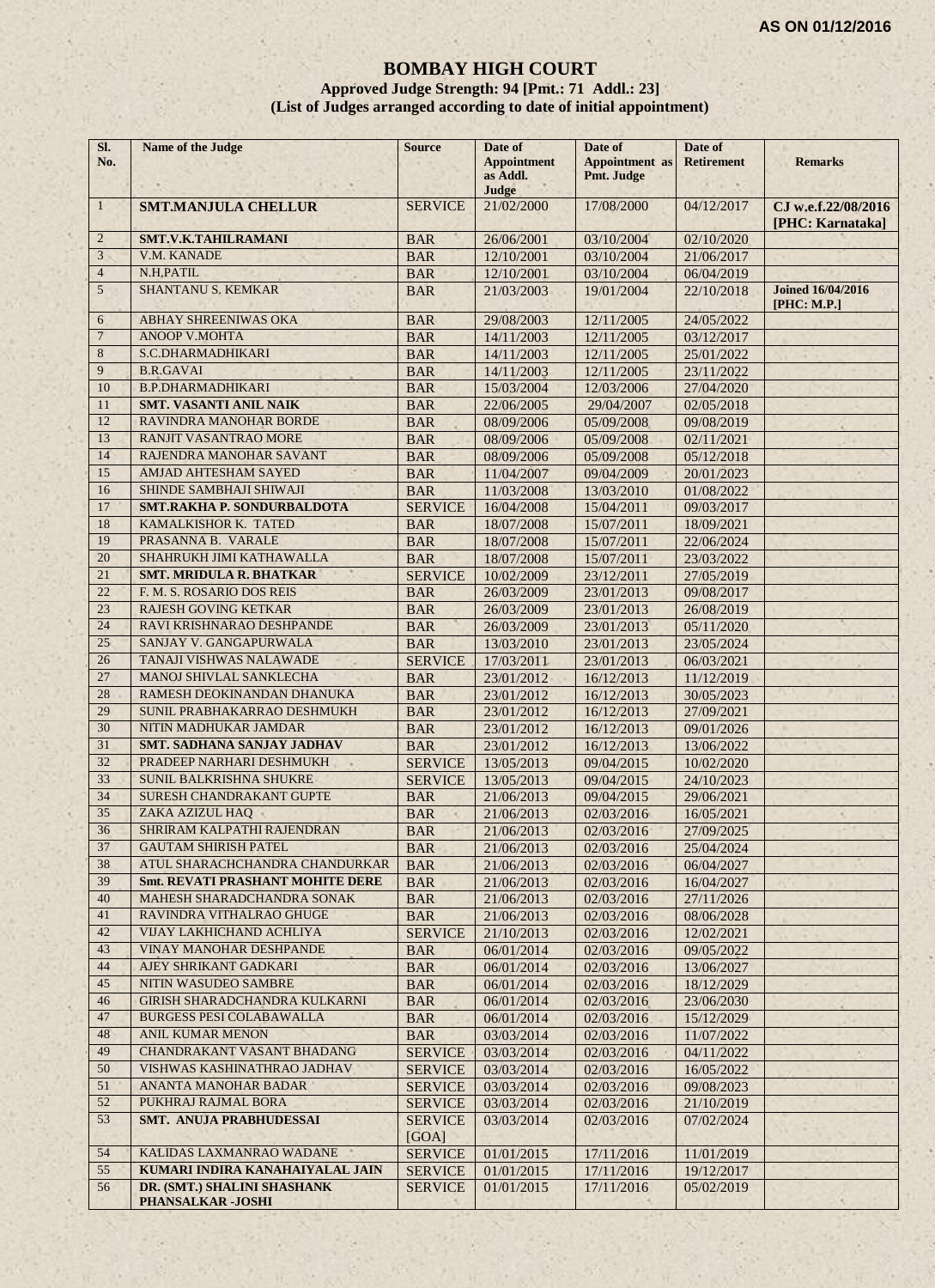…..2/-

# **BOMBAY HIGH COURT…contd.**

# **Additional Judges**

| Sl. | Name of Additional Judge        | Date of      | Source         | Date of initial | Date of expiry  |
|-----|---------------------------------|--------------|----------------|-----------------|-----------------|
| No. |                                 | <b>Birth</b> |                | appointment     | of present term |
|     | PRAKASH DEU NAIK                | 30/04/1962   | <b>BAR</b>     | 17/03/2016      | 16/03/2018      |
|     | <b>MAKARAND SUBHASH KARNIK</b>  | 10/02/1969   | <b>BAR</b>     | 17/03/2016      | 16/03/2018      |
|     | <b>SMT. SWAPNA SANJIV JOSHI</b> | 26/08/1959   | <b>SERVICE</b> | 28/03/2016      | 27/03/2018      |
|     | KISHOR KALESH SONAWANE          | 11/06/1958   | <b>SERVICE</b> | 28/03/2016      | 27/03/2018      |
|     | SANITRAO SHAMRAO PATIL          | 16/10/1956   | <b>SERVICE</b> | 28/03/2016      | 27/03/2018      |
| 6   | KUMARI NUTAN D. SARDESSAI       | 19/08/1958   | <b>SERVICE</b> | 28/03/2016      | 27/03/2018      |
|     |                                 |              | [GOA]          |                 |                 |

# **Judges transferred from the Bombay High Court**

| Sl. | Name of the Judge            | Source         | Apptt.as Addl. | Apptt. as Pmt. | <b>DOR</b> | Remarks                     |
|-----|------------------------------|----------------|----------------|----------------|------------|-----------------------------|
| No. |                              |                | Judge          | Judge          |            |                             |
|     | D.B.BHOSALE                  | <b>BAR</b>     | 22/01/2001     | 21/01/2003     | 23/10/2018 | CJ, Allahabad               |
|     | <b>S.J.VAZIFDAR</b>          | <b>BAR</b>     | 22/01/2001     | 21/01/2003     | 03/05/2018 | CI. P&H                     |
|     | <b>SMT. N.N.MHATRE</b>       | <b>BAR</b>     | 28/03/2001     | 21/03/2003     | 19/09/2017 | <b>Transfer to Calcutta</b> |
|     | ARUN BHAURAO CHAUDHARI       | <b>BAR</b>     | 08/09/2006     | 05/09/2008     | 31/03/2019 | Transfer to P & H           |
|     | <b>ABHAY MAHADEO THIPSAY</b> | <b>SERVICE</b> | 17/03/2011     | 16/12/2013     | 09/03/2017 | Transfer to Allahabad       |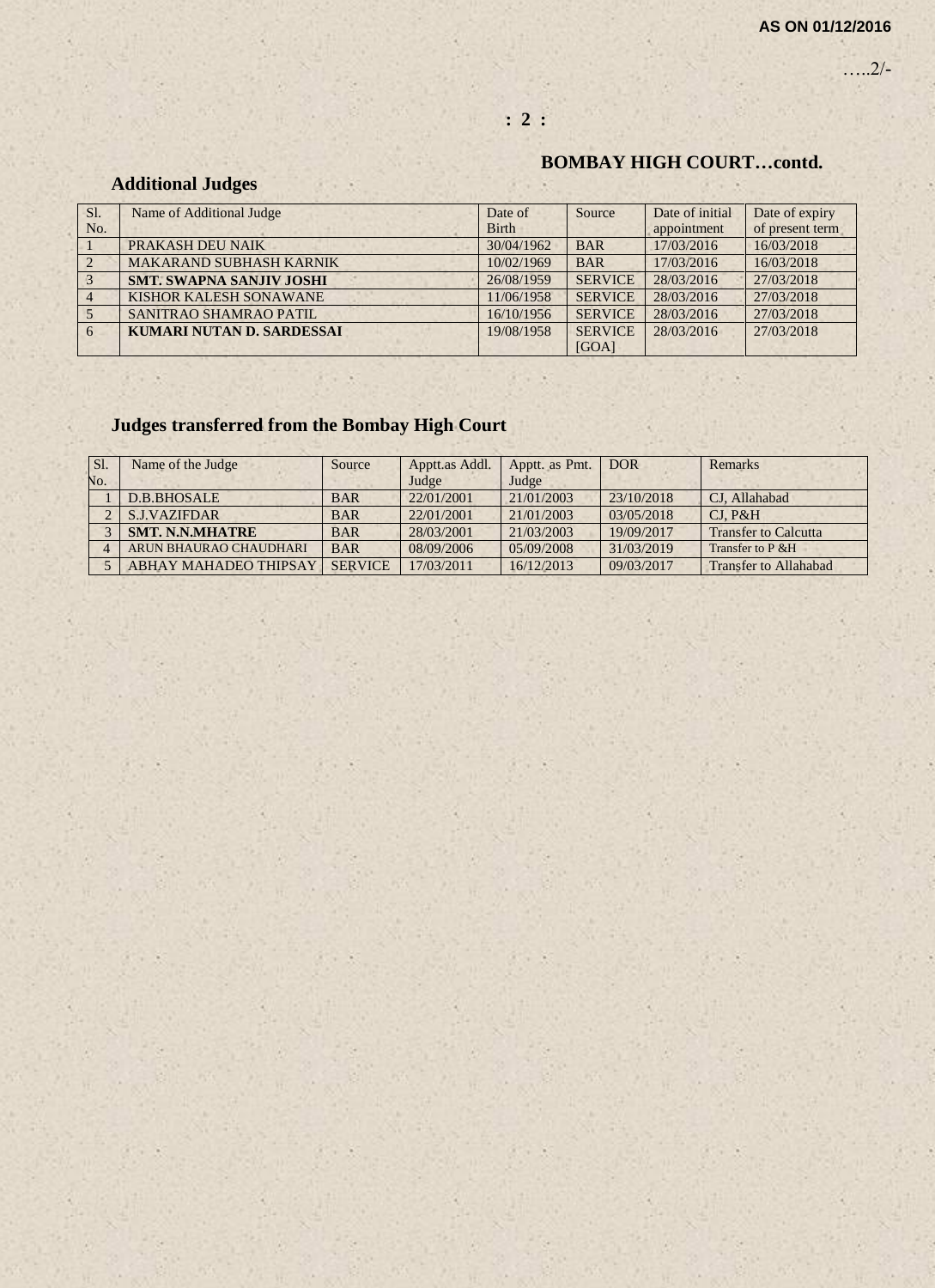#### **CALCUTTA HIGH COURT**

**Approved Judge Strength: 72 [Pmt.: 54 Addl: 18]** *(List of Judges arranged according to date of initial appointment)*

| SI.<br>No.       | <b>Name of the Judge</b>       | <b>Source of</b><br><b>Recruit-</b><br>ment | Date of<br><b>Appointment</b><br><b>as</b><br><b>Addl. Judge</b> | Date of<br><b>Appointment</b><br>as Pmt.Judge | Date of<br><b>Retirement</b> | <b>Remarks</b>                                              |
|------------------|--------------------------------|---------------------------------------------|------------------------------------------------------------------|-----------------------------------------------|------------------------------|-------------------------------------------------------------|
| $\mathbf{1}$     | <b>SMT. N.N.MHATRE</b>         | <b>BAR</b>                                  | 28/03/2001<br>$\mathcal{N}$                                      | 21/03/2003                                    | 19/09/2017                   | ACJ 01/12/2016<br><b>Joined 06/01/2012</b><br>[PHC: Bombay] |
| $\sqrt{2}$       | <b>RAKESH TIWARI</b>           | <b>BAR</b>                                  | $\qquad \qquad -$                                                | 14/02/2002                                    | 24/10/2017                   | <b>Joined on 21/03/2016</b><br>[PHC: Allahabad]             |
| $\mathfrak{Z}$   | JYOTIRMAY BHATTACHARYA         | <b>BAR</b>                                  | $-$                                                              | 03/12/2003                                    | 24/09/2018                   |                                                             |
| $\overline{4}$   | <b>ANIRUDDHA BOSE</b>          | <b>BAR</b>                                  |                                                                  | 19/01/2004                                    | 10/04/2021                   |                                                             |
| 5                | <b>RAJIV SHARMA</b>            | <b>BAR</b>                                  | 24/09/2004                                                       | 18/08/2005                                    | 24/09/2017                   | <b>Joined on 27/04/15</b><br>[PHC: Allahabad]               |
| $\boldsymbol{6}$ | <b>DEBASISH KA R GUPTA</b>     | <b>BAR</b>                                  |                                                                  | 22/06/2006                                    | 31/12/2018                   |                                                             |
| $\sqrt{ }$       | <b>SMT. NADIRA PATHERYA</b>    | <b>BAR</b>                                  | $\overline{\phantom{a}}$                                         | 22/06/2006                                    | 18/11/2018                   |                                                             |
| $\bf 8$          | <b>ASHIM KUMAR ROY</b>         | <b>BAR</b>                                  | $-$                                                              | 22/06/2006                                    | 29/08/2017                   |                                                             |
| 9                | <b>BISWANATH SOMADDER</b>      | <b>BAR</b>                                  |                                                                  | 22/06/2006                                    | 14/12/2025                   |                                                             |
| 10               | <b>DIPANKAR DATTA</b>          | <b>BAR</b>                                  | $-$                                                              | 22/06/2006                                    | 08/02/2027                   |                                                             |
| 11               | <b>SANJIB BANERJEE</b>         | <b>BAR</b>                                  | $\overline{\phantom{a}}$                                         | 22/06/2006                                    | 01/11/2023                   |                                                             |
| 12               | C. S. KARNAN                   | <b>BAR</b>                                  | 31/03/2009                                                       | 29/03/2011                                    | 11/06/2017                   | <b>JOINED ON 10/03/2016</b><br>[PHC: MADRAS]                |
| 13               | <b>INDRA PRASANNA MUKERJI</b>  | <b>BAR</b>                                  | $-$                                                              | 18/05/2009                                    | 05/09/2025                   |                                                             |
| 14               | <b>HARISH TANDON</b>           | <b>BAR</b>                                  | $-$                                                              | 13/04/2010                                    | 05/11/2026                   |                                                             |
| 15               | DR. SAMBUDDHA CHAKRABARTI      | <b>BAR</b>                                  | i                                                                | 13/09/2010                                    | 10/05/2020                   |                                                             |
| 16               | <b>SOUMEN SEN</b>              | <b>BAR</b>                                  | $\overline{\phantom{a}}$                                         | 13/04/2011                                    | 26/07/2027                   |                                                             |
| 17               | <b>JOYMALYA BAGCHI</b>         | <b>BAR</b>                                  |                                                                  | 27/06/2011                                    | 02/10/2028                   |                                                             |
| 18               | <b>INDRAJIT CHATTERJEE</b>     | <b>SERVICE</b>                              | 01/10/2013                                                       | 14/03/2016                                    | 02/02/2017                   |                                                             |
| 19               | <b>TAPASH MOOKHERJEE</b>       | <b>SERVICE</b>                              | 01/10/2013                                                       | 14/03/2016                                    | 15/07/2017                   |                                                             |
| 20               | <b>RANJIT KUMAR BAG</b>        | <b>SERVICE</b>                              | 01/10/2013                                                       | 14/03/2016                                    | 08/11/2017                   |                                                             |
| 21               | <b>ISHAN CHANDRA DAS</b>       | <b>SERVICE</b>                              | 01/10/2013                                                       | 14/03/2016                                    | 01/03/2017                   |                                                             |
| 22               | <b>SMT. SAMAPTI CHATTERJEE</b> | <b>BAR</b>                                  | 30/10/2013                                                       | 14/03/2016                                    | 13/12/2020                   |                                                             |
| 23               | <b>SAHIDULLAH MUNSHI</b>       | <b>BAR</b>                                  | 30/10/2013                                                       | 14/03/2016                                    | 29/09/2020                   |                                                             |
| 24               | <b>SUBRATA TALUKDAR</b>        | <b>BAR</b>                                  | 30/10/2013                                                       | 14/03/2016                                    | 04/07/2023                   |                                                             |
| 25               | TAPABRATA CHAKRABORTY          | <b>BAR</b>                                  | 30/10/2013                                                       | 14/03/2016                                    | 27/11/2028                   |                                                             |
| 26               | <b>ARINDAM SINHA</b>           | <b>BAR</b>                                  | 30/10/2013                                                       | 14/03/2016                                    | 22/09/2027                   |                                                             |
| 27               | <b>ARIJIT BANERJEE</b>         | <b>BAR</b>                                  | 30/10/2013                                                       | 14/03/2016                                    | 07/03/2029                   |                                                             |
| 28               | <b>DEBANGSU BASAK</b>          | <b>BAR</b>                                  | 30/10/2013                                                       | 14/03/2016                                    | 19/06/2028                   |                                                             |
| 29               | ASHIS KUMAR CHAKRABORTY        | <b>BAR</b>                                  | 22/10/2014                                                       | 06/10/2016                                    | 11/12/2027                   |                                                             |
| 30               | <b>MALAY MARUT BANERJEE</b>    | <b>SERVICE</b>                              | 30/03/2015                                                       | 06/10/2016                                    | 31/03/2017                   |                                                             |
| 31               | <b>MD. MUMTAZ KHAN</b>         | <b>SERVICE</b>                              | 30/03/2015                                                       | 06/10/2016                                    | 14/08/2019                   |                                                             |
| 32               | <b>SANKAR ACHARYYA</b>         | <b>SERVICE</b>                              | 30/03/2015                                                       | 06/10/2016                                    | 23/08/2017                   |                                                             |
| 33               | <b>MIR DARA SHEKO</b>          | <b>SERVICE</b>                              | 30/03/2015                                                       | 06/10/2016                                    | 10/02/2018                   |                                                             |
| 34               | <b>DEBI PROSAD DEY</b>         | <b>SERVICE</b>                              | 30/03/2015                                                       | 06/10/2016                                    | 15/02/2018                   |                                                             |
| 35               | <b>MISS ASHA ARORA</b>         | <b>SERVICE</b>                              | 30/03/2015                                                       | 06/10/2016                                    | 01/10/2019                   |                                                             |
| 36               | SIDDHARTHA CHATTOPADHYAY       | <b>SERVICE</b>                              | 30/03/2015                                                       | 06/10/2016                                    | 07/02/2018                   |                                                             |
| $\overline{37}$  | <b>SHIVAKANT PRASAD</b>        | <b>SERVICE</b>                              | 30/03/2015                                                       | 06/10/2016                                    | 05/12/2021                   |                                                             |

# **Additional Judges**

| Sl.<br>No. | Name of Additional Judge | Date of Birth | Source  | Date of initial<br>appointment | Date of expiry<br>of present term |
|------------|--------------------------|---------------|---------|--------------------------------|-----------------------------------|
|            | AMITARHA CHATTERIEE      | 09/05/1960    | Service | 06/10/2016                     | 0.5/10/2018                       |

#### **Judges transferred from the Calcutta High Court**

| <b>S1.</b> | Name of the Judge      | Source         | Date of        | Date of       | Date of    | Remarks                     |
|------------|------------------------|----------------|----------------|---------------|------------|-----------------------------|
| No.        |                        |                | Appointment as | Appointment   | retirement |                             |
|            |                        |                | Addl. Judge    | As Pmt. Judge |            |                             |
|            | <b>S.K.MUKHERJEE</b>   | <b>BAR</b>     |                | 15/09/2000    | 09/10/2017 | CJ. Karnataka               |
|            | KUMARI INDIRA BANERJEE | <b>BAR</b>     | $- -$          | 0.5/02/2002   | 23/09/2019 | <b>Transferred to Delhi</b> |
|            | <b>SUDIP AHLUWALIA</b> | <b>SERVICE</b> | 01/10/2013     | 14/03/2016    | 30/12/2021 | Transferred to P&H          |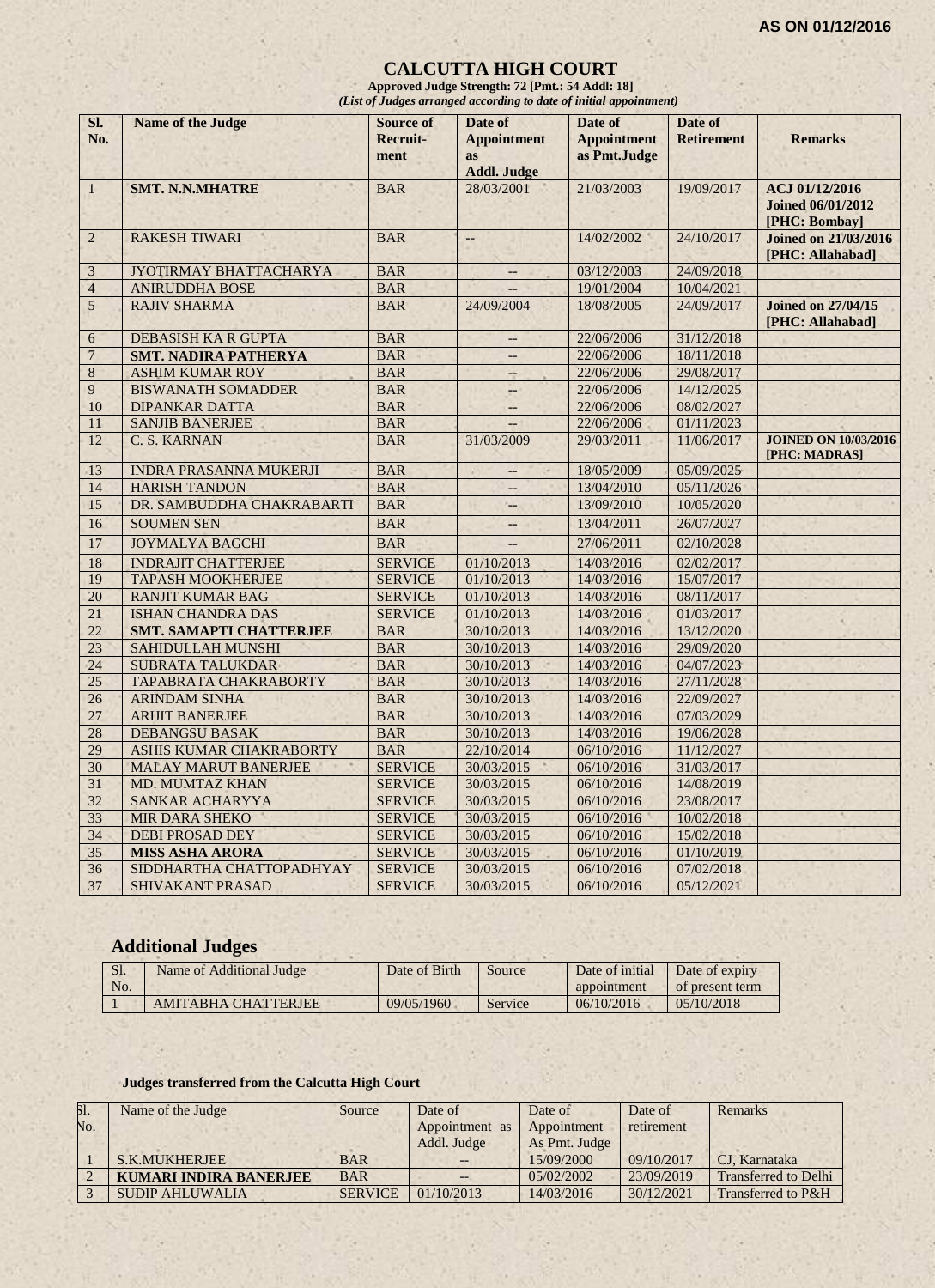# **CHHATTISGARH HIGH COURT**

**Approved Judge Strength: 22 [Pmt.: 17 Addl.: 05] (List of Judges arranged according to date of initial appointment)**

| Sl.<br>No.      | <b>Name of the Judge</b>          | <b>Source of</b><br>Recruit-<br>ment | Date of<br><b>Appointment</b><br>as Addl.<br>Judge | Date of<br><b>Appointment</b><br>as Pmt. Judge | Date of<br><b>Retirement</b> | <b>Remarks</b>                     |
|-----------------|-----------------------------------|--------------------------------------|----------------------------------------------------|------------------------------------------------|------------------------------|------------------------------------|
|                 | <b>DEEPAK GUPTA</b>               | <b>BAR</b>                           |                                                    | 04/10/2004                                     | 06/05/2017                   | CJ w.e.f.16/05/2016<br>[PHC: H.P.] |
| $\overline{2}$  | PRITINKER DIWAKER                 | <b>BAR</b>                           | 31/03/2009                                         | 10/09/2013                                     | 21/11/2023                   |                                    |
| 3               | PRASHANT KUMAR MISHRA             | <b>BAR</b>                           | 10/12/2009                                         | 28/11/2014                                     | 28/08/2026                   |                                    |
| $\overline{4}$  | <b>MANINDRA MOHAN SHRIVASTAVA</b> | <b>BAR</b>                           | 10/12/2009                                         | 08/03/2016                                     | 05/03/2026                   |                                    |
| 5               | <b>GOUTAM BHADURI</b>             | <b>BAR</b>                           | 16/09/2013                                         | 08/03/2016                                     | 09/11/2024                   |                                    |
| 6               | SANJAY KUMAR AGRAWAL              | <b>BAR</b>                           | 16/09/2013                                         | 08/03/2016                                     | 14/07/2017                   |                                    |
| $7\phantom{.0}$ | PUTHICHIRA SAM KOSHY              | <b>BAR</b>                           | 16/09/2013                                         | 08/03/2016                                     | 29/04/2019                   |                                    |
| 8               | <b>CHANDRA BHUSHAN BAJPAI</b>     | <b>SERVICE</b>                       | 27/01/2014                                         | 08/03/2016                                     | 13/10/2017                   |                                    |

#### **Additional Judges**

| Sl.<br>No. | Name of Additional Judge      | Date of<br><b>Birth</b> | Source of<br>Recruitment | Date of initial<br>appointment | Date of expiry<br>of present term |
|------------|-------------------------------|-------------------------|--------------------------|--------------------------------|-----------------------------------|
|            | SANJAY AGRAWAL                | 21/08/1964              | <b>BAR</b>               | 29/09/2016                     | 28/09/2018                        |
|            | RAJENDRA CHANDRA SINGH SAMANT | 01/07/1960              | <b>SERVICE</b>           | 29/09/2016                     | 28/09/2018                        |
|            | <b>ANIL KUMAR SHUKLA</b>      | 02/07/1955              | <b>SERVICE</b>           | 29/09/2016                     | 01/07/2017                        |

#### **Judges transferred from the Chhattisgarh High Court**

| S1.<br>No. | Name of the Judge      | Source     | Date of<br>Appointment as Addl. | Date of<br>Appointment | Date of<br>retirement | Remarks    |
|------------|------------------------|------------|---------------------------------|------------------------|-----------------------|------------|
|            |                        |            | Judge                           | As Pmt. Judge          |                       |            |
|            | SATISH KUMAR AGNIHOTRI | <b>BAR</b> | 05/05/2005                      | 03/05/2007             | 30/07/2018            | CJ. Sikkim |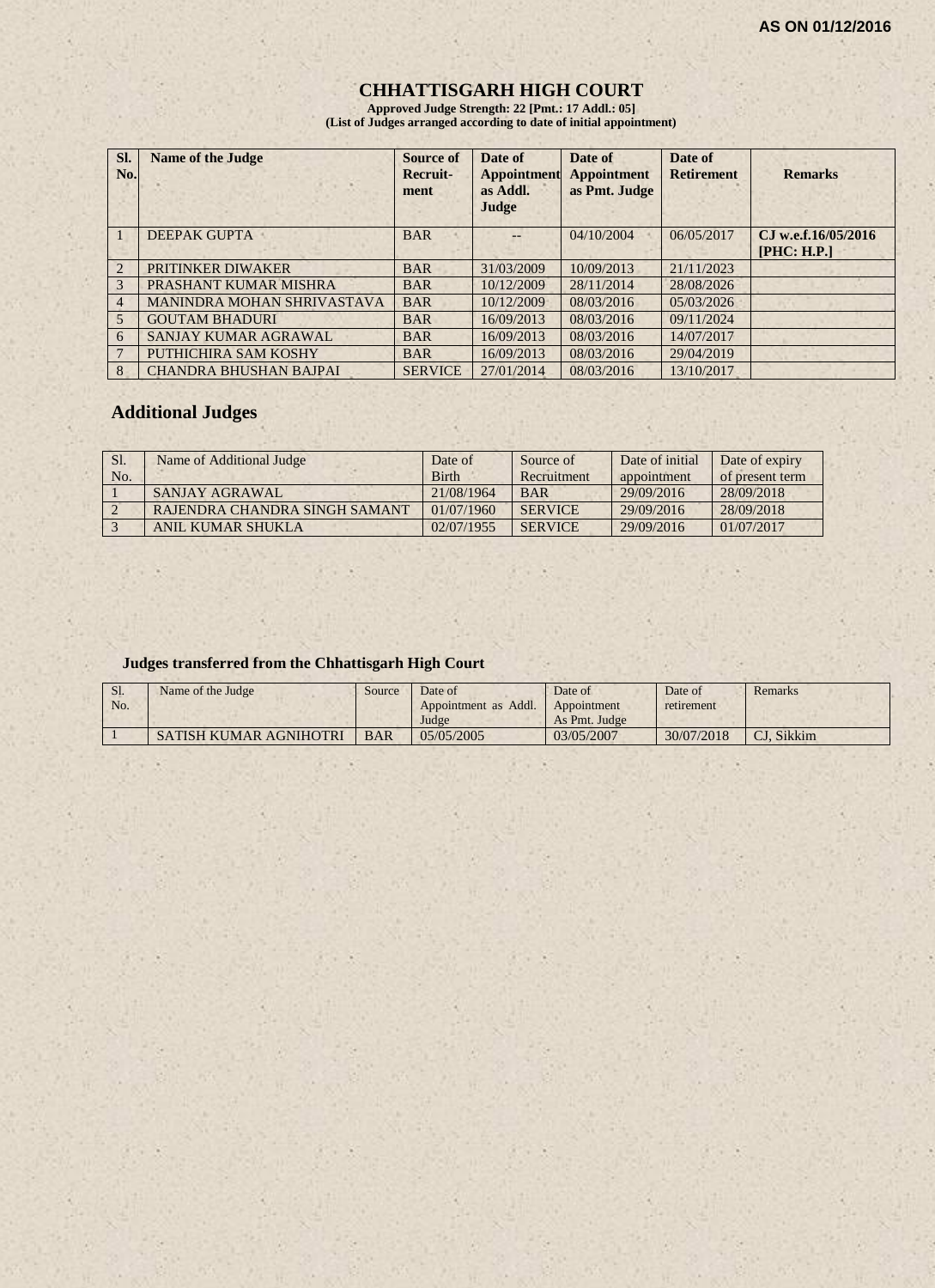#### **DELHI HIGH COURT**

**Approved Judge Strength: 60 [Pmt.: 45 Addl.: 15] (List of Judges arranged according to date of initial appointment)**

| CJ w.e.f.21/04/2014<br><b>MS. GORLA ROHINI</b><br>25/06/2001<br>31/07/2002<br><b>BAR</b><br>13/04/2017<br>$\mathbf{1}$<br>[PHC: Andhra Pd.]<br>$\overline{2}$<br><b>Joined 08/08/2016</b><br><b>KUMARI INDIRA BANERJEE</b><br><b>BAR</b><br>05/02/2002<br>23/09/2019<br><u></u><br>[PHC: Calcutta]<br><b>BADAR DURREZ AHMED</b><br><b>BAR</b><br>20/12/2002<br>21/01/2004<br>15/03/2018<br>3<br><b>PRADEEP NANDRAJOG</b><br>20/12/2002<br>16/04/2004<br>23/02/2020<br>$\overline{4}$<br><b>BAR</b><br>08/12/2020<br>5<br><b>KUMARI GITA MITTAL</b><br><b>BAR</b><br>16/07/2004<br>20/02/2006<br>$\overline{6}$<br>SHRIPATHI RAVINDRA BHAT<br><b>BAR</b><br>16/07/2004<br>20/02/2006<br>20/10/2020<br>$\overline{7}$<br><b>BAR</b><br>24/06/2005<br>20/02/2006<br>13/05/2022<br><b>SANJIV KHANNA</b><br>8<br><b>GURINDER SINGH SISTANI</b><br><b>BAR</b><br>29/05/2006<br>29/08/2007<br>10/03/2020<br>9<br><b>S.MURALIDHAR</b><br><b>BAR</b><br>29/05/2006<br>29/08/2007<br>07/08/2023<br>10<br><b>BAR</b><br>29/05/2006<br>29/08/2007<br>01/09/2021<br><b>KUMARI HIMA KOHLI</b><br><b>BAR</b><br><b>VIPIN SANGHI</b><br>29/05/2006<br>11/02/2008<br>26/10/2023<br>11<br>12<br>SIDDHARTH MRIDUL<br><b>BAR</b><br>13/03/2008<br>26/05/2009<br>21/11/2024<br>13<br><b>BAR</b><br>17/12/2009<br>16/12/2024<br><b>MANMOHAN</b><br>13/03/2008<br><b>RAJIV SAHAI ENDLAW</b><br>14<br><b>BAR</b><br>11/04/2008<br>06/07/2011<br>12/08/2021<br><b>JAG JIVAN RAM MIDHA</b><br><b>BAR</b><br>11/04/2008<br>06/07/2011<br>07/07/2021<br>15<br>16<br><b>SUNIL GAUR</b><br><b>SERVICE</b><br>22/08/2019<br>11/04/2008<br>11/04/2012<br>17<br><b>VALMIKI J. MEHTA</b><br><b>BAR</b><br>15/04/2009<br>12/04/2013<br>05/06/2021<br><b>SMT.INDERMEET KAUR KOCHHAR</b><br>18<br><b>SERVICE</b><br>12/04/2013<br>21/03/2018<br>14/05/2009<br><b>SERVICE</b><br>05/09/2013<br>19<br><b>ANIL KUMAR PATHAK</b><br>14/05/2009<br>10/07/2019<br><b>BAR</b><br>29/05/2014<br>27/06/2023<br>20<br><b>MS. MUKTA GUPTA</b><br>23/10/2009<br><b>SERVICE</b><br>21<br>17/10/2011<br>16/10/2014<br>24/08/2018<br><b>SHRIMATI PRATIBHA RANI</b><br>22<br><b>SERVICE</b><br>17/10/2011<br><b>SAT PAUL GARG</b><br>16/10/2014<br>14/06/2018 |  |
|----------------------------------------------------------------------------------------------------------------------------------------------------------------------------------------------------------------------------------------------------------------------------------------------------------------------------------------------------------------------------------------------------------------------------------------------------------------------------------------------------------------------------------------------------------------------------------------------------------------------------------------------------------------------------------------------------------------------------------------------------------------------------------------------------------------------------------------------------------------------------------------------------------------------------------------------------------------------------------------------------------------------------------------------------------------------------------------------------------------------------------------------------------------------------------------------------------------------------------------------------------------------------------------------------------------------------------------------------------------------------------------------------------------------------------------------------------------------------------------------------------------------------------------------------------------------------------------------------------------------------------------------------------------------------------------------------------------------------------------------------------------------------------------------------------------------------------------------------------------------------------------------------------------------------------------------------------------------------------------------------------------------------------------------------------------------------------------------------------------------------------------------------------------------------------------------------------|--|
|                                                                                                                                                                                                                                                                                                                                                                                                                                                                                                                                                                                                                                                                                                                                                                                                                                                                                                                                                                                                                                                                                                                                                                                                                                                                                                                                                                                                                                                                                                                                                                                                                                                                                                                                                                                                                                                                                                                                                                                                                                                                                                                                                                                                          |  |
|                                                                                                                                                                                                                                                                                                                                                                                                                                                                                                                                                                                                                                                                                                                                                                                                                                                                                                                                                                                                                                                                                                                                                                                                                                                                                                                                                                                                                                                                                                                                                                                                                                                                                                                                                                                                                                                                                                                                                                                                                                                                                                                                                                                                          |  |
|                                                                                                                                                                                                                                                                                                                                                                                                                                                                                                                                                                                                                                                                                                                                                                                                                                                                                                                                                                                                                                                                                                                                                                                                                                                                                                                                                                                                                                                                                                                                                                                                                                                                                                                                                                                                                                                                                                                                                                                                                                                                                                                                                                                                          |  |
|                                                                                                                                                                                                                                                                                                                                                                                                                                                                                                                                                                                                                                                                                                                                                                                                                                                                                                                                                                                                                                                                                                                                                                                                                                                                                                                                                                                                                                                                                                                                                                                                                                                                                                                                                                                                                                                                                                                                                                                                                                                                                                                                                                                                          |  |
|                                                                                                                                                                                                                                                                                                                                                                                                                                                                                                                                                                                                                                                                                                                                                                                                                                                                                                                                                                                                                                                                                                                                                                                                                                                                                                                                                                                                                                                                                                                                                                                                                                                                                                                                                                                                                                                                                                                                                                                                                                                                                                                                                                                                          |  |
|                                                                                                                                                                                                                                                                                                                                                                                                                                                                                                                                                                                                                                                                                                                                                                                                                                                                                                                                                                                                                                                                                                                                                                                                                                                                                                                                                                                                                                                                                                                                                                                                                                                                                                                                                                                                                                                                                                                                                                                                                                                                                                                                                                                                          |  |
|                                                                                                                                                                                                                                                                                                                                                                                                                                                                                                                                                                                                                                                                                                                                                                                                                                                                                                                                                                                                                                                                                                                                                                                                                                                                                                                                                                                                                                                                                                                                                                                                                                                                                                                                                                                                                                                                                                                                                                                                                                                                                                                                                                                                          |  |
|                                                                                                                                                                                                                                                                                                                                                                                                                                                                                                                                                                                                                                                                                                                                                                                                                                                                                                                                                                                                                                                                                                                                                                                                                                                                                                                                                                                                                                                                                                                                                                                                                                                                                                                                                                                                                                                                                                                                                                                                                                                                                                                                                                                                          |  |
|                                                                                                                                                                                                                                                                                                                                                                                                                                                                                                                                                                                                                                                                                                                                                                                                                                                                                                                                                                                                                                                                                                                                                                                                                                                                                                                                                                                                                                                                                                                                                                                                                                                                                                                                                                                                                                                                                                                                                                                                                                                                                                                                                                                                          |  |
|                                                                                                                                                                                                                                                                                                                                                                                                                                                                                                                                                                                                                                                                                                                                                                                                                                                                                                                                                                                                                                                                                                                                                                                                                                                                                                                                                                                                                                                                                                                                                                                                                                                                                                                                                                                                                                                                                                                                                                                                                                                                                                                                                                                                          |  |
|                                                                                                                                                                                                                                                                                                                                                                                                                                                                                                                                                                                                                                                                                                                                                                                                                                                                                                                                                                                                                                                                                                                                                                                                                                                                                                                                                                                                                                                                                                                                                                                                                                                                                                                                                                                                                                                                                                                                                                                                                                                                                                                                                                                                          |  |
|                                                                                                                                                                                                                                                                                                                                                                                                                                                                                                                                                                                                                                                                                                                                                                                                                                                                                                                                                                                                                                                                                                                                                                                                                                                                                                                                                                                                                                                                                                                                                                                                                                                                                                                                                                                                                                                                                                                                                                                                                                                                                                                                                                                                          |  |
|                                                                                                                                                                                                                                                                                                                                                                                                                                                                                                                                                                                                                                                                                                                                                                                                                                                                                                                                                                                                                                                                                                                                                                                                                                                                                                                                                                                                                                                                                                                                                                                                                                                                                                                                                                                                                                                                                                                                                                                                                                                                                                                                                                                                          |  |
|                                                                                                                                                                                                                                                                                                                                                                                                                                                                                                                                                                                                                                                                                                                                                                                                                                                                                                                                                                                                                                                                                                                                                                                                                                                                                                                                                                                                                                                                                                                                                                                                                                                                                                                                                                                                                                                                                                                                                                                                                                                                                                                                                                                                          |  |
|                                                                                                                                                                                                                                                                                                                                                                                                                                                                                                                                                                                                                                                                                                                                                                                                                                                                                                                                                                                                                                                                                                                                                                                                                                                                                                                                                                                                                                                                                                                                                                                                                                                                                                                                                                                                                                                                                                                                                                                                                                                                                                                                                                                                          |  |
|                                                                                                                                                                                                                                                                                                                                                                                                                                                                                                                                                                                                                                                                                                                                                                                                                                                                                                                                                                                                                                                                                                                                                                                                                                                                                                                                                                                                                                                                                                                                                                                                                                                                                                                                                                                                                                                                                                                                                                                                                                                                                                                                                                                                          |  |
|                                                                                                                                                                                                                                                                                                                                                                                                                                                                                                                                                                                                                                                                                                                                                                                                                                                                                                                                                                                                                                                                                                                                                                                                                                                                                                                                                                                                                                                                                                                                                                                                                                                                                                                                                                                                                                                                                                                                                                                                                                                                                                                                                                                                          |  |
|                                                                                                                                                                                                                                                                                                                                                                                                                                                                                                                                                                                                                                                                                                                                                                                                                                                                                                                                                                                                                                                                                                                                                                                                                                                                                                                                                                                                                                                                                                                                                                                                                                                                                                                                                                                                                                                                                                                                                                                                                                                                                                                                                                                                          |  |
|                                                                                                                                                                                                                                                                                                                                                                                                                                                                                                                                                                                                                                                                                                                                                                                                                                                                                                                                                                                                                                                                                                                                                                                                                                                                                                                                                                                                                                                                                                                                                                                                                                                                                                                                                                                                                                                                                                                                                                                                                                                                                                                                                                                                          |  |
|                                                                                                                                                                                                                                                                                                                                                                                                                                                                                                                                                                                                                                                                                                                                                                                                                                                                                                                                                                                                                                                                                                                                                                                                                                                                                                                                                                                                                                                                                                                                                                                                                                                                                                                                                                                                                                                                                                                                                                                                                                                                                                                                                                                                          |  |
|                                                                                                                                                                                                                                                                                                                                                                                                                                                                                                                                                                                                                                                                                                                                                                                                                                                                                                                                                                                                                                                                                                                                                                                                                                                                                                                                                                                                                                                                                                                                                                                                                                                                                                                                                                                                                                                                                                                                                                                                                                                                                                                                                                                                          |  |
|                                                                                                                                                                                                                                                                                                                                                                                                                                                                                                                                                                                                                                                                                                                                                                                                                                                                                                                                                                                                                                                                                                                                                                                                                                                                                                                                                                                                                                                                                                                                                                                                                                                                                                                                                                                                                                                                                                                                                                                                                                                                                                                                                                                                          |  |
| 23<br><b>JAYANT NATH</b><br><b>BAR</b><br>17/04/2013<br>18/03/2015<br>09/11/2021                                                                                                                                                                                                                                                                                                                                                                                                                                                                                                                                                                                                                                                                                                                                                                                                                                                                                                                                                                                                                                                                                                                                                                                                                                                                                                                                                                                                                                                                                                                                                                                                                                                                                                                                                                                                                                                                                                                                                                                                                                                                                                                         |  |
| NAJMUSSAHAR WAZIRI@NAJMI WAZIRI<br>17/04/2013<br>24<br><b>BAR</b><br>18/03/2015<br>14/07/2023                                                                                                                                                                                                                                                                                                                                                                                                                                                                                                                                                                                                                                                                                                                                                                                                                                                                                                                                                                                                                                                                                                                                                                                                                                                                                                                                                                                                                                                                                                                                                                                                                                                                                                                                                                                                                                                                                                                                                                                                                                                                                                            |  |
| 25<br><b>BAR</b><br>17/04/2013<br><b>SANJEEV SACHDVA</b><br>18/03/2015<br>25/12/2026                                                                                                                                                                                                                                                                                                                                                                                                                                                                                                                                                                                                                                                                                                                                                                                                                                                                                                                                                                                                                                                                                                                                                                                                                                                                                                                                                                                                                                                                                                                                                                                                                                                                                                                                                                                                                                                                                                                                                                                                                                                                                                                     |  |
| <b>VIBHU BAKHRU</b><br><b>BAR</b><br>26<br>17/04/2013<br>18/03/2015<br>01/11/2028                                                                                                                                                                                                                                                                                                                                                                                                                                                                                                                                                                                                                                                                                                                                                                                                                                                                                                                                                                                                                                                                                                                                                                                                                                                                                                                                                                                                                                                                                                                                                                                                                                                                                                                                                                                                                                                                                                                                                                                                                                                                                                                        |  |
| 27<br><b>BAR</b><br>17/04/2013<br><b>VALLURI KAMESWAR RAO</b><br>18/03/2015<br>06/08/2027                                                                                                                                                                                                                                                                                                                                                                                                                                                                                                                                                                                                                                                                                                                                                                                                                                                                                                                                                                                                                                                                                                                                                                                                                                                                                                                                                                                                                                                                                                                                                                                                                                                                                                                                                                                                                                                                                                                                                                                                                                                                                                                |  |
| 28<br><b>SERVICE</b><br>17/04/2013<br><b>SMT. SUNITA GUPTA</b><br>18/03/2015<br>13/12/2016                                                                                                                                                                                                                                                                                                                                                                                                                                                                                                                                                                                                                                                                                                                                                                                                                                                                                                                                                                                                                                                                                                                                                                                                                                                                                                                                                                                                                                                                                                                                                                                                                                                                                                                                                                                                                                                                                                                                                                                                                                                                                                               |  |
| 29<br>17/04/2013<br><b>SMT. DEEPA SHARMA</b><br><b>SERVICE</b><br>18/03/2015<br>27/05/2018                                                                                                                                                                                                                                                                                                                                                                                                                                                                                                                                                                                                                                                                                                                                                                                                                                                                                                                                                                                                                                                                                                                                                                                                                                                                                                                                                                                                                                                                                                                                                                                                                                                                                                                                                                                                                                                                                                                                                                                                                                                                                                               |  |
| 30<br><b>ASHUTOSH KUMAR</b><br>15/05/2014<br>21/04/2016<br>30/09/2028<br><b>Joined on 7/1/2015</b><br><b>BAR</b><br>[PHC: Patna]                                                                                                                                                                                                                                                                                                                                                                                                                                                                                                                                                                                                                                                                                                                                                                                                                                                                                                                                                                                                                                                                                                                                                                                                                                                                                                                                                                                                                                                                                                                                                                                                                                                                                                                                                                                                                                                                                                                                                                                                                                                                         |  |
| PARKASH SINGH TEJI<br><b>SERVICE</b><br>15/12/2014<br>02/06/2016<br>13/08/2018<br>31                                                                                                                                                                                                                                                                                                                                                                                                                                                                                                                                                                                                                                                                                                                                                                                                                                                                                                                                                                                                                                                                                                                                                                                                                                                                                                                                                                                                                                                                                                                                                                                                                                                                                                                                                                                                                                                                                                                                                                                                                                                                                                                     |  |
| 32<br><b>INDER SINGH MEHTA</b><br><b>SERVICE</b><br>15/12/2014<br>02/06/2016<br>05/04/2020                                                                                                                                                                                                                                                                                                                                                                                                                                                                                                                                                                                                                                                                                                                                                                                                                                                                                                                                                                                                                                                                                                                                                                                                                                                                                                                                                                                                                                                                                                                                                                                                                                                                                                                                                                                                                                                                                                                                                                                                                                                                                                               |  |
| 15/12/2014<br>03/12/2019<br>33<br>RAVINDRA KUMAR GAUBA<br><b>SERVICE</b><br>02/06/2016                                                                                                                                                                                                                                                                                                                                                                                                                                                                                                                                                                                                                                                                                                                                                                                                                                                                                                                                                                                                                                                                                                                                                                                                                                                                                                                                                                                                                                                                                                                                                                                                                                                                                                                                                                                                                                                                                                                                                                                                                                                                                                                   |  |
| <b>SERVICE</b><br>19/06/2020<br>34<br>15/12/2014<br>02/06/2016<br>SMT. SANGITA DHINGRA SEHGAL                                                                                                                                                                                                                                                                                                                                                                                                                                                                                                                                                                                                                                                                                                                                                                                                                                                                                                                                                                                                                                                                                                                                                                                                                                                                                                                                                                                                                                                                                                                                                                                                                                                                                                                                                                                                                                                                                                                                                                                                                                                                                                            |  |
| $\overline{35}$<br><b>ANIL KUMAR CHAWLA</b><br><b>SERVICE</b><br>08/11/2016<br>19/10/2020<br>÷.                                                                                                                                                                                                                                                                                                                                                                                                                                                                                                                                                                                                                                                                                                                                                                                                                                                                                                                                                                                                                                                                                                                                                                                                                                                                                                                                                                                                                                                                                                                                                                                                                                                                                                                                                                                                                                                                                                                                                                                                                                                                                                          |  |
| 36<br><b>VINOD GOEL</b><br><b>SERVICE</b><br>08/11/2016<br>06.08/2019                                                                                                                                                                                                                                                                                                                                                                                                                                                                                                                                                                                                                                                                                                                                                                                                                                                                                                                                                                                                                                                                                                                                                                                                                                                                                                                                                                                                                                                                                                                                                                                                                                                                                                                                                                                                                                                                                                                                                                                                                                                                                                                                    |  |
| 37<br><b>SERVICE</b><br>25/01/2020<br><b>CHANDER SHEKHAR</b><br>08/11/2016<br>$-$                                                                                                                                                                                                                                                                                                                                                                                                                                                                                                                                                                                                                                                                                                                                                                                                                                                                                                                                                                                                                                                                                                                                                                                                                                                                                                                                                                                                                                                                                                                                                                                                                                                                                                                                                                                                                                                                                                                                                                                                                                                                                                                        |  |
| 38<br>26/11/2022<br><b>SMT. ANU MALHOTRA</b><br><b>SERVICE</b><br>08/11/2016<br>Щ,                                                                                                                                                                                                                                                                                                                                                                                                                                                                                                                                                                                                                                                                                                                                                                                                                                                                                                                                                                                                                                                                                                                                                                                                                                                                                                                                                                                                                                                                                                                                                                                                                                                                                                                                                                                                                                                                                                                                                                                                                                                                                                                       |  |
| 39<br>YOGESH KHANNA<br><b>SERVICE</b><br>30/12/2023<br>08/11/2016<br>$\overline{\phantom{a}}$                                                                                                                                                                                                                                                                                                                                                                                                                                                                                                                                                                                                                                                                                                                                                                                                                                                                                                                                                                                                                                                                                                                                                                                                                                                                                                                                                                                                                                                                                                                                                                                                                                                                                                                                                                                                                                                                                                                                                                                                                                                                                                            |  |

# **Additional Judges**

| SI.<br>No. | <b>Name of Additional Judge</b> | Date of<br><b>Birth</b> | <b>Source of</b><br>Recruitment   appointment | Date of initial | Date of expiry<br>of present<br>term |  |
|------------|---------------------------------|-------------------------|-----------------------------------------------|-----------------|--------------------------------------|--|
|            |                                 | $\bf NIL$               |                                               |                 |                                      |  |

#### **JUDGES TRANSFERRED FROM THE DELHI HIGH COURT**

| SI. | Name of the Judge        | Source         | Date of        | Date of       | Date of    | <b>Remarks</b>                  |
|-----|--------------------------|----------------|----------------|---------------|------------|---------------------------------|
| No. |                          |                | Appointment    | Appointment   | Retirement |                                 |
|     |                          |                | as Addl. Judge | As Pmt. Judge |            |                                 |
|     | SANJAY KISHAN KAUL       | <b>BAR</b>     | 03/05/2001     | 02/05/2003    | 25/12/2020 | CJ. Madras HC                   |
|     | <b>RAJIV SHAKDHER</b>    | <b>BAR</b>     | 11/04/2008     | 17/10/2011    | 18/10/2024 | <b>Transferred to Madras</b>    |
|     | <b>SURESH KUMAR KAIT</b> | <b>BAR</b>     | 05/09/2008     | 12/04/2013    | 23/05/2025 | Transferred to T &AP            |
|     | <b>VED PRAKASH VAISH</b> | <b>SERVICE</b> | 17/04/2013     | 18/03/2015    | 26/06/2021 | <b>Transferred to Meghalaya</b> |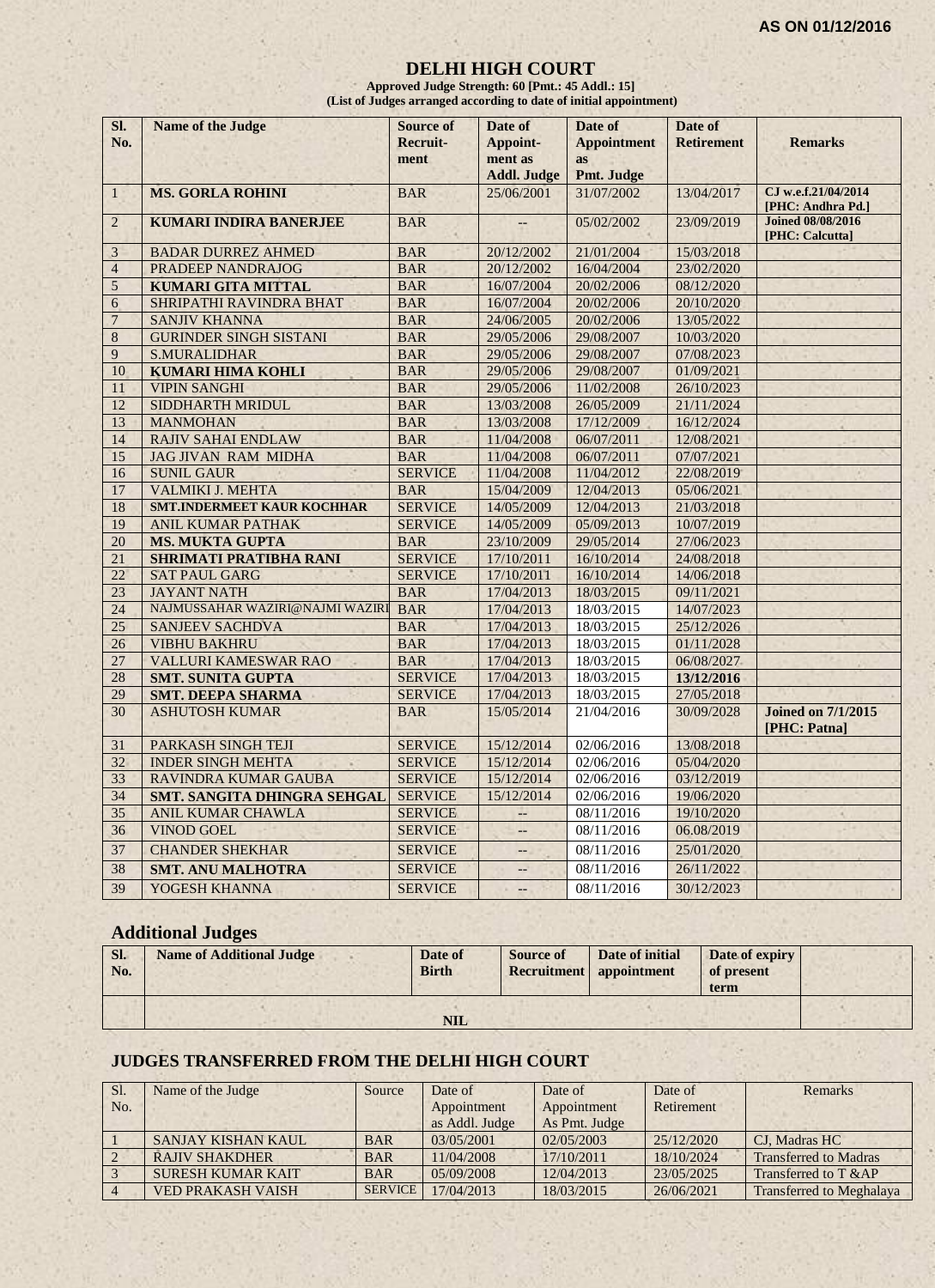#### **GAUHATI HIGH COURT**

**Approved Judge Strength: 24 [Pmt.: 18 Addl.: 6 ] (List of Judges arranged according to date of initial appointment)**

| SI.<br>No.     | <b>Name of the Judge</b>  | <b>Source of</b><br><b>Recruitment</b> | Date of<br><b>Appointment</b><br>as Addl. Judge | Date of<br><b>Appointment</b><br>as Pmt. Judge | Date of<br><b>Retirement</b> | <b>Remarks</b>                     |
|----------------|---------------------------|----------------------------------------|-------------------------------------------------|------------------------------------------------|------------------------------|------------------------------------|
|                | <b>AJIT SINGH</b>         | <b>BAR</b>                             | 01/04/2002                                      | 21/03/2003                                     | 05/09/2018                   | CJ w.e.f.05/03/2016<br>[PHC: M.P.] |
|                | <b>HRISHIKESH ROY</b>     | <b>BAR</b>                             | 12/10/2006                                      | 15/07/2008                                     | 31/05/2022                   |                                    |
|                | <b>ARUP KUMAR GOSWAMI</b> | <b>BAR</b>                             | 24/01/2011                                      | 07/11/2012                                     | 10/03/2023                   |                                    |
| $\overline{4}$ | <b>UJJAL BHUYAN</b>       | <b>BAR</b>                             | 17/10/2011                                      | 16/10/2013                                     | 01/08/2026                   |                                    |

#### **Additional Judges**

| SI.<br>No.     | <b>Name of Additional Judge</b>                                 | Date of<br><b>Birth</b> | Source of<br><b>Recruitment</b> | Date of initial<br>appointment | Date of expiry<br>of present<br>term |                                             |
|----------------|-----------------------------------------------------------------|-------------------------|---------------------------------|--------------------------------|--------------------------------------|---------------------------------------------|
|                | <b>LANUSUNGKUM JAMIR</b>                                        | 01/03/1964              | <b>BAR</b>                      | 22/05/2013                     | 21/05/2017                           |                                             |
| 2.             | <b>MANASH RANJAN PATHAK</b>                                     | 28/08/1965              | <b>BAR</b>                      | 22/05/2013                     | 21/05/2017                           |                                             |
| 3              | <b>MANOJIT BHUYAN</b>                                           | 05/02/1959              | <b>BAR</b>                      | 07/01/2015                     | 06/01/2017                           |                                             |
| $\overline{4}$ | MICHAEL ZOTHANKHUMA                                             | 23/10/1965              | <b>BAR</b>                      | 07/01/2015                     | 06/01/2017                           |                                             |
| 5              | <b>SUMAN SHYAM</b>                                              | 12/06/1969              | <b>BAR</b>                      | 07/01/2015                     | 06/01/2017                           |                                             |
| 6              | PARAN KUMAR PHUKAN                                              | 29/10/1955              | <b>SERVICE</b>                  | 07/01/2015                     | 06/01/2017                           |                                             |
|                | <b>SMT. RUMI KUMARI PHUKAN</b>                                  | 01/07/1960              | <b>SERVICE</b>                  | 07/01/2015                     | 06/01/2017                           |                                             |
| 8              | <b>SONGKHUPCHUNG SERTO</b>                                      | 01/03/1961              | <b>SERVICE</b>                  | 14/03/2016                     | 13/03/2018                           | <b>Joined on 03/10/16</b><br>[PHC: MANIPUR] |
| 9              | <b>ACHINTYA</b><br><b>MALLA</b><br><b>BUJOR</b><br><b>BARUA</b> | 15/12/1961              | <b>BAR</b>                      | 15/11/2016                     | 14/11/2018                           |                                             |
| 10             | <b>KALYAN RAI SURANA</b>                                        | 13/12/1965              | <b>BAR</b>                      | 15/11/2016                     | 14/11/2018                           |                                             |
| 11             | PRASANTA KUMAR DEKA                                             | 05/11/1959              | <b>BAR</b>                      | 15/11/2016                     | 14/11/2018                           |                                             |
| 12             | <b>NELSON SAILO</b>                                             | 09/10/1968              | <b>BAR</b>                      | 15/11/2016                     | 14/11/2018                           |                                             |
| 13             | <b>AJIT BORTHAKUR</b>                                           | 01/12/1961              | <b>SERVICE</b>                  | 15/11/2016                     | 14/11/2018                           |                                             |

# **JUDGES TRANSFERRED FROM THE GAUHATI HIGH COURT**

| Sl.<br>No. | Name of the Judge           | Source<br>Of<br>Recruit | Date of<br>Appointment<br>as Addl. | Date of<br>Appointment<br>As Pmt. Judge | Date of<br>retirement | Remarks     |
|------------|-----------------------------|-------------------------|------------------------------------|-----------------------------------------|-----------------------|-------------|
|            |                             | ment                    | Judge                              |                                         |                       |             |
|            | <b>TINLIANTHANG VAIPHEI</b> | <b>BAR</b>              | 17/07/2003                         | 28/02/2005                              | 28/02/2018            | CJ, Tripura |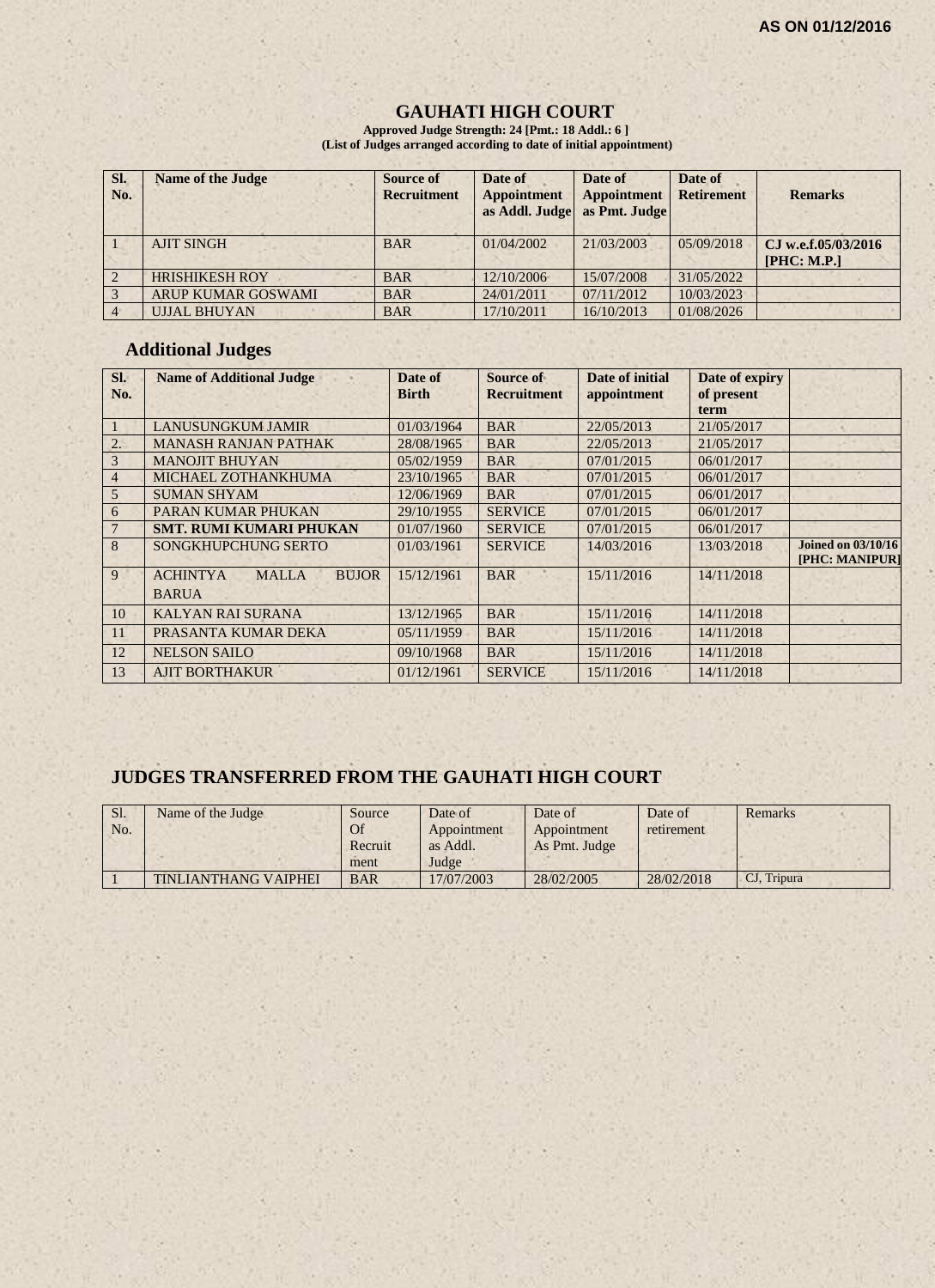#### **GUJARAT HIGH COURT**

**Approved Judge Strength: 52 [Pmt.: 39 Addl.: 13] (List of Judges arranged according to date of initial appointment)**

| SI.<br>No.     | <b>Name of the Judge</b>                | <b>Source of</b><br>Recruit-<br>ment | Date of<br><b>Appointment</b> as<br><b>Addl. Judge</b> | Date of<br><b>Appointment</b><br><b>as</b><br>Pmt. Judge | Date of<br><b>Retirement</b> | <b>Remarks</b>                              |
|----------------|-----------------------------------------|--------------------------------------|--------------------------------------------------------|----------------------------------------------------------|------------------------------|---------------------------------------------|
| 1              | <b>R. SUBHASH REDDY</b>                 | <b>BAR</b>                           | 02/12/2002                                             | 24/06/2004                                               | 04/01/2019                   | CJ w.e.f. 13/02/2016<br>[PHC: T & A.P.]     |
| $\overline{2}$ | M. R. SHAH                              | <b>BAR</b>                           | 07/03/2004                                             | 22/06/2005                                               | 15/05/2020                   |                                             |
| 3              | <b>AKIL ABDULHAMID KURESHI</b>          | <b>BAR</b>                           | 07/03/2004                                             | 12/08/2005                                               | 06/03/2022                   |                                             |
| $\overline{4}$ | A.S. DAVE                               | <b>BAR</b>                           | 08/10/2004                                             | 25/09/2006                                               | 04/12/2019                   |                                             |
| $\sqrt{5}$     | S.R.BRAHMBHATT                          | <b>BAR</b>                           | 08/10/2004                                             | 09/08/2007                                               | 20/02/2020                   |                                             |
| 6              | <b>SMT.H.N.DEVANI</b>                   | <b>BAR</b>                           | 08/10/2004                                             | 09/08/2007                                               | 26/03/2020                   |                                             |
| $\overline{7}$ | <b>SMT.ABHILASHA KUMARI</b>             | <b>BAR</b>                           | 02/12/2005                                             | 25/09/2006                                               | 22/02/2018                   | <b>Joined 09/01/2006</b><br>[PHC: H.P.]     |
| 8              | <b>MOHINDER PAL [P]</b>                 | <b>SERVICE</b>                       | 08/10/2007                                             | 14/05/2008                                               | 29/12/2018                   | <b>Joined 30/12/2011</b><br>[PHC: $P & H$ ] |
| 9              | K. M. THAKER                            | <b>BAR</b>                           | 21/11/2007                                             | 21/05/2009                                               | 16/09/2019                   |                                             |
| 10             | Z. K. SAIYED                            | <b>SERVICE</b>                       | 21/11/2007                                             | 21/05/2009                                               | 12/04/2018                   |                                             |
| 11             | RAJESH HARIVADAN SHUKLA                 | <b>SERVICE</b>                       | 21/11/2007                                             | 21/05/2009                                               | 26/12/2018                   |                                             |
| 12             | RASHMIN MANHARBHAI CHHAYA               | <b>BAR</b>                           | 17/02/2011                                             | 28/01/2013                                               | 11/01/2023                   |                                             |
| 13             | <b>JAMSHED BURJOR PARDIWALA</b>         | <b>BAR</b>                           | 17/02/2011                                             | 28/01/2013                                               | 11/08/2027                   |                                             |
| 14             | MISS BELA MANDHURYA TRIVEDI             | <b>SERVICE</b>                       | 17/02/2011                                             | 06/02/2013                                               | 09/06/2022                   |                                             |
| 15             | PRADIPKUMAR PREMSHANKER<br><b>BHATT</b> | <b>SERVICE</b>                       | 17/02/2011                                             | 31/01/2013                                               | 05/09/2018                   |                                             |
| 16             | <b>MISS SONIA GIRIDHAR GOKANI</b>       | <b>SERVICE</b>                       | 17/02/2011                                             | 28/01/2013                                               | 25/02/2023                   |                                             |
| 17             | <b>CHANDRAKANT LALJIBHAI SONI</b>       | <b>BAR</b>                           | 21/11/2011                                             | 06/09/2013                                               | 16/03/2019                   |                                             |
| 18             | <b>ASHISH JITENDRA DESAI</b>            | <b>BAR</b>                           | 21/11/2011                                             | 06/09/2013                                               | 04/07/2024                   |                                             |
| 19             | NILAY VIPINCHANDRA ANJARIA              | <b>BAR</b>                           | 21/11/2011                                             | 06/09/2013                                               | 22/03/2027                   |                                             |
| 20             | PARESH RAVISHANKER UPADHYAY             | <b>BAR</b>                           | 21/11/2011                                             | 06/09/2013                                               | 13/12/2022                   |                                             |
| 21             | SUBODHKUMAR GUNVANTLAL SHAH             | <b>SERVICE</b>                       | 12/11/2012                                             | 10/07/2014                                               | 01/02/2019                   |                                             |
| 22             | <b>SATISH HEMCHANDRA VORA</b>           | <b>SERVICE</b>                       | 12/11/2012                                             | 10/07/2014                                               | 29/05/2023                   |                                             |
| 23             | <b>GHANSHYAM RAGHUMAL UDHWANI</b>       | <b>SERVICE</b>                       | 12/11/2012                                             | 10/07/2014                                               | 24/11/2023                   |                                             |
| 24             | ABDULLAH GULAMAHMED URAIZEE             | <b>SERVICE</b>                       | 04/05/2013                                             | 01/04/2015                                               | 22/04/2022                   |                                             |
| 25             | <b>VIPUL MANUBHAI PANCHOLI</b>          | <b>BAR</b>                           | 01/10/2014                                             | 10/06/2016                                               | 27/05/2030                   |                                             |

#### **ADDITIONAL JUDGES**

| SI.<br>No.     | <b>Name of Additional Judge</b>                            | Date of Birth | Source of<br><b>Recruitment</b> | Date of initial<br>appointment | Date of expiry<br>of present term |
|----------------|------------------------------------------------------------|---------------|---------------------------------|--------------------------------|-----------------------------------|
|                | RATILAL PARSHOTTAMBHAI DHOLARIA                            | 01/06/1959    | <b>SERVICE</b>                  | 04/05/2013                     | 03/05/2018                        |
| $\overline{2}$ | ASHUTOSH JAYANTILAL SHASTRI                                | 14/01/1962    | <b>BAR</b>                      | 06/04/2016                     | 05/04/2018                        |
| $\overline{3}$ | <b>BIREN ANIRUDDH VAISHNAV</b>                             | 22/05/1963    | <b>BAR</b>                      | 06/04/2016                     | 05/04/2018                        |
| $\overline{4}$ | ALPESH YESHVANT KOGJE                                      | 16/07/1969    | <b>BAR</b>                      | 06/04/2016                     | 05/04/2018                        |
| 5 <sup>°</sup> | <b>ARVINDSINGH</b><br><b>ISHWARSINGH</b><br><b>SUPEHIA</b> | 31/08/1969    | <b>BAR</b>                      | 06/04/2016                     | 05/04/2018                        |
| 6              | <b>BIPINKUMAR</b><br><b>NAVALCHANDBHAI</b><br><b>KARIA</b> | 26/05/1960    | <b>SERVICE</b>                  | 06/04/2016                     | 05/04/2018                        |

#### **JUDGES TRANSFERRED FROM THE GUJARAT HIGH COURT**

| Sl.            | Name of the Judge             | Source         | Date of     | Date of       | Date of         | <b>Remarks</b>                  |
|----------------|-------------------------------|----------------|-------------|---------------|-----------------|---------------------------------|
| No.            |                               | Of             | Appointment | Appointment   | Retirement/     |                                 |
|                |                               | Recruit        | as Addl.    | As Pmt. Judge | Expire of their |                                 |
|                |                               | ment           | Judge       |               | term            |                                 |
|                | <b>JAYANT MANGANLAL PATEL</b> | <b>BAR</b>     | 03/12/2001  | 09/08/2004    | 03/08/2018      | <b>Transferred to Karnataka</b> |
|                | K. S. JHAVERI                 | <b>BAR</b>     | 07/03/2004  | 22/06/2005    | 04/01/2020      | <b>Transferred to Rajasthan</b> |
|                | <b>DHIRUBHAI N. PATEL</b>     | Bar            | 07/03/2004  | 25/01/2006    | 12/03/2022      | Transfer to Jharkhand           |
| $\overline{4}$ | KAUSHAL JAYENDRA THAKER       | <b>SERVICE</b> | 04/05/2013  | --            | 03/05/2018      | Transferred<br>$A_{J}$<br>to    |
|                |                               |                |             |               |                 | Allahabad                       |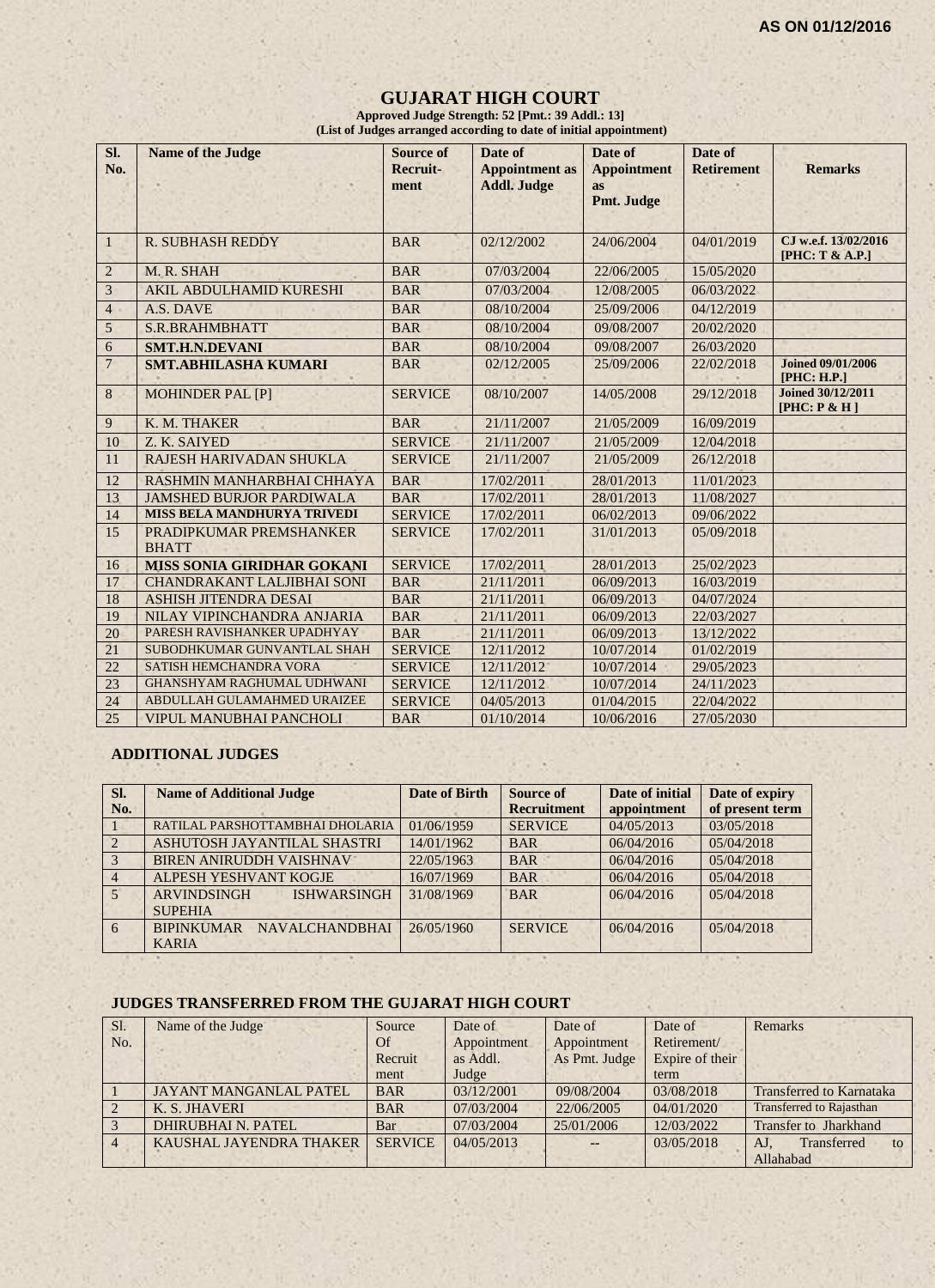## **HIMACHAL PRADESH HIGH COURT**

**Approved Judge Strength: 13 [Pmt.:10 Addl.: 03 ] (List of Judges arranged according to date of initial appointment)**

| Sl.<br>No. | <b>Name of the Judge</b>    | Source of<br><b>Recruit-ment</b> | Date of<br>Appointment<br>as Addl. Judge | Date of<br><b>Appointment</b> as<br>Pmt. Judge | Date of<br><b>Retirement</b> | <b>Remarks</b>                    |
|------------|-----------------------------|----------------------------------|------------------------------------------|------------------------------------------------|------------------------------|-----------------------------------|
|            | <b>MANSOOR AHMAD MIR</b>    | <b>SERVICE</b>                   | 31/01/2005                               | 06/07/2007                                     | 24/04/2017                   | CJ w.e.f.18/06/2014<br>[PHC: J&K] |
|            | <b>SANJAY KAROL</b>         | <b>BAR</b>                       | --                                       | 08/03/2007                                     | 22/08/2023                   |                                   |
| 3          | DHARAM CHAND CHAUDHARY      | <b>SERVICE</b>                   | 21/01/2012                               | 17/01/2014                                     | 11/03/2020                   |                                   |
|            | <b>TARLOK SINGH CHAUHAN</b> | <b>BAR</b>                       | 23/02/2014                               | 30/11/2014                                     | 08/01/2026                   |                                   |
| 5          | <b>PIAR SINGH RANA</b>      | <b>SERVICE</b>                   | 05/05/2014                               | 30/11/2014                                     | 12/08/2017                   |                                   |
| 6          | <b>SURESHWAR THAKUR</b>     | <b>SERVICE</b>                   | 05/05/2014                               | 30/11/2014                                     | 17/05/2025                   |                                   |
|            | <b>VIVEK SINGH THAKUR</b>   | <b>BAR</b>                       | $- -$                                    | 12/04/2016                                     | 16/04/2028                   |                                   |
| 8          | <b>AJAY MOHAN GOEL</b>      | <b>BAR</b>                       | $- -$                                    | 12/04/2016                                     | 10/01/2031                   |                                   |

#### **ADDITIONAL JUDGES**

| SI.<br>No. | <b>Name of Additional Judge</b> | Date of Birth | Source of<br><b>Recruitment</b> | Date of initial<br>appointment | Date of expiry<br>of present term |
|------------|---------------------------------|---------------|---------------------------------|--------------------------------|-----------------------------------|
|            | <b>SANDEEP SHARMA</b>           | 20/07/1968    | Bar                             | 12/04/2016                     | 11/04/2018                        |
|            | <b>CHANDER BHUSAN</b>           | 15/03/1961    | Service                         | 12/04/2016                     | 11/04/2018                        |

# **JUDGES TRANSFERRED FROM THE HIMACHAL PRADESH HIGH COURT**

| Sl.<br>No. | Name of the Judge           | Source     | Date of<br>Appointment as<br>Addl. | Date of<br>Appointment<br>As Pmt. Judge | Date of<br>retirement | Remarks                           |
|------------|-----------------------------|------------|------------------------------------|-----------------------------------------|-----------------------|-----------------------------------|
|            |                             |            | Judge                              |                                         |                       |                                   |
|            | <b>DEEPAK GUPTA</b>         | <b>BAR</b> |                                    | 04/10/2004                              | 06/05/2017            | CJ, Chhattisgarh HC               |
|            | <b>SMT.ABHILASHA KUMARI</b> | <b>BAR</b> | 02/12/2005                         | 02/12/2007                              | 22/02/2018            | <b>Transferred to Gujarat</b>     |
|            | <b>RAJEEV SHARMA</b>        | <b>BAR</b> | 03/04/2007                         | 31/03/2013                              | 07/10/2020            | <b>Transferred to Uttarakhand</b> |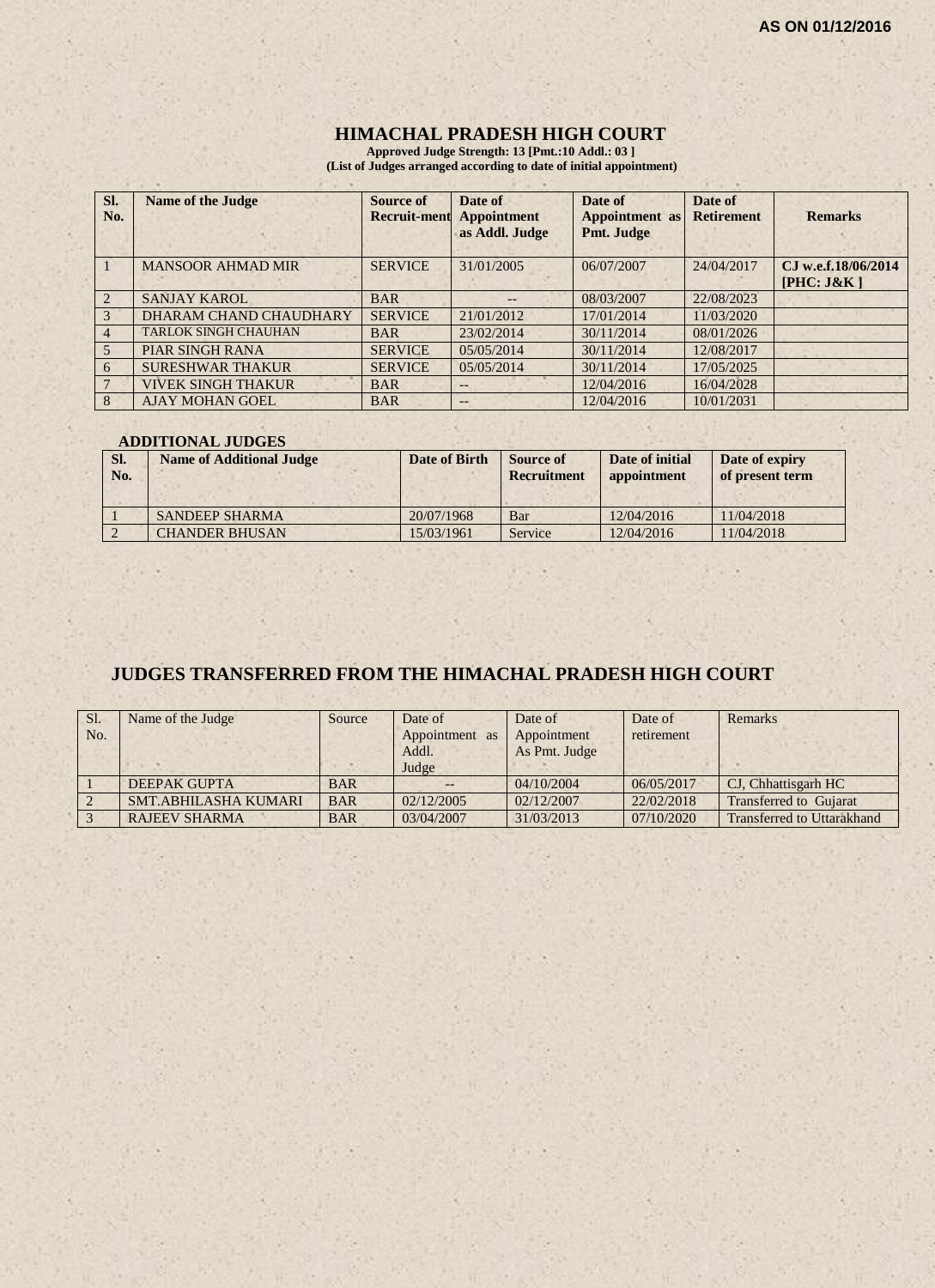# **JAMMU & KASHMIR HIGH COURT**

**Approved Judge Strength: 17 [Pmt.:13 Addl: 04] (List of Judges arranged according to date of initial appointment)**

| SI.<br>No.     | <b>Name of the Judge</b>    | <b>Source</b><br>of<br>Recruit-<br>ment | Date of<br><b>Appointment</b><br>as Addl. Judge | Date of<br><b>Appointment</b><br>as Pmt. Judge | Date of<br><b>Retirement</b> | <b>Remarks</b>                               |
|----------------|-----------------------------|-----------------------------------------|-------------------------------------------------|------------------------------------------------|------------------------------|----------------------------------------------|
|                | N.N.PAUL VASANTHAKUMAR      | <b>BAR</b>                              | 10/12/2005                                      | 20/04/2007                                     | 14/03/2017                   | CJ w.e.f.02/02/2015<br>[PHC: MADRAS]         |
| $\overline{2}$ | RAMALINGAM SUDHAKAR         | <b>BAR</b>                              | 10/12/2005                                      | 20/04/2007                                     | 13/02/2021                   | <b>JOINED ON 18/04/2016</b><br>[PHC: MADRAS] |
| 3 <sup>1</sup> | <b>MOHAMMAD YAQOOB MIR</b>  | <b>SERVICE</b>                          | 23/11/2007                                      | 01/10/2009                                     | 27/05/2019                   |                                              |
| $\overline{4}$ | MUZAFFRAR HUSSAIN ATTAR     | <b>BAR</b>                              | 0.5/11/2008                                     | 05/03/2010                                     | 29/01/2017                   |                                              |
| 5              | <b>ALOK ARADHE</b>          | <b>BAR</b>                              | 29/12/2009                                      | 15/02/2011                                     | 12/04/2026                   | <b>JOINED ON 20/09/2016</b><br>[PHC: M.P.]   |
| 6              | <b>ALI MOHD MAGREY</b>      | <b>BAR</b>                              |                                                 | 08/03/2013                                     | 07/12/2022                   |                                              |
| $\tau$         | <b>DHIRAJ SINGH THAKUR</b>  | <b>BAR</b>                              |                                                 | 08/03/2013                                     | 24/04/2026                   |                                              |
| 8              | <b>TASHI RABSTAN</b>        | <b>BAR</b>                              | 08/03/2013                                      | 16/05/2014                                     | 09/04/2025                   |                                              |
| 9              | <b>JANAK RAJ KOTWAL</b>     | <b>SERVICE</b>                          | 08/03/2013                                      | 04/03/2015                                     | 28/08/2018                   |                                              |
| 10             | <b>BAWA SINGH WALIA [P]</b> | <b>BAR</b>                              | 25/09/2014                                      | 23/05/2016                                     | 27/08/2023                   | <b>JOINED ON 12/02/2015</b><br>$[PHC: P\&H]$ |

#### **ADDITIONAL JUDGES**

| SI.<br>No. | <b>Name of Additional Judge</b> | Date of Birth Source of | Recruitment | Date of initial<br>appointment | Date of<br>expiry of<br>present term | <b>Remarks</b> |
|------------|---------------------------------|-------------------------|-------------|--------------------------------|--------------------------------------|----------------|
|            |                                 |                         | <b>NIL</b>  |                                |                                      |                |

# **JUDGES TRANSFERRED FROM THE JAMMU & KASHMIR HIGH COURT**

| Sl.<br>No. | Name of the Judge        | Source         | Date of<br>Appointment<br>as<br>Addl.<br>Judge | Date of<br>Appointment<br>As Pmt. Judge | Date of<br>retirement | Remarks     |
|------------|--------------------------|----------------|------------------------------------------------|-----------------------------------------|-----------------------|-------------|
|            | <b>MANSOOR AHMAD MIR</b> | <b>SERVICE</b> | 31/01/2005                                     | 06/07/2007                              | 24/04/2017            | CJ, H.P. HC |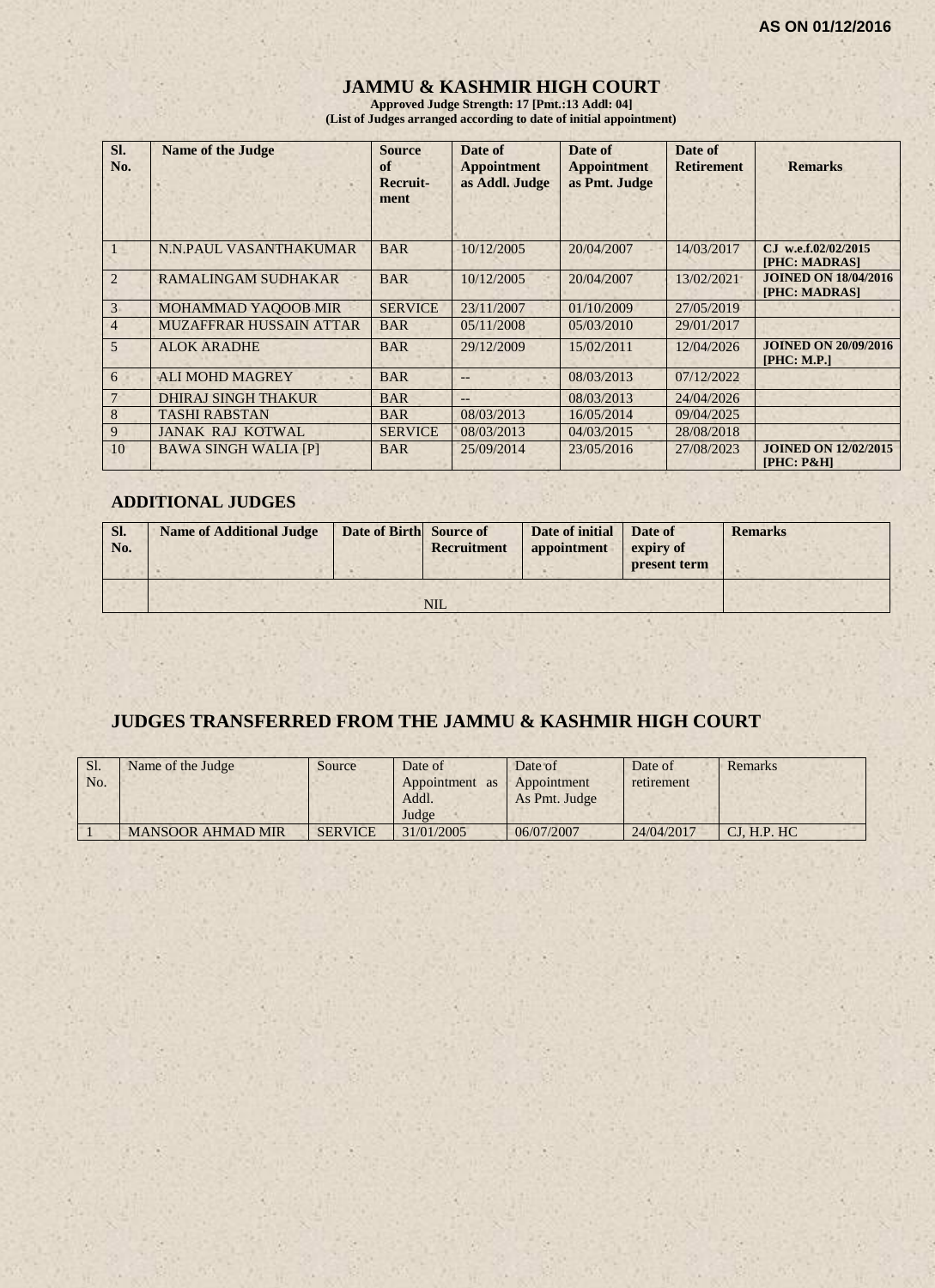#### **JHARKHAND HIGH COURT**

**Approved Judge Strength: 25 [Pmt.: 19 Addl.: 06] (List of Judges arranged according to date of initial appointment)**

| SI.<br>No.     | <b>Name of the Judge</b>     | Source of<br><b>Recruitment</b> | Date of<br><b>Appointment</b><br>as Addl. Judge | Date of<br><b>Appointment</b><br>as Pmt.<br>Judge | Date of<br><b>Retirement</b> | <b>Remarks</b>                                          |
|----------------|------------------------------|---------------------------------|-------------------------------------------------|---------------------------------------------------|------------------------------|---------------------------------------------------------|
|                | PRADIP KUMAR MOHANTY         | <b>BAR</b>                      | 07/03/2002                                      | 06/03/2004                                        | 09/06/2017                   | ACJ 07.10.2016<br>Joined on 11/04/2016<br>[PHC: Orissa] |
| $\overline{2}$ | <b>DHIRUBHAI N. PATEL</b>    | <b>BAR</b>                      | 07/03/2004                                      | 25/01/2006                                        | 12/03/2022                   | <b>Joined on 03/02/2009</b><br>[PHC: Gujarat]           |
| 3              | <b>HARISH CHANDRA MISHRA</b> | <b>SERVICE</b>                  | 27/04/2011                                      | 31/01/2013                                        | 26/03/2021                   |                                                         |
| 4              | <b>APARESH KUMAR SINGH</b>   | <b>BAR</b>                      | 24/01/2012                                      | 16/01/2014                                        | 06/07/2027                   |                                                         |
| 5              | <b>SHREE CHANDRASHEKHAR</b>  | <b>BAR</b>                      | 17/01/2013                                      | 27/06/2014                                        | 24/05/2027                   |                                                         |
| 6              | <b>AMITAV KUMAR GUPTA</b>    | <b>SERVICE</b>                  | 18/09/2013                                      | 03/02/2016                                        | 30/05/2021                   |                                                         |
|                | PRAMATH PATNAIK              | <b>BAR</b>                      | 24/09/2014                                      | 04/07/2016                                        | 13/06/2021                   | Joined 22.12.2014<br>[PHC: Orissa]                      |
| 8              | RONGON MUKHOPADHYAY          | <b>BAR</b>                      | 26/09/2014                                      | 24/09/2016                                        | 28/12/2029                   |                                                         |

# **ADDITIONAL JUDGES**

| SI.<br>No. | <b>Name of Additional Judge</b> | <b>Date of Birth</b> | <b>Source of</b><br><b>Recruitment</b> | Date of initial<br>appointment | Date of<br>expiry of<br>present term | <b>Remarks</b> |
|------------|---------------------------------|----------------------|----------------------------------------|--------------------------------|--------------------------------------|----------------|
|            | <b>RATNAKER BHENGRA</b>         | 05/10/1962           | <b>BAR</b>                             | 17/04/2015                     | 16/04/2017                           |                |
|            | <b>ANANDA SEN</b>               | 15/08/1969           | <b>BAR</b>                             | 08/04/2016                     | 07/04/2018                           |                |
|            | <b>ANANT BIJAY SINGH</b>        | 13/01/1959           | <b>SERVICE</b>                         | 08/04/2016                     | 07/04/2018                           |                |
|            | DR. SHIVA NAND PATHAK           | 15/01/1963           | <b>BAR</b>                             | 30/09/2016                     | 29/09/2018                           |                |
|            | <b>RAJESH SHANKAR</b>           | 16/12/1970           | <b>BAR</b>                             | 30/09/2016                     | 29/09/2018                           |                |

# **JUDGES TRANSFERRED FROM THE JHARKHAND HIGH COURT**

| Sl. | Name of the Judge           | Source         | Date of     | Date of     | Date of    | <b>Remarks</b>                  |
|-----|-----------------------------|----------------|-------------|-------------|------------|---------------------------------|
| No. |                             | Of             | Appointment | Appointment | Retirement |                                 |
|     |                             | Recruitment    | <b>as</b>   | As Pmt.     |            |                                 |
|     |                             |                | Addl.       | Judge       |            |                                 |
|     |                             |                | Judge       |             |            |                                 |
|     | <b>RAKESH RANJAN PRASAD</b> | <b>SERVICE</b> | $- -$       | 27/02/2006  | 30/06/2017 | CJ, Manipur                     |
|     | PRASHANT KUMAR              | <b>SERVICE</b> | 21/01/2009  | 17/01/2013  | 30/06/2020 | <b>Transferred to Allahabad</b> |
|     | <b>SUJIT NARAYAN PRASAD</b> | <b>BAR</b>     | 26/09/2014  | 00/07/2016  | 19/06/2029 | Transferred to Orissa HC        |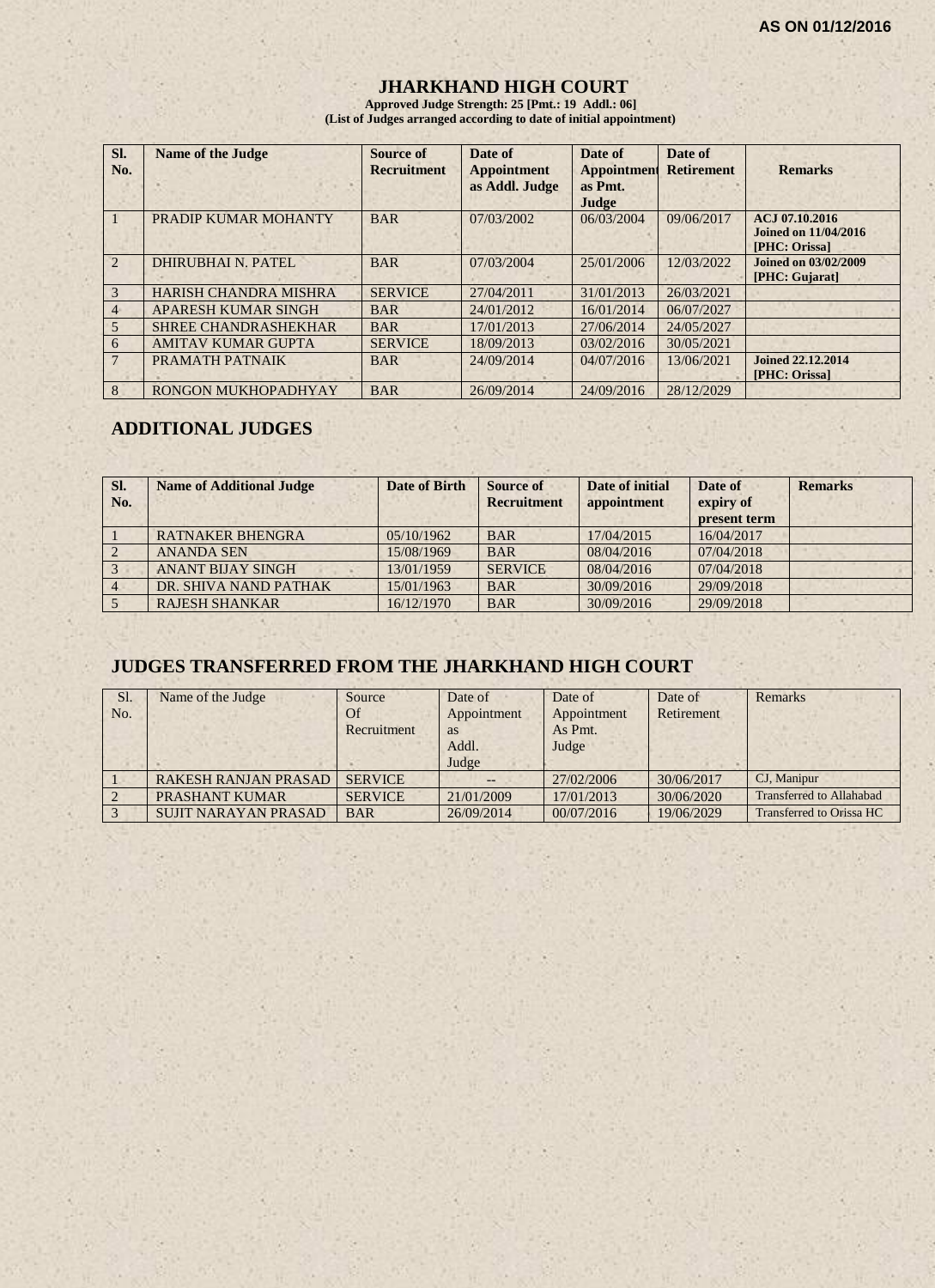# **KARNATAKA HIGH COURT**

**Approved Judge Strength: 62 [Pmt.: 47 Addl.: 15 ] (List of Judges arranged according to date of initial appointment)**

| Sl.<br>N <sub>0</sub> | <b>Name of the Judge</b>                         | Source of<br><b>Recruitment</b> | Date of<br><b>Appointment</b><br><b>as</b><br><b>Addl. Judge</b> | Date of<br><b>Appointment</b><br><b>as</b><br>Pmt. Judge | Date of<br><b>Retirement</b> | <b>Remarks</b>                                  |
|-----------------------|--------------------------------------------------|---------------------------------|------------------------------------------------------------------|----------------------------------------------------------|------------------------------|-------------------------------------------------|
| $\mathbf{1}$          | <b>S.K.MUKHERJEE</b>                             | <b>BAR</b>                      | --                                                               | 15/09/2000                                               | 09/10/2017                   | CJ w.e.f.23/02/2016<br>[PHC: Calcutta]          |
| $\overline{2}$        | <b>JAYANT MANGANLAL PATEL</b>                    | <b>BAR</b>                      | 03/12/2001                                                       | 09/08/2004                                               | 03/08/2018                   | <b>Joined on 13/02/2016</b><br>[PHC: Gujarat]   |
| 3                     | <b>H.G. RAMESH</b>                               | <b>BAR</b>                      | 12/05/2003                                                       | 24/09/2004                                               | 15/01/2019                   |                                                 |
| $\overline{4}$        | <b>S.ABDUL NAZEER</b>                            | <b>BAR</b>                      | 12/05/2003                                                       | 24/09/2004                                               | 04/01/2020                   |                                                 |
| $\sqrt{5}$            | P.B.SANGANAGOUDA                                 | <b>BAR</b>                      |                                                                  | 21/10/2004                                               | 31/05/2018                   |                                                 |
| 6                     | <b>ANAND BYRAREDDY</b>                           | <b>BAR</b>                      |                                                                  | 07/03/2005                                               | 30/04/2017                   |                                                 |
| $\overline{7}$        | <b>ASHOK B.HINCHIGERI</b>                        | <b>BAR</b>                      | 07/03/2005                                                       | 01/03/2007                                               | 23/08/2017                   |                                                 |
| $\,8$                 | RAGHVENDRA SINGH CHAUHAN                         | <b>BAR</b>                      | 13/06/2005                                                       | 24/01/2008                                               | 23/12/2021                   | <b>Joined on 10/03/2015</b><br>[PHC: Rajasthan] |
| $9 -$                 | <b>VINEET KOTHARI</b>                            | <b>BAR</b>                      | 13/06/2005                                                       | 24/01/2008                                               | 01/09/2021                   | <b>Joined on 18/04/2016</b><br>[PHC: Rajasthan] |
| 10                    | A.S. BOPPANNA                                    | <b>BAR</b>                      | 06/01/2006                                                       | 01/03/2007                                               | 19/05/2021                   |                                                 |
| 11                    | A. N. VENUGOPALA GOWDA                           | <b>BAR</b>                      | 04/07/2007                                                       | 17/04/2009                                               | 15/06/2017                   |                                                 |
| 12                    | LINGAPPA NARAYANA SWAMY                          | <b>BAR</b>                      | 04/07/2007                                                       | 17/04/2009                                               | 30/06/2021                   |                                                 |
| 13                    | RAVI VIJAYKUMAR MALIMATH                         | <b>BAR</b>                      | 18/02/2008                                                       | 17/02/2010                                               | 24/05/2024                   |                                                 |
| 14                    | SMT. B. VENKATARAMIAH NAGARATHNA                 | <b>BAR</b>                      | 18/02/2008                                                       | 17/02/2010                                               | 29/10/2024                   |                                                 |
| 15                    | <b>BOREGOWDA SREENIVASE GOWDA</b>                | <b>BAR</b>                      | 02/06/2008                                                       | 05/09/2011                                               | 15/06/2018                   |                                                 |
| 16                    | S. N. SATYANARAYANA                              | <b>BAR</b>                      | 09/06/2008                                                       | 08/06/2012                                               | 14/01/2021                   |                                                 |
| 17                    | <b>ARAVIND KUMAR</b>                             | <b>BAR</b>                      | 26/06/2009                                                       | 07/12/2012                                               | 13/07/2024                   |                                                 |
| 18                    | <b>BIJOOR MANOHAR</b>                            | <b>BAR</b>                      | 12/03/2010                                                       | 18/11/2013                                               | 19/07/2017                   |                                                 |
| 19                    | <b>SMT. RATHNAKALA</b>                           | <b>SERVICE</b>                  | 24/10/2013                                                       | 04/03/2016                                               | 26/01/2018                   |                                                 |
| 20                    | <b>BUDHIHAL RUDRAPPA BHIMAPPA</b>                | <b>SERVICE</b>                  | 24/10/2013                                                       | 04/03/2016                                               | 30/09/2018                   |                                                 |
| 21                    | KORATAGERE NARASIMHA MURTHY<br><b>PHANEENDRA</b> | <b>SERVICE</b>                  | 24/10/2013                                                       | 04/03/2016                                               | 19/05/2020                   |                                                 |

#### **ADDITIONAL JUDGES**

| SI.<br>No.            | <b>Name of Additional Judge</b> | <b>Date of Birth</b> | <b>Source of</b><br><b>Recruitment</b> | Date of<br>initial<br>appointment | Date of<br>expiry of<br>present<br>term | <b>Remarks</b> |
|-----------------------|---------------------------------|----------------------|----------------------------------------|-----------------------------------|-----------------------------------------|----------------|
|                       | <b>SMT. SHIVANNA SUJATHA</b>    | 20/05/1960           | <b>BAR</b>                             | 02/01/2015                        | 01/01/2017                              |                |
| $\mathcal{D}_{\cdot}$ | <b>BYRAREDDY VEERAPPA</b>       | 01/06/1961           | <b>BAR</b>                             | 02/01/2015                        | 01/01/2017                              |                |
| 3                     | <b>GUHANATHAN NARENDAR</b>      | 10/01/1964           | <b>BAR</b>                             | 02/01/2015                        | 01/01/2017                              |                |
| $\overline{4}$        | PRATINIDHI SRINIVASACHARYA      | 25/02/1962           | <b>BAR</b>                             | 02/01/2015                        | 01/01/2017                              |                |
|                       | <b>DINESH KUMAR</b>             |                      |                                        |                                   |                                         |                |
| $\overline{5}$        | <b>KEMPAIAH SOMASHEKAR</b>      | 15/09/1963           | <b>SERVICE</b>                         | 14/11/2016                        | 13/11/2018                              |                |
| 6                     | SMT. KOTRAVVA SOMAPPA MUDAGAL   | 22/12/1963           | <b>SERVICE</b>                         | 14/11/2016                        | 13/11/2018                              |                |
|                       | <b>SREENIVAS HARISH KUMAR</b>   | 16/06/1963           | <b>SERVICE</b>                         | 14/11/2016                        | 13/11/2018                              |                |
| 8                     | <b>JOHN MICHAEL CUNHA</b>       | 07/04/1959           | <b>SERVICE</b>                         | 14/11/2016                        | 13/11/2018                              |                |
| 9                     | BASAVARAJ ANDANAGOUDA PATIL     | 20/01/1959           | <b>SERVICE</b>                         | 14/11/2016                        | 13/11/2018                              |                |

#### **JUDGES TRANSFERRED FROM THE KARNATAKA HIGH COURT**

| Sl. | Name of the Judge          | Source         | Date of           | Date of       | Date of    | Remarks                      |
|-----|----------------------------|----------------|-------------------|---------------|------------|------------------------------|
| No. |                            |                | Appointment<br>as | Appointment   | retirement |                              |
|     |                            |                | Addl. Judge       | As Pmt. Judge |            |                              |
|     | <b>SMT.MANJULA CHELLUR</b> | <b>SERVICE</b> | 21/02/2000        | 17/08/2000    | 04/12/2017 | CJ. Calcutta                 |
|     | S.M.MALLIKARJUNAGOUDA      | <b>BAR</b>     | 12/05/2003        | 24/09/2004    | 04/05/2020 | CJ, Kerala                   |
|     | <b>HULUVADI G.RAMESH</b>   | <b>SERVICE</b> | 08/09/2003        | 24/09/2004    | 19/05/2019 | <b>Transferred to Madras</b> |
|     | PAVANKUMAR BHIMAPPA        | <b>BAR</b>     | 02/01/2015        | 01/01/2017    |            | AJ. Transferred to P&H       |
|     | <b>BAJANTHRI</b>           |                |                   |               |            |                              |
|     |                            |                |                   |               |            |                              |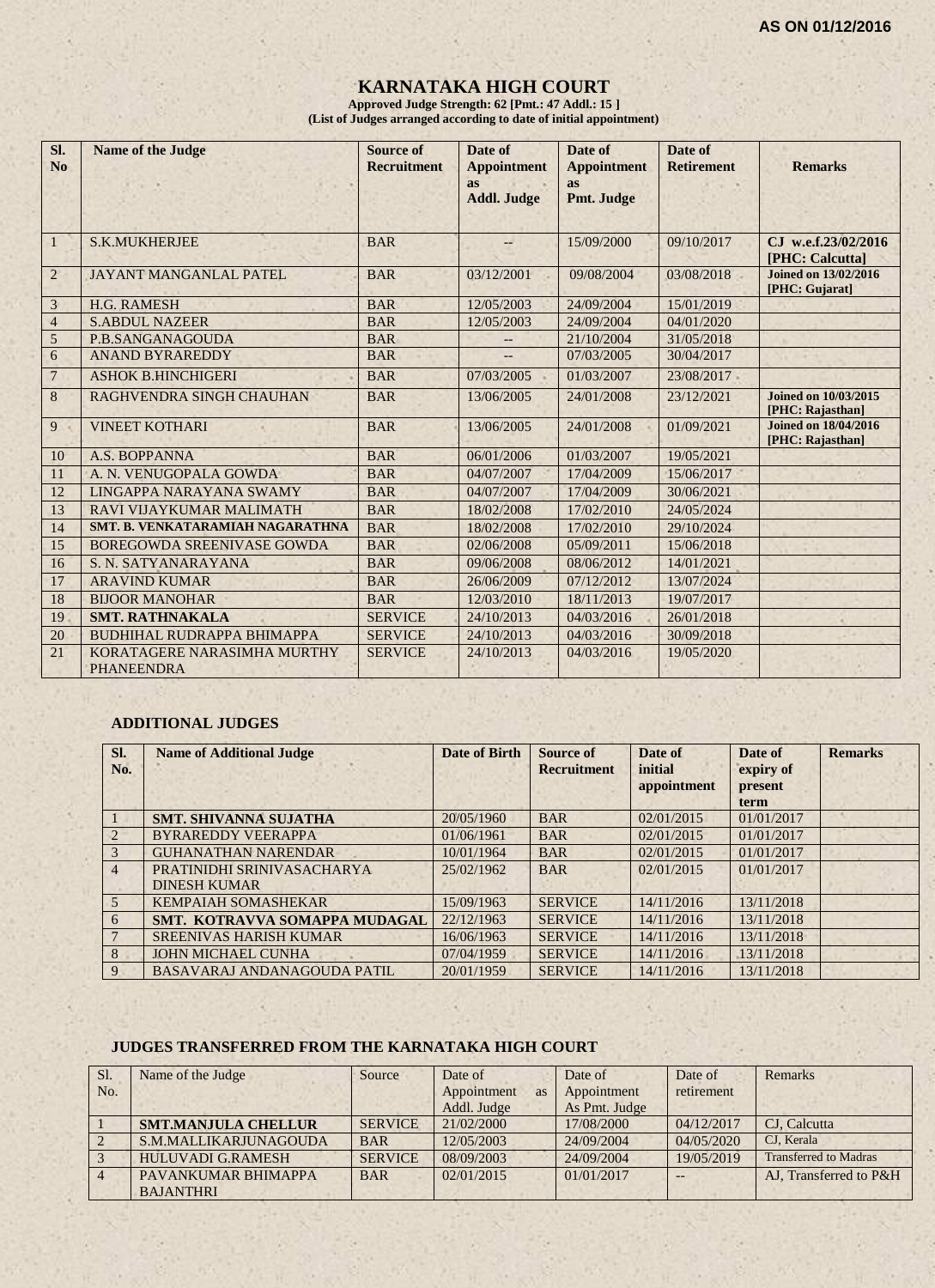#### **KERALA HIGH COURT Approved Judge Strength: 47 [Pmt.: 35 Addl.: 12 ]**

 **(List of Judges arranged according to date of initial appointment)**

| SI<br>N <sub>o</sub> | <b>Name of the Judge</b>                         | <b>Source</b><br><b>Of</b><br><b>Recruit</b><br>ment | Date of<br><b>Appoint</b><br>ment<br>as Addl.<br>Judge | Date of<br><b>Appoint</b><br>ment<br>As Pmt.<br>Judge | Date of<br>retirement | <b>Remarks</b>                               |
|----------------------|--------------------------------------------------|------------------------------------------------------|--------------------------------------------------------|-------------------------------------------------------|-----------------------|----------------------------------------------|
| 1                    | S.M.MALLIKARJUNAGOUDA                            | <b>BAR</b>                                           | 12/05/2003                                             | 24/09/2004                                            | 04/05/2020            | CJ w.e.f. 22/09/2016<br>[PHC: Karnataka]     |
| $\overline{2}$       | T.B.RADHAKRISHNAN                                | <b>BAR</b>                                           |                                                        | 14/10/2004                                            | 28/04/2021            |                                              |
| $\overline{3}$       | SANKARAN KALLANMAR THODIYIL                      | <b>BAR</b>                                           | 02/02/2005                                             | 22/11/2006                                            | 24/12/2016            |                                              |
| $\overline{4}$       | <b>ANTONIC DOMINIC</b>                           | <b>BAR</b>                                           | 30/01/2007                                             | 02/12/2009                                            | 29/05/2018            |                                              |
| 5                    | P. N. RAVINDRAN                                  | <b>BAR</b>                                           | 13/12/2007                                             | 09/12/2009                                            | 28/05/2018            |                                              |
| 6                    | SURENDRA MOHAN KURIAKOSE                         | <b>BAR</b>                                           | 05/01/2009                                             | 15/12/2010                                            | 28/02/2019            |                                              |
| $\overline{7}$       | P. R. RAMACHANDRA MENON                          | <b>BAR</b>                                           | 05/01/2009                                             | 15/12/2010                                            | 31/05/2021            |                                              |
| 8                    | C. V. K. ABDUL REHIM                             | <b>BAR</b>                                           | 05/01/2009                                             | 15/12/2010                                            | 01/05/2020            |                                              |
| 9                    | <b>CHUDALAYIL THEVAN RAVIKUMAR</b>               | <b>BAR</b>                                           | 05/01/2009                                             | 15/12/2010                                            | 05/01/2022            |                                              |
| 10                   | VAIDYANATHAN CHITAMBARESH                        | <b>BAR</b>                                           | 08/11/2011                                             | 07/12/2012                                            | 06/11/2019            |                                              |
| 11                   | ABDUL MOHAMMED SHAFFIQUE                         | <b>BAR</b>                                           | 08/11/2011                                             | 07/12/2012                                            | 12/02/2021            |                                              |
| 12                   | KUNJUPILLAI HARILAL                              | <b>BAR</b>                                           | 08/11/2011                                             | 24/06/2013                                            | 27/05/2020            |                                              |
| 13                   | KRISHNAN VINOD CHANDRAN                          | <b>BAR</b>                                           | 08/11/2011                                             | 24/06/2013                                            | 24/04/2025            |                                              |
| 14                   | PANNIPUZHAYIL DIVAKARAN RAJAN                    | <b>SERVICE</b>                                       | 28/01/2013                                             | 16/01/2014                                            | 07/05/2019            |                                              |
| 15                   | KRISHNAIYER RAMAKRISHNAN                         | <b>SERVICE</b>                                       | 28/01/2013                                             | 30/06/2014                                            | 08/10/2017            |                                              |
| 16                   | <b>BATHISHA KEMAL PASHA</b>                      | <b>SERVICE</b>                                       | 28/01/2013                                             | 30/06/2014                                            | 24/05/2018            |                                              |
| 17                   | <b>ATHRASSERY HARIPRASAD</b>                     | <b>SERVICE</b>                                       | 28/01/2013                                             | 30/06/2014                                            | 18/05/2021            |                                              |
| 18                   | <b>DAMA SESHADRI NAIDU</b>                       | <b>BAR</b>                                           | 21/09/2013                                             | 03/03/2016                                            | 18/06/2024            | <b>Joined on 30/06/2014</b><br>[PHC: T & AP] |
| 19                   | PUTTEKADAN UBAID                                 | <b>SERVICE</b>                                       | 01/01/2014                                             | 10/03/2016                                            | 18/09/2019            |                                              |
| 20                   | KANDATHIL ABRAHAM MATHEW                         | <b>SERVICE</b>                                       | 01/01/2014                                             | 10/03/2016                                            | 17/01/2019            |                                              |
| 21                   | <b>ALEXANDER THOMAS</b>                          | <b>BAR</b>                                           | 23/01/2014                                             | 10/03/2016                                            | 03/09/2023            |                                              |
| 22                   | MUHAMED MUSTAQUE<br><b>AYUMANTAKATH</b>          | <b>BAR</b>                                           | 23/01/2014                                             | 10/03/2016                                            | 31/05/2029            |                                              |
| 23                   | ALA KUNNIL JAYASANKARAN<br><b>NAMBIAR</b>        | <b>BAR</b>                                           | 23/01/2014                                             | 10/03/2016                                            | 26/01/2028            |                                              |
| 24                   | ANIL KALAVAMPARA NARENDRAN                       | <b>BAR</b>                                           | 23/01/2014                                             | 10/03/2016                                            | 04/05/2029            |                                              |
| 25                   | <b>SMT. POKKATH VIJAYAN ASHA</b>                 | <b>BAR</b>                                           | 21/05/2014                                             | 20/05/2016                                            | 30/05/2021            |                                              |
| 26                   | PADMARAJ BALAKRISHNANNAIR<br><b>SURESH KUMAR</b> | <b>BAR</b>                                           | 21/05/2014                                             | 20/05/2016                                            | 29/06/2025            |                                              |

#### **ADDITIONAL JUDGES**

| Sl.            | Name of Additional Judge          | Source         | Date of Birth | Date of initial | Date of expiry |  |
|----------------|-----------------------------------|----------------|---------------|-----------------|----------------|--|
| No.            |                                   |                |               | appointment     | of present     |  |
|                |                                   |                |               |                 | term           |  |
| 1.             | <b>SUNIL THOMAS</b>               | <b>SERVICE</b> | 10/05/1960    | 10/04/2015      | 10/04/2017     |  |
| 2.             | <b>SHAJI PAUL CHALY</b>           | <b>BAR</b>     | 29/05/1961    | 10/04/2015      | 10/04/2017     |  |
| 3.             | <b>SMT. ANU SIVARAMAN</b>         | <b>BAR</b>     | 25/05/1966    | 10/04/2015      | 10/04/2017     |  |
| $\overline{4}$ | RAJA VIJAYARAGHAVAN VALSALA       | <b>BAR</b>     | 28/05/1967    | 10/04/2015      | 10/04/2017     |  |
| $\overline{5}$ | BHASKARAN PILLAI SUDHEENDRA KUMAR | <b>SERVICE</b> | 31/05/1959    | 10/04/2015      | 10/04/2017     |  |
| 6              | KELOTH PUTHENPURA JYOTHINDRANATH  | <b>SERVICE</b> | 01/11/1956    | 10/04/2015      | 10/04/2017     |  |
|                | <b>SMT. MARY JOSEPH</b>           | <b>SERVICE</b> | 02/06/1962    | 10/04/2015      | 10/04/2017     |  |
| 8              | <b>SATHISH NINAN</b>              | <b>BAR</b>     | 01/04/1968    | 05/10/2016      | 04/10/2018     |  |
| 9              | <b>DEVAN RAMACHANDRAN</b>         | <b>BAR</b>     | 19/03/1968    | 05/10/2016      | 04/10/2018     |  |
| 10             | SOMARAJAN P.                      | <b>SERVICE</b> | 14/07/1962    | 05/10/2016      | 04/10/2018     |  |
| 11             | <b>SMT. SHIRCY V.</b>             | <b>SERVICE</b> | 31/05/1960    | 05/10/2016      | 04/10/2018     |  |
| 12             | AETTUPANKU MOHAMMEDKHAN BABU      | <b>SERVICE</b> | 26/10/1957    | 05/10/2016      | 04/10/2018     |  |

#### **JUDGES TRANSFERRED FROM THE KERALA HIGH COURT**

| <b>SI.</b> | Name of the Judge      | Source            | Date of                    | Date of       | Date of    | <b>Remarks</b>  |
|------------|------------------------|-------------------|----------------------------|---------------|------------|-----------------|
| No.        |                        | <b>Of Recruit</b> | Appointment as Appointment |               | retirement |                 |
|            |                        | ment              | Addl. Judge                | As Pmt. Judge |            |                 |
|            | KUTTIYIL MATHEW JOSEPH | <b>BAR</b>        | $- -$                      | 14/10/2004    | 16/06/2020 | CJ, Uttarakhand |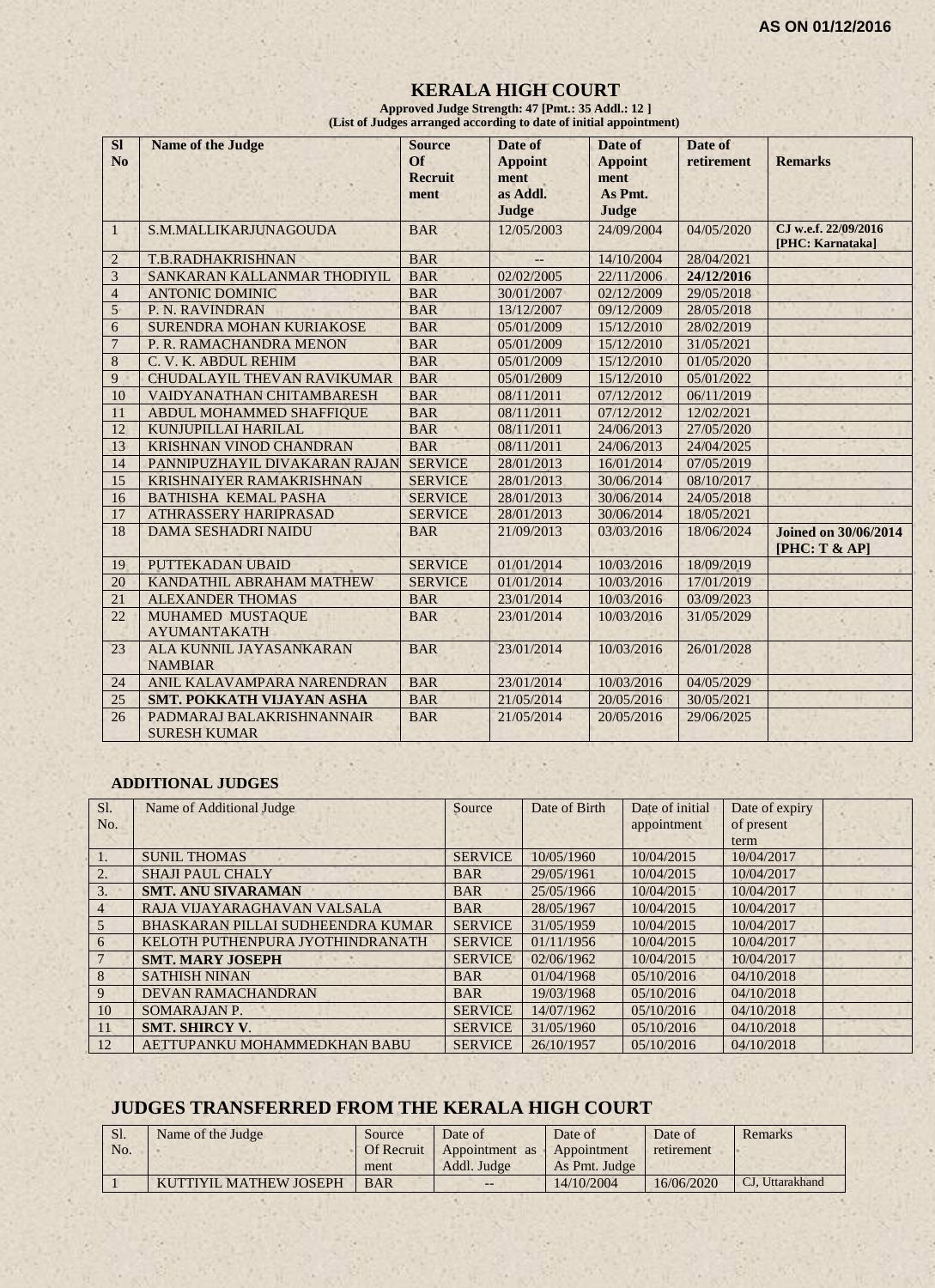#### **Madhya Pradesh High Court**

Approved Judge Strength: 53 [Pmt.: 40 Addl.: 13 ] **(List of Judges arranged according to date of initial appointment)**

| SI.<br>No.     | <b>Name of the Judge</b>         | <b>Source</b>  | Date of<br><b>Appointment</b><br>as Addl. Judge | Date of<br><b>Appointment</b><br>as Pmt. Judge | Date of<br>retirement | <b>Remarks</b>       |
|----------------|----------------------------------|----------------|-------------------------------------------------|------------------------------------------------|-----------------------|----------------------|
|                | <b>RAJENDRA MENON</b>            | <b>BAR</b>     | 01/04/2002                                      | 21/03/2003                                     | 06/06/2019            | ACJ w.e.f.13/05/2016 |
| $\overline{2}$ | <b>SANJAY KUMAR SETH</b>         | <b>BAR</b>     | 21/03/2003                                      | 19/01/2004                                     | 09/06/2019            |                      |
| 3              | <b>SURENDRA KUMAR GANGELE</b>    | <b>BAR</b>     |                                                 | 11/10/2004                                     | 25/07/2018            |                      |
| $\overline{4}$ | PANKAJ KUMAR JAISWAL             | <b>BAR</b>     |                                                 | 11/10/2004                                     | 23/09/2020            |                      |
| 5              | <b>RAVI SHANKER JHA</b>          | <b>BAR</b>     | 18/10/2005                                      | 02/02/2007                                     | 13/10/2023            |                      |
| 6              | <b>JITENDRA KUMAR MAHESHWARI</b> | <b>BAR</b>     | 25/11/2005                                      | 25/11/2008                                     | 28/06/2023            |                      |
|                | <b>SANJAY YADAV</b>              | <b>BAR</b>     | 02/03/2007                                      | 15/01/2010                                     | 05/06/2021            |                      |
| 8              | SATISH CHANDRA SHARMA            | <b>BAR</b>     | 18/01/2008                                      | 15/01/2010                                     | 29/11/2023            |                      |
| 9              | PRAKASH SHRIVASTAVA              | <b>BAR</b>     | 18/01/2008                                      | 15/01/2010                                     | 30/03/2023            |                      |
| 10             | <b>NARESH KUMAR GUPTA</b>        | <b>SERVICE</b> | 03/05/2010                                      | 24/09/2011                                     | 30/06/2017            |                      |
| 11             | <b>SHEEL NAGU</b>                | <b>BAR</b>     | 27/05/2011                                      | 23/05/2013                                     | 31/12/2026            |                      |
| 12             | <b>SUJOY PAUL</b>                | <b>BAR</b>     | 27/05/2011                                      | 14/04/2014                                     | 20/06/2026            |                      |
| 13             | <b>SUBHASH RAOSAHEB KAKADE</b>   | <b>SERVICE</b> | 01/04/2013                                      | 06/09/2014                                     | 22/01/2017            |                      |
| 14             | DHARMDHWAJ KUMAR PALIWAL         | <b>SERVICE</b> | 01/04/2013                                      | 06/09/2014                                     | 15/03/2017            |                      |
| 15             | ROHIT ARYA                       | <b>BAR</b>     | 12/09/2013                                      | 26/03/2015                                     | 27/04/2024            |                      |
| 16             | <b>JARAT KUMAR JAIN</b>          | <b>SERVICE</b> | 28/02/2014                                      | 27/02/2016                                     | 22/01/2017            |                      |
| 17             | <b>SUSHIL KUMAR PALO</b>         | <b>SERVICE</b> | 15/04/2014                                      | 27/02/2016                                     | 01/11/2018            |                      |
| 18             | <b>MISS VANDANA KASREKAR</b>     | <b>BAR</b>     | 25/10/2014                                      | 27/02/2016                                     | 09/07/2022            |                      |
| 19             | <b>RAJENDRA MAHAJAN</b>          | <b>SERVICE</b> | 25/10/2014                                      | 27/02/2016                                     | 06/03/2018            |                      |
| 20             | <b>CHANDRAHAS SIRPURKAR</b>      | <b>SERVICE</b> | 25/10/2014                                      | 27/02/2016                                     | 03/03/2019            |                      |

# **Additional Judges**

| SI.            | <b>Name of Additional Judge</b> | <b>Date of Birth</b> | <b>Source of</b>   | Date of initial | Date of expiry  |
|----------------|---------------------------------|----------------------|--------------------|-----------------|-----------------|
| No.            |                                 |                      | <b>Recruitment</b> | appointment     | of present term |
|                | <b>ALOK VERMA</b>               | 28/11/1955           | <b>SERVICE</b>     | 30/06/2014      | 27/11/2017      |
| $\overline{2}$ | <b>ATUL SREEDHARAN</b>          | 25/05/1966           | <b>BAR</b>         | 07/04/2016      | 06/04/2018      |
| 3              | SUSHRUT ARVIND DHARMADHIKARI    | 08/07/1966           | <b>BAR</b>         | 07/04/2016      | 06/04/2018      |
| $\overline{4}$ | <b>VIVEK RUSIA</b>              | 02/08/1969           | <b>BAR</b>         | 07/04/2016      | 06/04/2018      |
| 5              | <b>ANAND PATHAK</b>             | 18/07/1968           | <b>BAR</b>         | 07/04/2016      | 06/04/2018      |
| 6              | <b>VED PRAKASH SHARMA</b>       | 02/01/1956           | <b>SERVICE</b>     | 07/04/2016      | 01/01/2018      |
|                | <b>JAGDISH PRASAD GUPTA</b>     | 21/03/1959           | <b>SERVICE</b>     | 07/04/2016      | 06/04/2018      |
| 8              | ANURAG KUMAR SHRIVASTAVA        | 11/04/1956           | <b>SERVICE</b>     | 07/04/2016      | 06/04/2018      |
| 9              | <b>HOUSLA PRASAD SINGH</b>      | 01/07/1956           | <b>SERVICE</b>     | 07/04/2016      | 06/04/2018      |
| 10             | <b>ASHOK KUMAR JOSHI</b>        | 11/11/1956           | <b>SERVICE</b>     | 07/04/2016      | 06/04/2018      |
| 11             | <b>VIVEK AGARWAL</b>            | 28/06/1967           | <b>BAR</b>         | 07/04/2016      | 06/04/2018      |
| 12             | <b>SMT. NANDITA DUBEY</b>       | 17/09/1961           | <b>BAR</b>         | 07/04/2016      | 06/04/2018      |
| 13             | <b>RAJEEV KUMAR DUBEY</b>       | 11/10/1960           | <b>SERVICE</b>     | 13/10/2016      | 12/10/2018      |
| 14             | <b>SMT. ANJULI PALO</b>         | 19/05/1961           | <b>SERVICE</b>     | 13/10/2016      | 12/10/2018      |
| 15             | <b>VIRENDER SINGH</b>           | 15/04/1961           | <b>SERVICE</b>     | 13/10/2016      | 12/10/2018      |
| 16             | <b>SUNIL KUMAR AWASTHI</b>      | 04/06/1959           | <b>SERVICE</b>     | 13/10/2016      | 12/10/2018      |
| 17             | <b>VIJAY KUMAR SHUKLA</b>       | 28/06/1964           | <b>BAR</b>         | 13/10/2016      | 12/10/2018      |
| 18             | <b>GURPAL SINGH AHLUWALIA</b>   | 20/02/1966           | <b>BAR</b>         | 13/10/2016      | 12/10/2018      |
| 19             | <b>SUBODH ABHYANKAR</b>         | 03/01/1969           | <b>BAR</b>         | 13/10/2016      | 12/10/2018      |

# **JUDGES TRANSFERRED FROM THE MADHYA PRADESH HIGH COURT**

| Sl. | Name of the Judge         | Source of   | Date of     | Date of       | Date of    | <b>Remarks</b>               |
|-----|---------------------------|-------------|-------------|---------------|------------|------------------------------|
| No. |                           | Recruitment | Appointment | Appointment   | retirement |                              |
|     |                           |             | Addl.<br>as | As Pmt. Judge |            |                              |
|     |                           |             | Judge       |               |            |                              |
|     | <b>AJIT SINGH</b>         | <b>BAR</b>  | 01/04/2002  | 21/03/2003    | 05/09/2018 | CJ. Gauhati                  |
|     | <b>SHANTANU S. KEMKAR</b> | <b>BAR</b>  | 21/03/2003  | 19/01/2004    | 22/10/2018 | <b>Transferred to Bombay</b> |
|     | <b>ALOK ARADHE</b>        | <b>BAR</b>  | 29/12/2009  | 15/02/2011    | 12/04/2026 | Transferred to J& K          |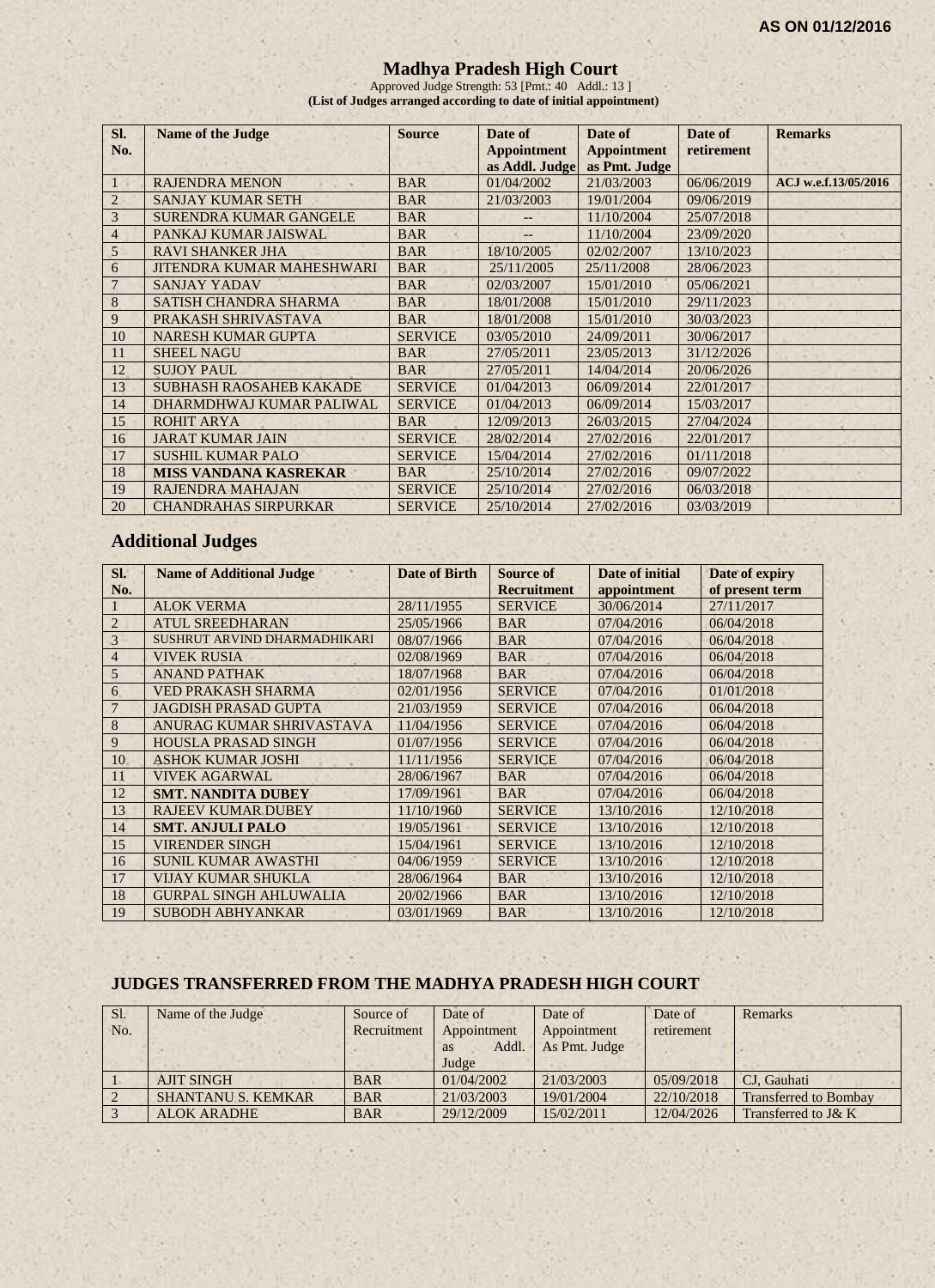#### **MADRAS HIGH COURT**

**Approved Judge Strength: 75 [Pmt.: 56 Addl.: 19 ] (List of Judges arranged according to date of initial appointment)**

| SI.<br>No.     | <b>Name of the Judge</b>      | <b>Source</b>  | Date of<br><b>Appointment</b><br>as Addl. Judge | Date of<br><b>Appointment</b><br>As Pmt. Judge | Date of<br>retirement | <b>Remarks</b>                                  |
|----------------|-------------------------------|----------------|-------------------------------------------------|------------------------------------------------|-----------------------|-------------------------------------------------|
| $\mathbf{1}$   | SANJAY KISHAN KAUL            | <b>BAR</b>     | 03/05/2001                                      | 02/05/2003                                     | 25/12/2020            | CJ w.e.f.26/07/2014<br>[PHC: Delhi]             |
| $2^{\circ}$    | <b>HULUVADI G.RAMESH</b>      | <b>SERVICE</b> | 08/09/2003                                      | 24/09/2004                                     | 19/05/2019            | <b>Joined on 11/04/2016</b><br>[PHC: Karnataka] |
| 3              | <b>M.JAICHANDRAN</b>          | <b>BAR</b>     | 10/12/2005                                      | 20/04/2007                                     | 23/02/2017            |                                                 |
| $\overline{4}$ | <b>S. MANI KUMAR</b>          | <b>BAR</b>     | 31/07/2006                                      | 09/11/2009                                     | 23/04/2023            |                                                 |
| 5              | A. SELVAM                     | <b>SERVICE</b> | 31/07/2006                                      | 09/11/2009                                     | 04/04/2018            |                                                 |
| 6              | NOOTY RAMA MOHANA RAO         | <b>BAR</b>     | 11/09/2006                                      | 10/04/2008                                     | 13/08/2017            | <b>Joined on 18/04/2016</b><br>[PHC: T & AP]    |
| $\overline{7}$ | SAMINATHAN NAGAMATHU          | <b>BAR</b>     | 22/03/2007                                      | 09/11/2009                                     | 30/05/2017            |                                                 |
| 8              | SHUNMUGAVEL PALANIVELU        | <b>SERVICE</b> | 22/03/2007                                      | 09/11/2009                                     | 10/05/2017            |                                                 |
| 9              | K. K. SASIDHARAN              | <b>BAR</b>     | 12/11/2007                                      | 09/11/2009                                     | 27/10/2019            |                                                 |
| 10             | M. VENUGOPAL                  | <b>SERVICE</b> | 12/11/2007                                      | 09/11/2009                                     | 06/05/2019            |                                                 |
| 11             | R. SUBBIAH                    | <b>BAR</b>     | 24/03/2008                                      | 09/11/2009                                     | 20/06/2021            |                                                 |
| 12             | <b>RAJIV SHAKDHER</b>         | <b>BAR</b>     | 11/04/2008                                      | 17/10/2011                                     | 18/10/2024            | <b>Joined on 11/04/2016</b><br>[PHC: DELHI]     |
| 13             | M. SATHYANARAYANAN            | <b>BAR</b>     | 23/04/2008                                      | 09/11/2009                                     | 09/06/2021            |                                                 |
| 14             | <b>BALASUNDARAM RAJENDRAN</b> | <b>BAR</b>     | 31/03/2009                                      | 29/03/2011                                     | 31/03/2017            |                                                 |
| 15             | <b>CYRIL THAMARAI SELVAM</b>  | <b>BAR</b>     | 31/03/2009                                      | 29/03/2011                                     | 08/02/2019            |                                                 |
| 16             | NADESA GOUNDER KIRUBAKARAN    | <b>BAR</b>     | 31/03/2009                                      | 29/03/2011                                     | 20/08/2021            |                                                 |
| 17             | <b>M.M. SUNDRESH</b>          | <b>BAR</b>     | 31/03/2009                                      | 29/03/2011                                     | 20/07/2024            |                                                 |
| 18             | T.S. SIVAGNANAM               | <b>BAR</b>     | 31/03/2009                                      | 29/03/2011                                     | 15/09/2025            |                                                 |
| 19             | M. DURAISWAMY                 | <b>BAR</b>     | 31/03/2009                                      | 29/03/2011                                     | 21/09/2022            |                                                 |
| 20             | T. RAJA                       | <b>BAR</b>     | 31/03/2009                                      | 03/01/2012                                     | 24/05/2023            |                                                 |
| 21             | <b>KUMARI R. MALA</b>         | <b>SERVICE</b> | 31/03/2009                                      | 07/12/2012                                     | 14/03/2017            |                                                 |
| 22             | T. MATHIVANAN                 | <b>SERVICE</b> | 17/02/2010                                      | 26/09/2013                                     | 27/05/2017            |                                                 |
| 23             | KANDASAMI RAVICHANDRA BAABU   | <b>BAR</b>     | 20/12/2011                                      | 26/09/2013                                     | 13/10/2020            |                                                 |
| 24             | <b>P.DEVADASS</b>             | <b>SERVICE</b> | 20/12/2011                                      | 26/09/2013                                     | 14/05/2017            |                                                 |
| 25             | <b>SMT. S. VIMALA</b>         | <b>SERVICE</b> | 20/12/2011                                      | 21/10/2013                                     | 10/01/2019            |                                                 |
| 26             | PAZHAYANUR NARAYANAN PRAKASH  | <b>BAR</b>     | 25/10/2013                                      | 14/04/2015                                     | 11/01/2023            |                                                 |
| 27             | SMT. PUSHPA SATHYANARAYANA    | <b>BAR</b>     | 25/10/2013                                      | 14/04/2015                                     | 27/02/2022            |                                                 |
| 28             | KANDASAMY KALYANASUNDARAM     | <b>BAR</b>     | 25/10/2013                                      | 14/04/2015                                     | 26/05/2022            |                                                 |
| 29             | <b>S. VAIDYANATHAN</b>        | <b>BAR</b>     | 25/10/2013                                      | 14/04/2015                                     | 16/08/2024            |                                                 |
| 30             | R. MAHADEVAN                  | <b>BAR</b>     | 25/10/2013                                      | 14/04/2015                                     | 09/06/2025            |                                                 |
| 31             | GOPALAKRISHNAN CHOCKALINGAM   | <b>SERVICE</b> | 25/10/2013                                      | 14/04/2015                                     | 31/03/2017            |                                                 |
| 32             | <b>MISS V.M. VELUMANI</b>     | <b>BAR</b>     | 20/12/2013                                      | 14/04/2015                                     | 05/04/2024            |                                                 |
| 33             | V. BHARATHIDASAN              | <b>BAR</b>     | $ -$                                            | 07/04/2016                                     | 06/05/2022            |                                                 |
| 34             | <b>D. KRISHNAKUMAR</b>        | <b>BAR</b>     | $-$                                             | 07/04/2016                                     | 21/05/2025            |                                                 |
| 35             | <b>S.S. SUNDAR</b>            | <b>BAR</b>     | $\qquad \qquad -$                               | 07/04/2016                                     | 02/05/2025            |                                                 |
| 36             | M.V. MURALIDARAN              | <b>BAR</b>     | --                                              | 07/04/2016                                     | 15/04/2024            |                                                 |
| 37             | PONNUSAMY KALAIYARASAN        | <b>SERVICE</b> |                                                 | 07/04/2016                                     | 30/04/2018            |                                                 |
| 38             | <b>B. GOKULDAS</b>            | <b>SERVICE</b> | $-4+$                                           | 07/04/2016                                     | 06/06/2017            |                                                 |
| 39             | N. AUTHINATHAN                | <b>SERVICE</b> |                                                 | 07/09/2016                                     | 18/01/2018            |                                                 |
| 40             | <b>V. PARTHIBAN</b>           | <b>BAR</b>     | $-1$                                            | 05/10/2016                                     | 23/04/2022            |                                                 |
| 41             | R. SUBRAMANIAN                | <b>BAR</b>     | $\overline{\phantom{a}}$                        | 05/10/2016                                     | 24/07/2025            |                                                 |
| 42             | M. GOVINDARAJ                 | <b>BAR</b>     | $- -$                                           | 05/10/2016                                     | 18/05/2022            |                                                 |
| 43             | M. SUNDAR                     | <b>BAR</b>     |                                                 | 05/10/2016                                     | 18/07/2028            |                                                 |
| 44             | <b>R. SURESH KUMAR</b>        | <b>BAR</b>     | - 3                                             | 05/10/2016                                     | 28/05/2026            |                                                 |
| 45             | <b>SMT. J. NISHA BANU</b>     | <b>BAR</b>     |                                                 | 05/10/2016                                     | 17/09/2028            |                                                 |
| 46             | <b>M.S. RAMESH</b>            | <b>BAR</b>     | $- -$                                           | 05/10/2016                                     | 27/12/2025            |                                                 |
| 47             | <b>S.M. SUBRAMANIAM</b>       | <b>BAR</b>     | $- -$                                           | 05/10/2016                                     | 30/05/2027            |                                                 |
| 48             | DR. (SMT.) ANITA SUMANTH      | <b>BAR</b>     | --                                              | 05/10/2016                                     | 14/04/2032            |                                                 |
| 49             | A.M. BASHEER AHAMED           | <b>SERVICE</b> | $\qquad \qquad -$                               | 05/10/2016                                     | 19/08/2018            |                                                 |
| 50             | <b>T. RAVINDRAN</b>           | <b>SERVICE</b> | $\qquad \qquad -$                               | 05/10/2016                                     | 29/06/2021            |                                                 |
| 51             | <b>S. BASKARAN</b>            | <b>SERVICE</b> | --                                              | 05/10/2016                                     | 15/11/2018            |                                                 |
| 52             | P. VELMURUGAN                 | <b>SERVICE</b> | $- -$                                           | 05/10/2016                                     | 08/06/2027            |                                                 |
| 53             | DR. G. JAYACHANDRAN           | <b>SERVICE</b> | $\overline{\phantom{a}}$                        | 05/10/2016                                     | 31/03/2027            |                                                 |
| 54             | C.V. KARTHIKEYAN              | <b>SERVICE</b> |                                                 | 05/10/2016                                     | 13/12/2026            |                                                 |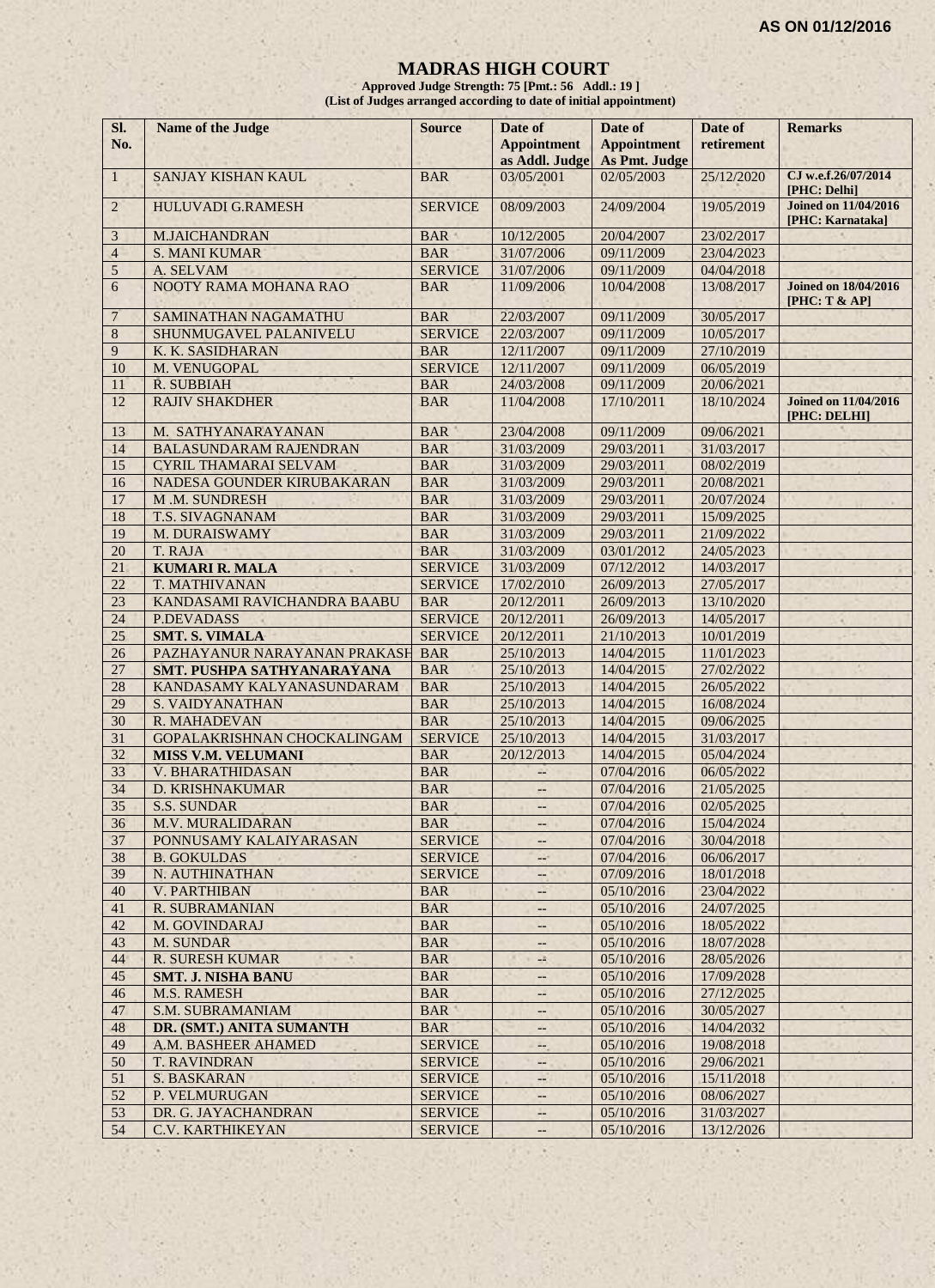#### **MADRAS HIGH COURT…CONTD.**

#### **Additional Judges**

| SI.<br>No. | <b>Name of Additional Judge</b> | Date of<br><b>Birth</b> | Source of<br><b>Recruitment</b> | Date of initial<br>appointment | Date of<br>expiry of<br>present term | <b>Remarks</b> |
|------------|---------------------------------|-------------------------|---------------------------------|--------------------------------|--------------------------------------|----------------|
|            | <b>R.M.T. TEEKA RAMAN</b>       | 09/06/1963              | <b>SERVICE</b>                  | 16/11/2016                     | 15/11/2018                           |                |
|            | N. SATHISH KUMAR                | 06/05/1967              | <b>SERVICE</b>                  | 16/11/2016                     | 15/11/2018                           |                |
|            | N. SESHASAYEE                   | 08/01/1963              | <b>SERVICE</b>                  | 16/11/2016                     | 15/11/2018                           |                |

#### **JUDGES TRANSFERRED FROM THE MADRAS HIGH COURT**

| S1. | Name of the Judge          | Source     | Appointment    | Appointment   | Date of    | <b>Remarks</b>                 |
|-----|----------------------------|------------|----------------|---------------|------------|--------------------------------|
| No. |                            |            | as Addl. Judge | As Pmt. Judge | retirement |                                |
|     | N.N.PAUL VASANTHAKUMAR     | <b>BAR</b> | 10/12/2005     | 20/04/2007    | 13/04/2017 | $CJ$ , $J&K$                   |
|     | <b>RAMALINGAM SUDHAKAR</b> | <b>BAR</b> | 10/12/2005     | 20/04/2007    | 13/02/2021 | <b>TRANSFER TO J&amp;K</b>     |
|     | MUTTACLJEYAPAUL            | Service    | 10/12/2005     | 07/12/2007    | 20/07/2017 | TRANSFER TO P & H              |
|     | <b>V. RAMASUBRAMANIAN</b>  | <b>BAR</b> | 31/07/2006     | 09/11/2009    | 29/06/2020 | <b>TRANSFER TO T&amp;AP</b>    |
|     | RAJA ELANGO                | Bar        | 31/03/2009     | 30/03/2011    | 22/09/2017 | Transferred to A.P.            |
|     | C. S. KARNAN               | <b>BAR</b> | 31/03/2009     | 29/03/2011    | 11/06/2017 | <b>TRANSFERRED TO CALCUTTA</b> |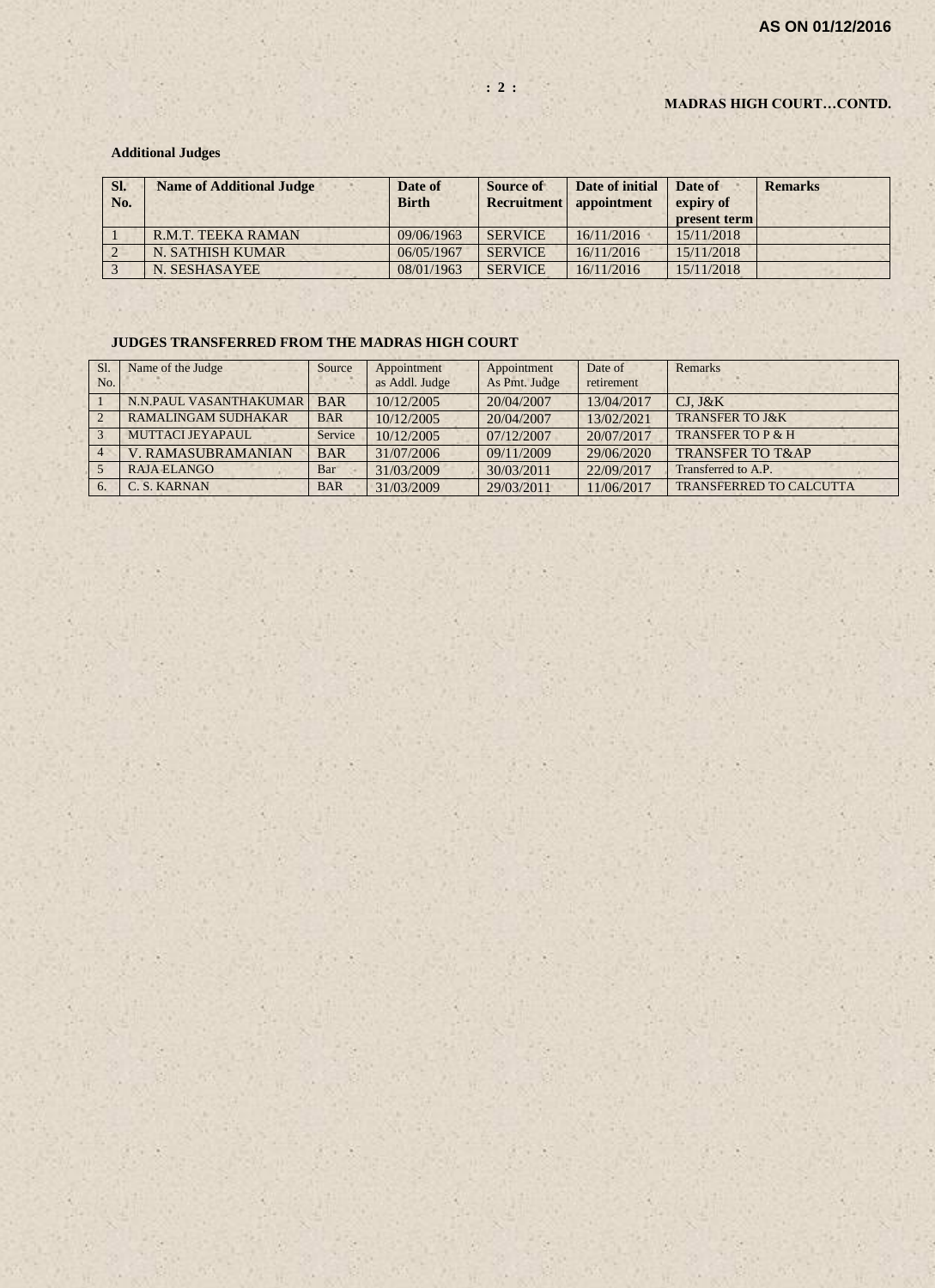# **MANIPUR HIGH COURT**

**Approved Judge Strength: 05 [ Pmt.: 04 Addl.: 01 ] (List of Judges arranged according to date of initial appointment)**

| SI.<br>No. | <b>Name of the Judge</b>              | Source of<br><b>Recruitment</b> | Date of<br><b>Appointment</b><br>as Addl.Judge | Date of<br><b>Appointment</b><br>As Pmt. Judge | Date of<br>retirement | <b>Remarks</b>                                                          |
|------------|---------------------------------------|---------------------------------|------------------------------------------------|------------------------------------------------|-----------------------|-------------------------------------------------------------------------|
|            | <b>RAKESH RANJAN PRASAD</b>           | <b>SERVICE</b>                  |                                                | 27/02/2006                                     | 30/06/2017            | CJ w.e.f. 22/09/2016<br><b>Joined on 15/02/2016</b><br>[PHC: Jharkhand] |
|            | NONGMEIKAPAM KOTISWAR<br><b>SINGH</b> | <b>BAR</b>                      | $-17/10/2011$                                  | 07/11/2012                                     | 28/02/2025            |                                                                         |
|            | KHWAIRAKPAM NOBIN SINGH               | <b>BAR</b>                      | --                                             | 26/11/2014                                     | 31/12/2021            |                                                                         |

# **Additional Judge**

| Sl.<br>No. | <b>Name of Additional Judge</b> | Date of Birth Source of | Recruitment | Date of initial<br>appointment | Date of expiry<br>of present term |
|------------|---------------------------------|-------------------------|-------------|--------------------------------|-----------------------------------|
|            |                                 | $-NIL$                  |             |                                |                                   |

#### **JUDGES TRANSFERRED FROM MANIPUR HIGH COURT**

| No. | Name of the Judge                          | Source | Appointment<br>as Addl. Judge   As Pmt. Judge | Appointment | Date of<br>retirement | Remarks |
|-----|--------------------------------------------|--------|-----------------------------------------------|-------------|-----------------------|---------|
|     | SONGKHUPCHUNG SERTO   01/03/1961   SERVICE |        |                                               | 14/03/2016  | 13/03/2018            |         |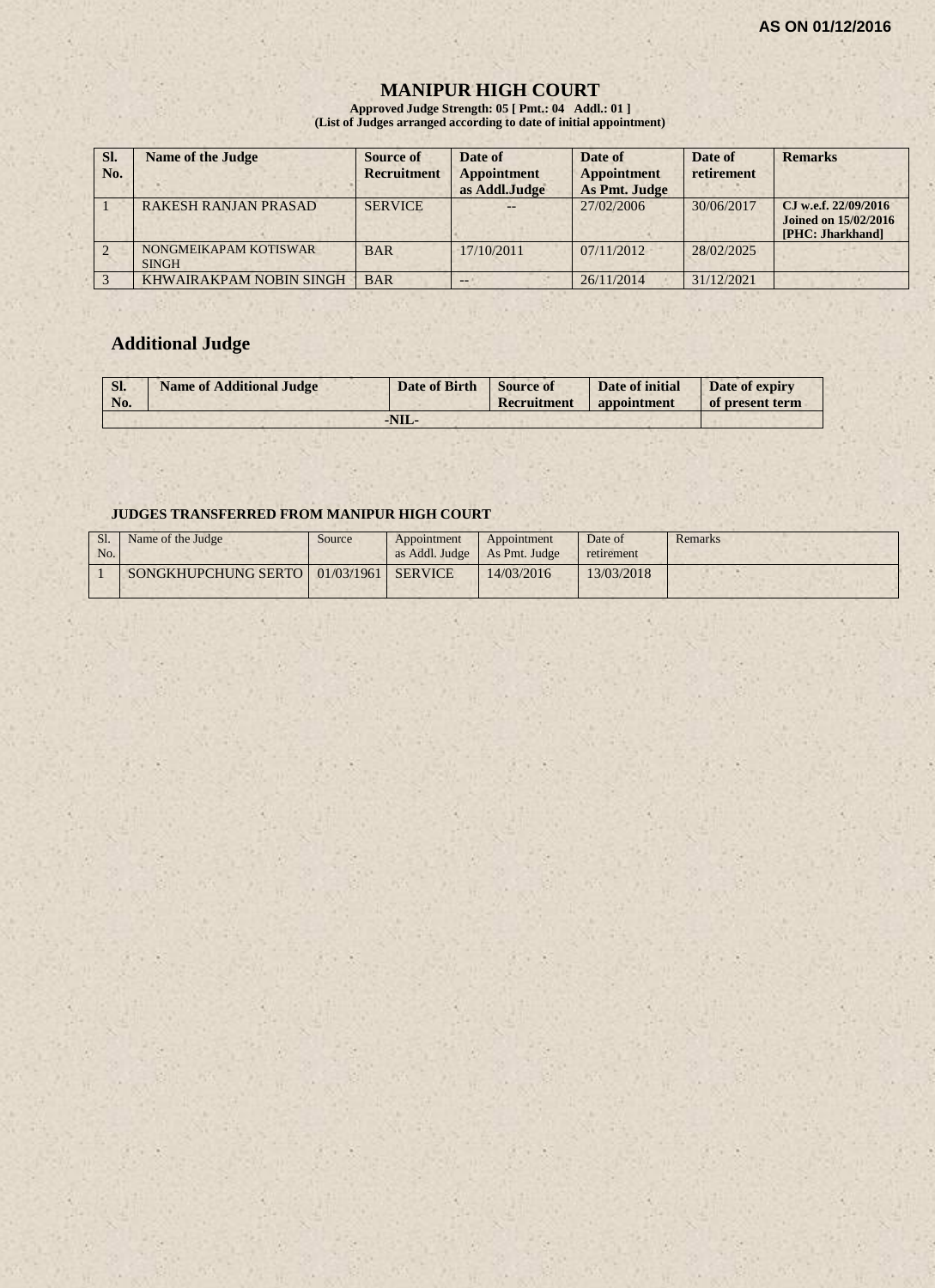$\mathcal{E} \times \mathcal{E}$ 

#### **MEGHALAYA HIGH COURT**

**Approved Judge Strength: 04 [ Pmt.: 03 Addl.: 01 ] (List of Judges arranged according to date of initial appointment)**

| SI.<br>No. | <b>Name of the Judge</b> | Source of<br><b>Recruitment</b> | Date of<br><b>Appointment</b><br>as Addl.Judge | Date of<br><b>Appointment</b><br>As Pmt. Judge | Date of<br>retirement | <b>Remarks</b>                              |
|------------|--------------------------|---------------------------------|------------------------------------------------|------------------------------------------------|-----------------------|---------------------------------------------|
|            | <b>DINESH MAHESHWARI</b> | <b>BAR</b>                      | 02/09/2004                                     | 29/05/2006                                     | 14/05/2020            | C.I w.e.f.24/02/2016<br>[PHC: Rajasthan]    |
|            | <b>SUDIP RANJAN SEN</b>  | <b>SERVICE</b>                  | 06/02/2012                                     | 07/01/2014                                     | 08/03/2019            |                                             |
|            | <b>VED PRAKASH VAISH</b> | <b>SERVICE</b>                  | 17/04/2013                                     | 18/03/2015                                     | 26/06/2021            | <b>Joined on 23/05/2016</b><br>[PHC: Delhi] |

 $(1 - 3)$ 

# **Additional Judges**

| SI.<br>No. | <b>Name of Additional Judge</b> | Date of Birth | <b>Source of</b><br><b>Recruitment</b> | Date of initial<br>appointment | Date of expiry<br>of present term |
|------------|---------------------------------|---------------|----------------------------------------|--------------------------------|-----------------------------------|
|            |                                 | $-NIL-$       |                                        |                                |                                   |

 $(1 - 1)$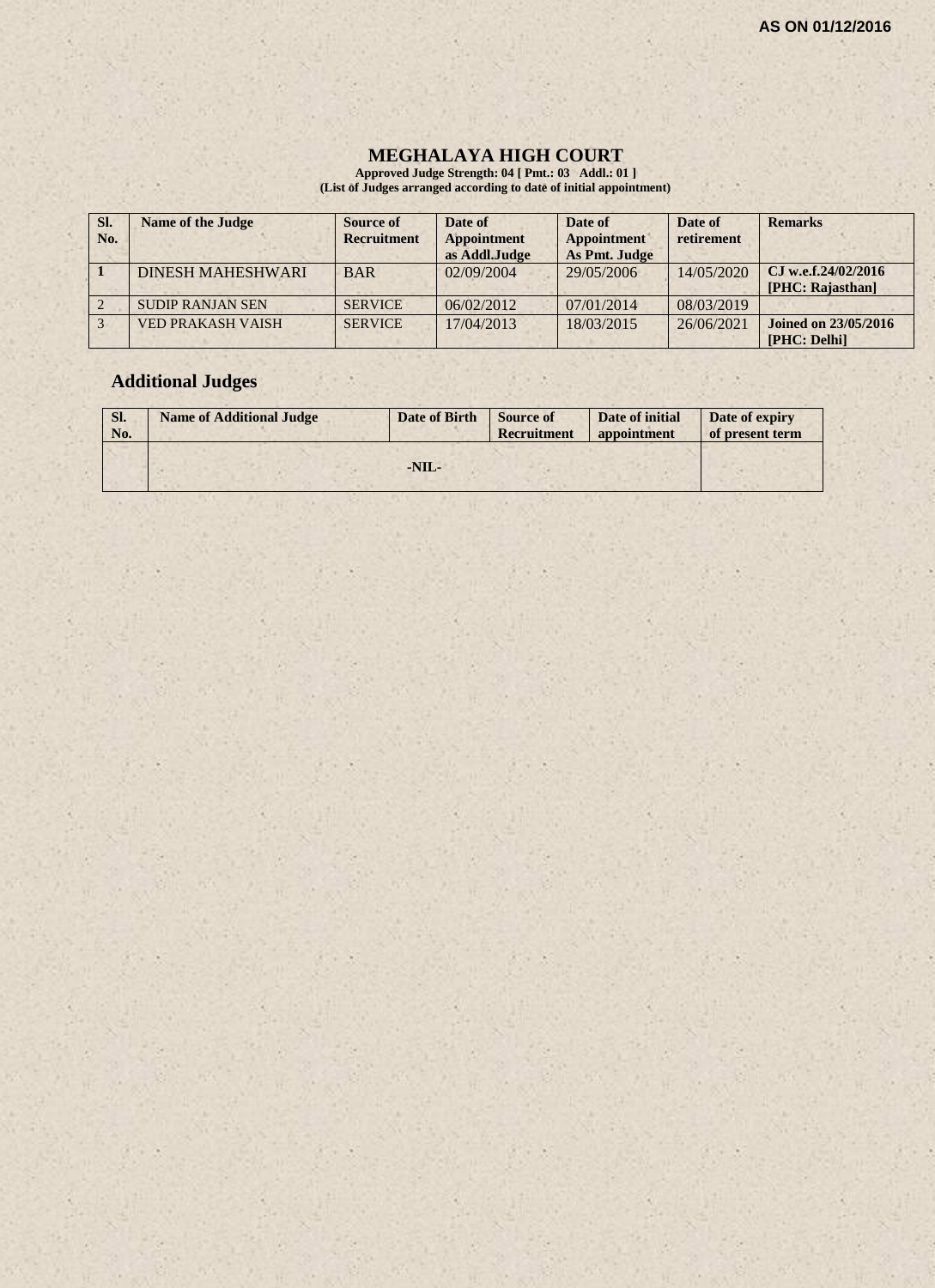# **ORISSA HIGH COURT**

**Approved Judge Strength: 27 [ Pmt.: 20 Addl.: 07 ] (List of Judges arranged according to date of initial appointment)**

| <b>SI</b>      | <b>Name of the Judge</b>      | Source of          | Date of            | Date of            | Date of    | <b>Remarks</b>                                  |
|----------------|-------------------------------|--------------------|--------------------|--------------------|------------|-------------------------------------------------|
| N <sub>0</sub> |                               | <b>Recruitment</b> | <b>Appointment</b> | <b>Appointment</b> | retirement |                                                 |
|                |                               |                    | as Addl. Judge     | As Pmt. Judge      |            |                                                 |
|                | <b>VINEET SARAN</b>           | <b>BAR</b>         | --                 | 14/02/2002         | 10/05/2019 | CJ w.e.f. 26/02/2016                            |
|                |                               |                    |                    |                    |            | [PHC: Allahabad]                                |
| $\overline{2}$ | <b>INDRAJIT MAHANTY</b>       | <b>BAR</b>         | 31/03/2006         | 23/03/2007         | 10/11/2022 |                                                 |
| 3              | <b>KUMARI SANJU PANDA</b>     | <b>BAR</b>         | 01/03/2007         | 11/02/2009         | 09/07/2021 |                                                 |
| $\overline{4}$ | <b>SUBHASH CHANDRA PARIJA</b> | <b>BAR</b>         | 07/11/2007         | 11/02/2009         | 30/06/2018 |                                                 |
| 5              | <b>BIJAYA KUMAR NAYAK</b>     | <b>SERVICE</b>     | 07/10/2009         | 22/06/2011         | 01/02/2018 |                                                 |
| 6              | SANJAYA KUMAR MISHRA          | <b>SERVICE</b>     | 07/10/2009         | 22/06/2011         | 28/12/2023 |                                                 |
|                | <b>CHITTA RANJAN DASH</b>     | <b>SERVICE</b>     | 07/10/2009         | 22/06/2011         | 20/05/2024 |                                                 |
| 8              | Dr. AKSHAYA KUMAR RATH        | <b>BAR</b>         | $-$                | 20/06/2013         | 12/11/2019 |                                                 |
| 9              | <b>BISWAJIT MOHANTY</b>       | <b>BAR</b>         | $-$                | 20/06/2013         | 21/10/2022 |                                                 |
| 10             | DR. BIDYUT RANJAN SARANGI     | <b>BAR</b>         | $-$                | 20/06/2013         | 19/07/2024 |                                                 |
| 11             | <b>DEBABRATA DASH</b>         | <b>SERVICE</b>     | $\qquad \qquad -$  | 29/11/2013         | 11/10/2024 |                                                 |
| 12             | SATURGHANA PUJAHARI           | <b>SERVICE</b>     | 29/11/2013         | 16/10/2014         | 23/09/2022 |                                                 |
| 13             | <b>BISWANATH RATH</b>         | <b>BAR</b>         | 02/07/2014         | 01/07/2016         | 06/09/2023 |                                                 |
| 14             | <b>SANGAM KUMAR SAHOO</b>     | <b>BAR</b>         | 02/07/2014         | 01/07/2016         | 04/06/2026 |                                                 |
| 15             | <b>SUJIT NARAYAN PRASAD</b>   | <b>BAR</b>         | 26/09/2014         | 15/07/2016         | 19/06/2029 | <b>Joined on 12/03/2015</b><br>[PHC: Jharkhand] |

# **Additional Judge**

| SI.<br>N <sub>0</sub> | <b>Name of Additional Judge</b> | Date of<br><b>Birth</b> | <b>Source</b><br>of<br><b>Recruitm</b><br>ent | Date of initial<br>appointment | Date of expiry<br>of present<br>term | <b>Remarks</b> |
|-----------------------|---------------------------------|-------------------------|-----------------------------------------------|--------------------------------|--------------------------------------|----------------|
|                       | KRUSHNA RAM MOHAPATRA           | 18/04/1965              | <b>BAR</b>                                    | 17/04/2015                     | 16/04/2017                           |                |
|                       | <b>JATINDRA PRASAD DAS</b>      | 19/05/1957              |                                               | SERVICE 17/04/2015             | 16/04/2017                           |                |
|                       | DR. DURGA PRASANNA CHOUDHURY    | 03/07/1956              |                                               | <b>SERVICE</b> 17/04/2015      | 16/04/2017                           |                |

# **JUDGES TRANSFERRED FROM THE ORISSA HIGH COURT**

| S <sub>1</sub> | Name of the Judge    | Source     | Date of        | Date of       | Date of    | Remarks                      |
|----------------|----------------------|------------|----------------|---------------|------------|------------------------------|
| N <sub>o</sub> |                      | Of         | Appointment as | Appointment   | retirement |                              |
|                |                      | Recruitmen | Addl.          | As Pmt. Judge |            |                              |
|                |                      |            | Judge          |               |            |                              |
|                | PRADIP KUMAR MOHANTY | <b>BAR</b> | 07/03/2002     | 06/03/2004    | 09/06/2017 | <b>Transfer to Jharkhand</b> |
|                | PRAMATH PATNAIK      | <b>BAR</b> | 24/09/2014     | --            |            | transfer<br>AJ.<br>to        |
|                |                      |            |                |               |            | Jharkhand                    |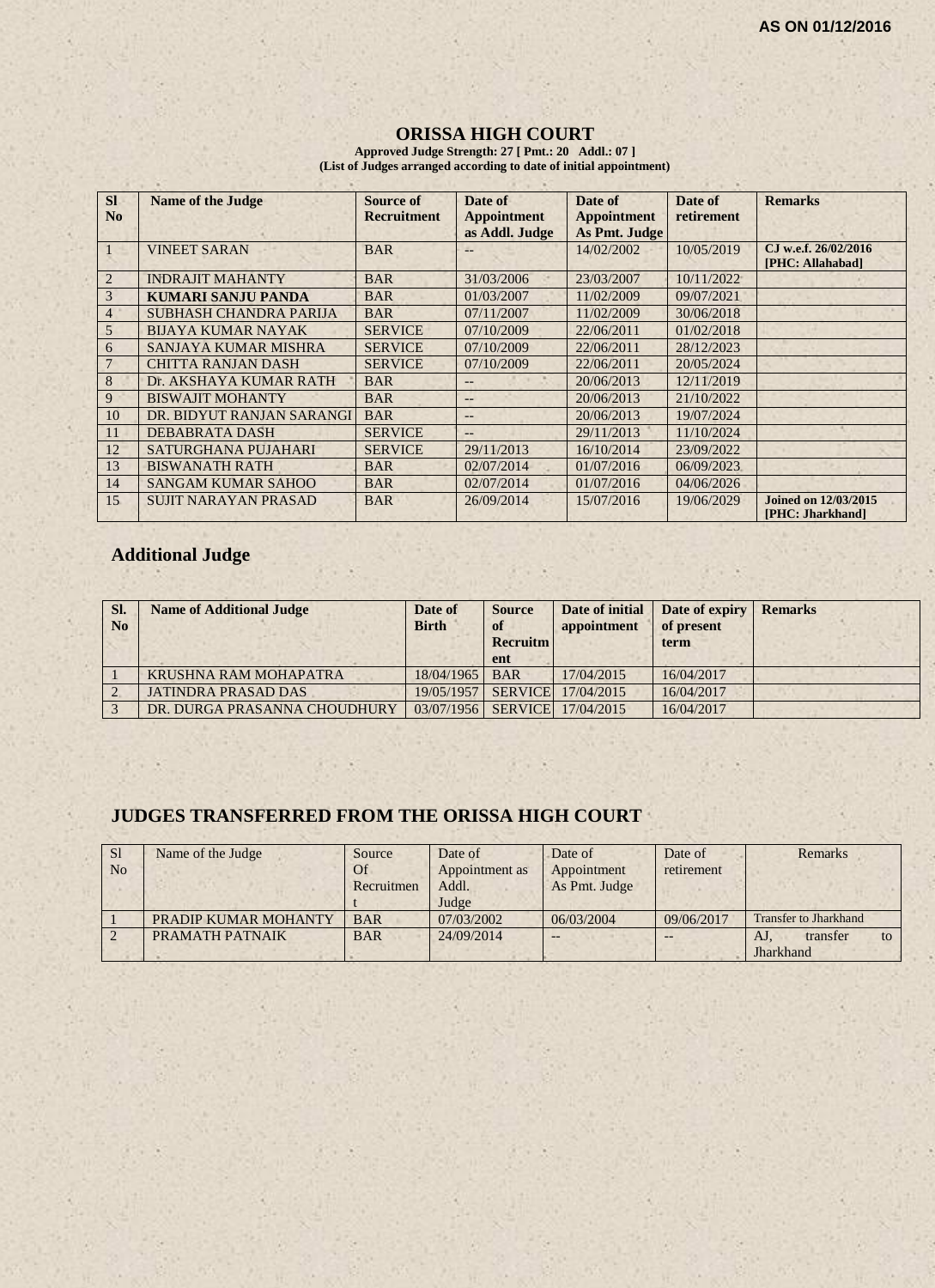#### **PATNA HIGH COURT**

**Approved Judge Strength: 53 [Pmt.: 40 Addl.: 13 ] (List of Judges arranged according to date of initial appointment)**

| <b>SI</b><br>N <sub>0</sub> | <b>Name of the Judge</b>        | Source of<br><b>Recruitment</b> | Date of<br><b>Appointment</b> as<br><b>Addl. Judge</b> | Date of<br><b>Appointment</b><br>As Pmt. Judge | Date of<br>retirement | <b>Remarks</b>                                                      |
|-----------------------------|---------------------------------|---------------------------------|--------------------------------------------------------|------------------------------------------------|-----------------------|---------------------------------------------------------------------|
| $\mathbf{1}$                | <b>HEMANT GUPTA [H]</b>         | <b>BAR</b>                      |                                                        | 02/07/2002                                     | 16/10/2019            | ACJ w.e.f. 29.10.2016<br><b>Joined on 08/02/2016</b><br>[PHC: P& H] |
| $\overline{2}$              | <b>NAVANITI PRASAD SINGH</b>    | <b>BAR</b>                      | --                                                     | 06/03/2006                                     | 05/11/2017            |                                                                     |
| 3                           | <b>RAMESH KUMAR DATTA</b>       | <b>BAR</b>                      | <u></u>                                                | 06/03/2006                                     | 31/12/2016            |                                                                     |
| $\overline{4}$              | SAMARENDRA PRATAP SINGH         | <b>BAR</b>                      |                                                        | 09/10/2006                                     | 31/07/2017            |                                                                     |
| 5                           | <b>AJAY KUMAR TRIPATHI</b>      | <b>BAR</b>                      | 09/10/2006                                             | 21/11/2007                                     | 11/11/2019            |                                                                     |
| 6                           | KISHORE KUMAR MANDAL            | <b>BAR</b>                      | 10/07/2007                                             | 07/07/2009                                     | 21/01/2018            |                                                                     |
| $\overline{7}$              | DR. RAVI RANJAN                 | <b>BAR</b>                      | 14/07/2008                                             | 16/01/2010                                     | 19/12/2022            |                                                                     |
| $\bf 8$                     | <b>JYOTI SARAN</b>              | <b>BAR</b>                      | 13/06/2009                                             | 06/12/2010                                     | 18/08/2019            |                                                                     |
| 9                           | <b>RAKESH KUMAR</b>             | <b>BAR</b>                      | 25/12/2009                                             | 24/10/2011                                     | 31/12/2020            |                                                                     |
| 10                          | BIRENDRA PRASAD VERMA           | <b>BAR</b>                      | 18/02/2010                                             | 24/10/2011                                     | 16/01/2017            |                                                                     |
| 11                          | <b>DINESH KUMAR SINGH</b>       | <b>BAR</b>                      | 18/02/2010                                             | 24/10/2011                                     | 02/10/2020            |                                                                     |
| 12                          | <b>MUNGESHWAR SAHOO</b>         | <b>SERVICE</b>                  | 15/03/2010                                             | 24/10/2011                                     | 31/10/2017            |                                                                     |
| 13                          | HEMANT KR. SRIVASTAVA           | <b>SERVICE</b>                  | 12/08/2010                                             | 10/08/2012                                     | 01/02/2021            |                                                                     |
| 14                          | <b>VIJAYENDRA NATH</b>          | <b>BAR</b>                      | 20/06/2011                                             | 19/06/2013                                     | 12/08/2017            |                                                                     |
| 15                          | <b>SHIVAJI PANDEY</b>           | <b>BAR</b>                      | 20/06/2011                                             | 19/06/2013                                     | 07/05/2021            |                                                                     |
| 16                          | <b>ASHWANI KUMAR SINGH</b>      | <b>BAR</b>                      | 20/06/2011                                             | 19/06/2013                                     | 31/10/2022            |                                                                     |
| 17                          | <b>VIKASH JAIN</b>              | <b>BAR</b>                      | 20/06/2011                                             | 15/05/2014                                     | 17/02/2022            |                                                                     |
| 18                          | <b>AHSANUDDIN AMANULLAH</b>     | <b>BAR</b>                      | 20/06/2011                                             | 15/05/2014                                     | 10/05/2025            |                                                                     |
| 19                          | <b>ADITYA KUMAR TRIVEDI</b>     | <b>SERVICE</b>                  | 20/06/2011                                             | 15/05/2014                                     | 10/08/2020            |                                                                     |
| 20                          | RAJENDRA KUMAR MISHRA           | <b>SERVICE</b>                  | 20/06/2011                                             | 07/07/2014                                     | 01/10/2021            |                                                                     |
| 21                          | <b>CHAKRADHARI SHARAN SINGH</b> | <b>BAR</b>                      | 05/04/2012                                             | 02/03/2016                                     | 19/01/2025            |                                                                     |
| 22                          | PRABHAT KUMAR JHA               | <b>SERVICE</b>                  | 21/04/2014                                             | 20/04/2016                                     | 15/07/2021            |                                                                     |
| 23                          | <b>JITENDRA MOHAN SHARMA</b>    | <b>SERVICE</b>                  | 21/04/2014                                             | 20/04/2016                                     | 01/07/2018            |                                                                     |
| 24                          | <b>SMT. ANJANA MISHRA</b>       | <b>BAR</b>                      | 15/05/2014                                             | 20/04/2016                                     | 29/02/2020            |                                                                     |
| 25                          | <b>SMT. NILU AGRAWAL</b>        | <b>BAR</b>                      | 15/04/2015                                             | 20/04/2016                                     | 21/06/2019            |                                                                     |
| 26                          | <b>SUDHIR SINGH</b>             | <b>BAR</b>                      | 15/04/2015                                             | 20/04/2016                                     | 10/12/2027            |                                                                     |

# **Additional Judges**

| SI. | <b>Name of Additional Judge</b> | Date of      | <b>Source of</b> | Date of initial | Date of expiry  |
|-----|---------------------------------|--------------|------------------|-----------------|-----------------|
| No. |                                 | <b>Birth</b> | Recruitment      | appointment     | of present term |
|     | BIRENDRA KUMAR                  | 23/05/1963   | <b>SERVICE</b>   | 16/11/2016      | 15/11/2018      |

# **Judges transferred from the Patna High Court**

| Sl.<br>No. | Name of the Judge     | Source<br>Of<br>Recruitment | Date of<br>Appointment<br>as Addl.<br>Judge | Date of<br>Appointment<br>As Pmt. Judge | Date of<br>retirement | Remarks                     |
|------------|-----------------------|-----------------------------|---------------------------------------------|-----------------------------------------|-----------------------|-----------------------------|
|            | <b>NAVIN SINHA</b>    | <b>BAR</b>                  |                                             | 11/02/2004                              | 18/08/2018            | CJ. Rajasthan HC            |
|            | <b>ASHUTOSH KUMAR</b> | <b>BAR</b>                  | 15/05/2014                                  | 21/04/2016                              | 30/09/2028            | <b>Transferred to Delhi</b> |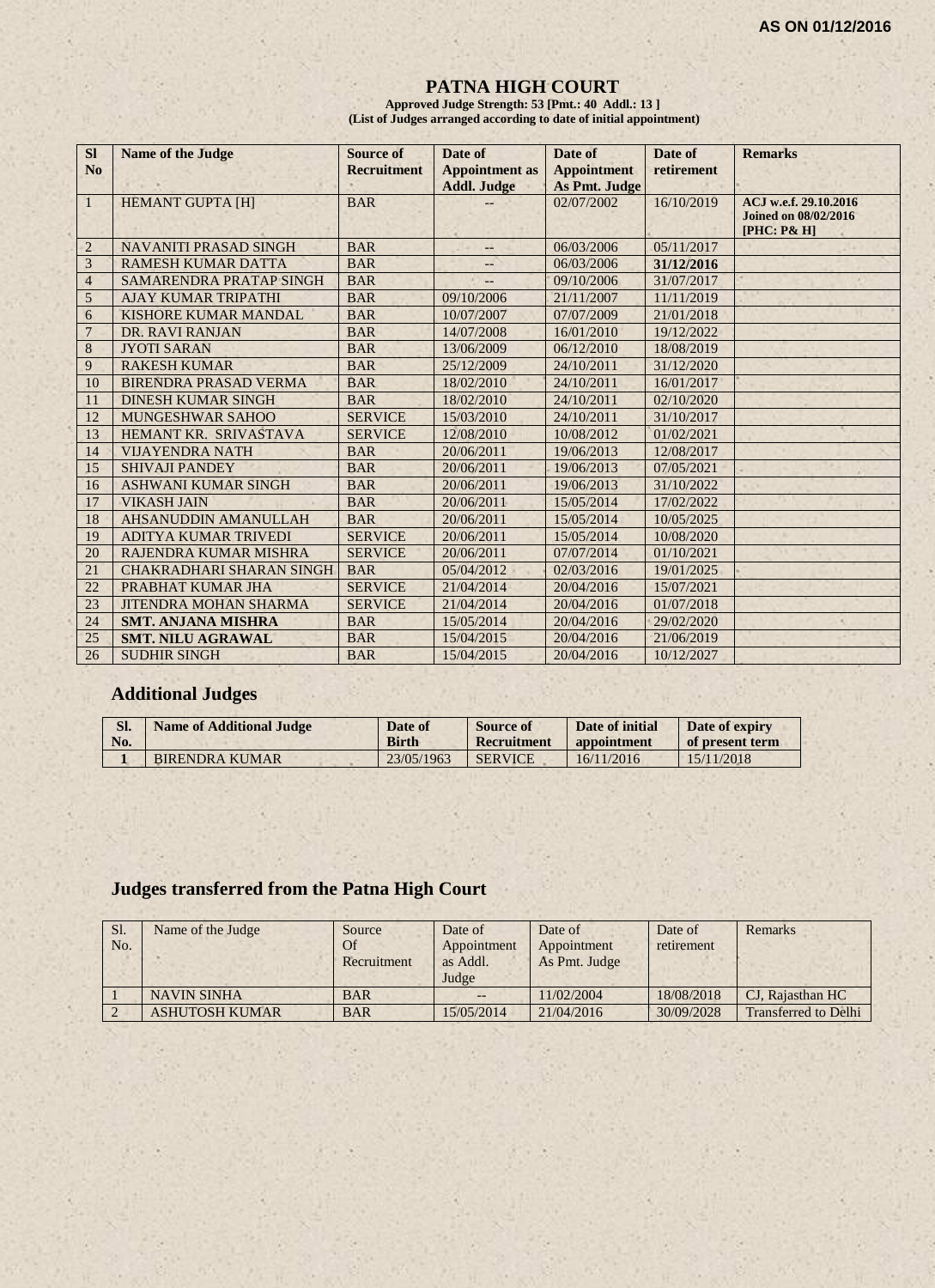#### **PUNJAB & HARYANA HIGH COURT**

**Approved Judge Strength: 85 [ Pmt.: 64 Addl.: 21 ] (List of Judges arranged according to date of initial appointment)**

| SI<br>N <sub>o</sub> | Name of the Judge                        | <b>Source of</b><br><b>Recruitment</b> | Date of<br><b>Appointment</b> as<br><b>Addl.Judge</b> | Date of<br><b>Appointment</b><br><b>As Pmt. Judge</b> | Date of<br>retirement | <b>Remarks</b>                                 |
|----------------------|------------------------------------------|----------------------------------------|-------------------------------------------------------|-------------------------------------------------------|-----------------------|------------------------------------------------|
| $\mathbf{1}$         | <b>S.J.VAZIFDAR</b>                      | <b>BAR</b><br>$1 - 4$                  | 22/01/2001                                            | 21/01/2003                                            | 03/05/2018            | CJ w.e.f.06/08/2016<br>[PHC: Bombay]           |
| $\overline{2}$       | <b>SURINDER SINGH SARON [P]</b>          | <b>BAR</b>                             | 44                                                    | 02/07/2002                                            | 03/09/2017            |                                                |
| $\mathfrak{Z}$       | <b>AJAY KUMAR MITTAL [H]</b>             | <b>BAR</b>                             |                                                       | 09/01/2004                                            | 29/09/2020            |                                                |
| $\overline{4}$       | <b>SURYA KANT [H]</b>                    | <b>BAR</b>                             | L.                                                    | 09/01/2004                                            | 09/02/2024            |                                                |
| $5^{\circ}$          | MUTTACI JEYAPAUL                         | <b>SERVICE</b>                         | 10/12/2005                                            | 07/12/2007                                            | 21/07/2017            | <b>Joined 28/10/2010</b><br>[PHC: Madras]      |
| 6                    | TEJ PRATAP SINGH MANN [P]                | <b>BAR</b>                             | $\overline{\phantom{a}}$                              | 22/03/2006                                            | 31/12/2018            |                                                |
| $\overline{7}$       | <b>MAHESH GROVER [H]</b>                 | <b>BAR</b>                             | $\cdots$                                              | 22/03/2006                                            | 03/06/2019            |                                                |
| 8                    | <b>RAJESH BINDAL [H]</b>                 | <b>BAR</b>                             | u.                                                    | 22/03/2006                                            | 15/04/2023            |                                                |
| 9                    | M.M.S. BEDI [P]                          | <b>SERVICE</b>                         | 01/04/2006                                            | 05/11/2007                                            | 08/10/2018            |                                                |
| 10                   | ARUN BHAURAO CHAUDHARI                   | <b>BAR</b>                             | 08/09/2006                                            | 05/09/2008                                            | 31/03/2019            | <b>Joined on 11/04/2016</b><br>[PHC: Bombay]   |
| 11                   | <b>RAKESH KUMAR JAIN [H]</b>             | <b>BAR</b>                             | 05/12/2007                                            | 26/11/2008                                            | 30/09/2020            |                                                |
| 12                   | <b>JASWANT SINGH [H]</b>                 | <b>BAR</b>                             | 05/12/2007                                            | 28/11/2009                                            | 22/02/2023            |                                                |
| 13                   | <b>SMT. DAYA CHAUDHARY [H]</b>           | <b>BAR</b>                             | 05/12/2007                                            | 28/11/2009                                            | 09/01/2021            |                                                |
| 14                   | <b>RAJAN GUPTA [P]</b>                   | <b>BAR</b>                             | 10/07/2008                                            | 14/01/2011                                            | 13/09/2022            |                                                |
| 15                   | <b>AJAY TEWARI [P]</b>                   | <b>BAR</b>                             | 10/07/2008                                            | 14/01/2011                                            | 05/04/2022            |                                                |
| 16                   | <b>JITENDRA KUMAR CHAUHAN [H]</b>        | <b>BAR</b>                             | 10/07/2008                                            | 14/01/2011                                            | 05/06/2021            |                                                |
| 17                   | <b>AUGUSTINE GEORGE MASIH [P]</b>        | <b>BAR</b>                             | 10/07/2008                                            | 14/01/2011                                            | 11/03/2025            |                                                |
| 18                   | <b>KUMARI RITU BAHRI [H]</b>             | <b>BAR</b>                             | 16/08/2010                                            | 23/02/2012                                            | 10/10/2024            |                                                |
| 19                   | <b>RAMESHWAR SINGH MALIK [H]</b>         | <b>BAR</b>                             | 30/09/2011                                            | 13/06/2013                                            | 17/10/2017            |                                                |
| 20                   | <b>RAJIV NARAIN RAINA [P]</b>            | <b>BAR</b>                             | 30/09/2011                                            | 24/01/2014                                            | 04/07/2020            |                                                |
| 21                   | <b>TAJINDER SINGH DHINDSA [P]</b>        | <b>BAR</b>                             | 30/09/2011                                            | 24/01/2014                                            | 05/03/2023            |                                                |
| 22                   | <b>GURMEET SINGH SANDHAWALIA [P]</b>     | <b>BAR</b>                             | 30/09/2011                                            | 24/01/2014                                            | 31/10/2027            |                                                |
| 23                   | <b>MRS. REKHA MITTAL [P]</b>             | <b>SERVICE</b>                         | 15/06/2012                                            | 19/12/2014                                            | 16/01/2021            |                                                |
| 24                   | <b>INDERJIT SINGH [P]</b>                | <b>SERVICE</b>                         | 15/06/2012                                            | 19/12/2014                                            | 23/10/2019            |                                                |
| 25                   | <b>AMOL RATTAN SINGH [P]</b>             | <b>BAR</b>                             | 21/12/2012                                            | 19/12/2014                                            | 18/08/2022            |                                                |
| 26                   | <b>SHRIMATI ANITA CHAUDHRY [H]</b>       | <b>SERVICE</b>                         | 20/06/2013                                            | 19/12/2014                                            | 30/12/2018            |                                                |
| 27                   | <b>FATEH DEEP SINGH [P]</b>              | <b>SERVICE</b>                         | 20/06/2013                                            | 19/12/2014                                            | 07/07/2022            |                                                |
| 28                   | <b>JASPAL SINGH [P]</b><br>$\mathcal{A}$ | <b>SERVICE</b>                         | 20/06/2013                                            | 19/12/2014                                            | 09/10/2018            |                                                |
| 29                   | <b>SURINDER GUPTA [P]</b>                | <b>SERVICE</b>                         | 20/06/2013                                            | 19/12/2014                                            | 29/03/2020            |                                                |
| 30                   | <b>SUDIP AHLUWALIA</b>                   | <b>SERVICE</b>                         | 01/10/2013                                            | 14/03/2016                                            | 30/12/2021            | <b>Joined on 23/05/2016</b><br>[PHC: Calcutta] |
| 31                   | HARINDER SINGH SIDHU [P]                 | <b>BAR</b>                             | 28/12/2013                                            | 19/12/2014                                            | 16/05/2023            |                                                |
| 32                   | <b>ARUN PALLI [P]</b>                    | <b>BAR</b>                             | 28/12/2013                                            | 19/12/2014                                            | 17/09/2026            |                                                |
| 33                   | <b>KULDIP SINGH [P]</b>                  | <b>SERVICE</b>                         | 10/01/2014                                            | 19/12/2014                                            | 15/08/2019            |                                                |
| 34                   | SMT. LISA GILL [P]                       | <b>BAR</b>                             | 31/03/2014                                            | 19/12/2014                                            | 16/11/2028            |                                                |
| 35                   | <b>RAJ MOHAN SINGH [H]</b>               | <b>BAR</b>                             | 25/09/2014                                            | 23/05/2016                                            | 17/08/2024            |                                                |
| 36                   | <b>MISS JAISHREE THAKUR [P]</b>          | <b>BAR</b>                             | 25/09/2014                                            | 20/05/2016                                            | 23/07/2023            |                                                |
| 37                   | <b>AMIT RAWAL [P]</b>                    | <b>BAR</b>                             | 25/09/2014                                            | 23/05/2016                                            | 20/09/2025            |                                                |
| 38                   | <b>DEEPAK SIBAL [P]</b>                  | <b>BAR</b>                             | 25/09/2014                                            | 23/05/2016                                            | 02/09/2029            |                                                |
| 39                   | <b>HARI PAL VERMA [P]</b>                | <b>BAR</b>                             | 25/09/2014                                            | 23/05/2016                                            | 05/04/2021            |                                                |
| 40                   | <b>ANUPINDER SINGH GREWAL [P]</b>        | <b>BAR</b>                             | 25/09/2014                                            | 20/05/2016                                            | 09/03/2026            |                                                |
| 41                   | <b>GURMIT RAM [P]</b>                    | <b>SERVICE</b>                         | 25/09/2014                                            | 23/05/2016                                            | 06/02/2017            |                                                |
| 42                   | <b>SMT. SNEH PRASHAR [H]</b>             | <b>SERVICE</b>                         | 25/09/2014                                            | 23/05/2016                                            | 20/07/2017            |                                                |
| 43                   | <b>DARSHAN SINGH [H]</b>                 | <b>SERVICE</b>                         | 25/09/2014                                            | 23/05/2016                                            | 06/07/2017            |                                                |
| 44                   | DR. SHEKHER KUMAR DHAWAN [H]             | <b>SERVICE</b>                         | 25/09/2014                                            | 23/05/2016                                            | 04/12/2019            |                                                |

# **Additional Judges**

| SI.<br>No. | <b>Name of Additional Judge</b> | Date of Birth | <b>Source</b>  | Date of initial<br>appointment | Date of expiry<br>of present term | <b>Remarks</b>                           |
|------------|---------------------------------|---------------|----------------|--------------------------------|-----------------------------------|------------------------------------------|
|            | PAVANKUMAR BHIMAPPA BAJANTHRI   | 23/10/1963    | <b>BAR</b>     | 02/01/2015                     | 01/01/2017                        | Joined on 16/03/2015<br>[PHC: Karnataka] |
|            | <b>RAMENDRA JAIN [H]</b>        | 26/08/1958    | <b>SERVICE</b> | 20/04/2015                     | 19/04/2017                        |                                          |

#### **JUDGES TRANSFERRED FROM THE PUNJAB & HARYANA HIGH COURT**

| Sl.            | Name of the Judge                | Source Of      | Date of           | Date of       | Date of    | <b>Remarks</b>               |
|----------------|----------------------------------|----------------|-------------------|---------------|------------|------------------------------|
| No.            |                                  | Recruit-       | Appointment       | Appointment   | Retirement |                              |
|                |                                  | ment           | as Addl.          | As Pmt. Judge |            |                              |
|                |                                  |                | Judge             |               |            |                              |
|                | <b>HEMANT GUPTA [H]</b>          | <b>BAR</b>     | $\qquad \qquad -$ | 02/07/2002    | 16/10/2019 | <b>Transfer to Patna</b>     |
| $\sqrt{2}$     | <b>AJAI LAMBA [H]</b>            | <b>BAR</b>     |                   | 22/03/2006    | 20/09/2020 | <b>Transfer to Allahabad</b> |
| $\overline{3}$ | <b>MOHINDER PAL [P]</b>          | <b>SERVICE</b> | 08/10/2007        | 14/05/2008    | 29/12/2018 | Transfer to Gujarat          |
| $\overline{4}$ | KANWALJIT SINGH AHLUWALIA<br>[P] | <b>BAR</b>     | 05/12/2007        | 01/07/2009    | 30/05/2019 | <b>Transfer to Rajasthan</b> |
| 5 <sup>7</sup> | <b>SMT. SABINA [P]</b>           | <b>SERVICE</b> | 12/03/2008        | 23/02/2010    | 19/04/2023 | <b>Transfer to Rajasthan</b> |
| 6              | <b>NIRMALJIT KAUR [P]</b>        | <b>BAR</b>     | 10/07/2008        | 29/06/2012    | 27/01/2021 | <b>Transfer to Rajasthan</b> |
|                | <b>BAWA SINGH WALIA [P]</b>      | <b>BAR</b>     | 25/09/2014        | 23/05/2016    | 28/08/2023 | Transfer to J& K             |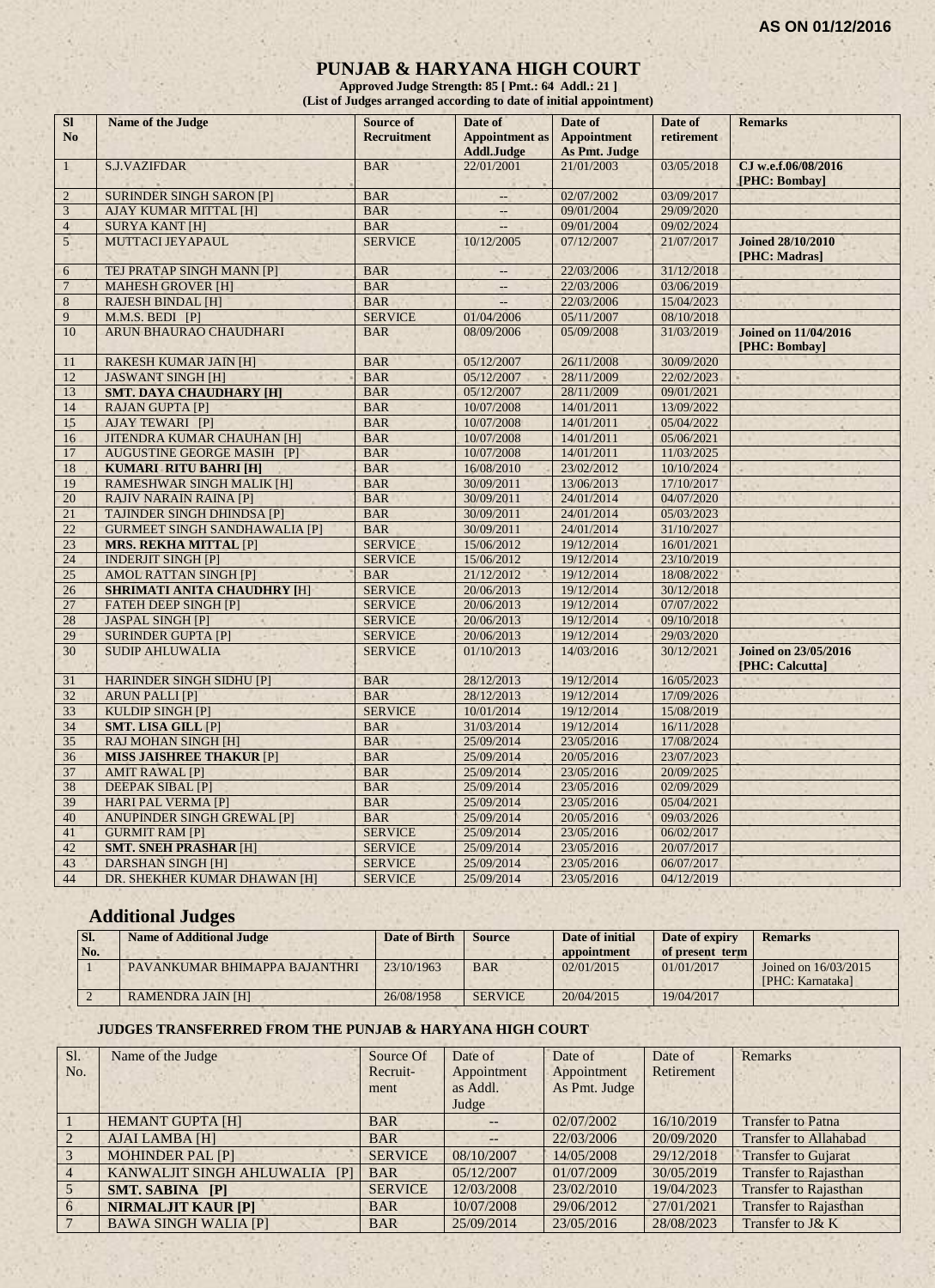#### **RAJASTHAN HIGH COURT**

**Approved Judge Strength: 50 [ Pmt.: 38 Addl.: 12 ] (List of Judges arranged according to date of initial appointment)**

| SI.<br>No.     | <b>Name of the Judge</b>         | <b>Source</b>  | Date of<br><b>Appointment</b><br>as Addl.Judge | Date of<br><b>Appointment</b><br>as Pmt.<br>Judge | Date of<br>retirement | <b>Remarks</b>                               |
|----------------|----------------------------------|----------------|------------------------------------------------|---------------------------------------------------|-----------------------|----------------------------------------------|
| $\mathbf{1}$   | <b>NAVIN SINHA</b>               | <b>BAR</b>     |                                                | 11/02/2004                                        | 18/08/2018            | CJ w.e.f.14/05/2016<br>[PHC: Patna]          |
| $\overline{c}$ | K. S. JHAVERI                    | <b>BAR</b>     | 07/03/2004                                     | 22/06/2005                                        | 04/01/2020            | <b>Joined on24/08/2016</b><br>[PHC: Gujarat] |
| 3              | <b>AJAY RASTOGI</b>              | <b>BAR</b>     | 02/09/2004                                     | 29/05/2006                                        | 17/06/2020            |                                              |
| $\overline{4}$ | <b>GOVIND MATHUR</b>             | <b>BAR</b>     | 02/09/2004                                     | 29/05/2006                                        | 13/04/2021            |                                              |
| $\sqrt{5}$     | <b>GOPAL KRISHAN VYAS</b>        | <b>BAR</b>     | 13/06/2005                                     | 24/01/2008                                        | 08/07/2018            |                                              |
| 6              | <b>MOHAMMAD RAFIO</b>            | <b>BAR</b>     | 15/05/2006                                     | 14/05/2008                                        | 24/05/2022            |                                              |
| $\overline{7}$ | <b>MAHESH CHANDRA SHARMA</b>     | <b>BAR</b>     | 05/07/2007                                     | 04/11/2008                                        | 31/05/2017            |                                              |
| 8              | <b>SANGEET RAJ LODHA</b>         | <b>BAR</b>     | 05/07/2007                                     | 04/11/2008                                        | 12/10/2021            |                                              |
| $\overline{9}$ | MUNISHWAR NATH BHANDARI          | <b>BAR</b>     | 05/07/2007                                     | 04/11/2008                                        | 11/09/2022            |                                              |
| 10             | KANWALJIT SINGH AHLUWALIA [I     | <b>BAR</b>     | 05/12/2007                                     | 01/07/2009                                        | 30/05/2019            | <b>Joined on 18/04/2013</b><br>[PHC: P&H]    |
| 11             | SMT. SABINA [P]                  | <b>SERVICE</b> | 12/03/2008                                     | 23/02/2010                                        | 19/04/2023            | <b>Joined on 11/04/2016</b><br>[PHC: P & H]  |
| 12             | <b>NIRMALJIT KAUR [P]</b>        | <b>BAR</b>     | 10/07/2008                                     | 29/06/2012                                        | 27/01/2021            | <b>Joined on 09/07/2012</b><br>[PHC: P & H]  |
| 13             | PRASHANT KUMAR AGARWAL           | <b>SERVICE</b> | 28/04/2011                                     | 06/02/2013                                        | 17/05/2017            |                                              |
| 14             | <b>ALOK SHARMA</b>               | <b>BAR</b>     | 30/05/2011                                     | 06/02/2013                                        | 23/10/2019            |                                              |
| 15             | <b>SANDEEP MEHTA</b>             | <b>BAR</b>     | 30/05/2011                                     | 06/02/2013                                        | 10/01/2025            |                                              |
| 16             | <b>JAINENDRA KUMAR RANKA</b>     | <b>BAR</b>     | 08/01/2013                                     | 07/01/2015                                        | 02/08/2017            |                                              |
| 17             | PRATAP KRISHNA LOHRA             | <b>BAR</b>     | 08/01/2013                                     | 07/01/2015                                        | 03/09/2019            |                                              |
| 18             | <b>VEERENDRA SINGH SIRADHANA</b> | <b>BAR</b>     | 08/01/2013                                     | 07/01/2015                                        | 22/07/2019            |                                              |
| 19             | <b>VIJAY BISHNOI</b>             | <b>BAR</b>     | 08/01/2013                                     | 07/01/2015                                        | 25/03/2026            | и.                                           |
| 20             | <b>ARUN BHANSALI</b>             | <b>BAR</b>     | 08/01/2013                                     | 07/01/2015                                        | 14/10/2029            |                                              |
| 21             | MAHENDRA KUMAR MAHESHWAI         | <b>SERVICE</b> | 21/01/2013                                     | 07/01/2015                                        | 30/03/2020            |                                              |
| 22             | <b>BANWARI LAL SHARMA</b>        | <b>SERVICE</b> | 21/01/2013                                     | 07/01/2015                                        | 08/05/2019            |                                              |
| 23             | PRAKASH GUPTA                    | <b>SERVICE</b> | 15/10/2014                                     | 20/05/2016                                        | 10/11/2022            |                                              |

# **ADDITIONAL JUDGES**

| SI.<br>No.     | <b>Name of Additional Judge</b> | Date of Birth Source of | <b>Recruitment</b> | Date of initial<br>appointment | Date of<br>expiry of | <b>Remarks</b> |
|----------------|---------------------------------|-------------------------|--------------------|--------------------------------|----------------------|----------------|
|                |                                 |                         |                    |                                | present term         |                |
|                | <b>GANGA RAM MOOLCHANDANI</b>   | 12/04/1958              | <b>SERVICE</b>     | 11/04/2016                     | 10/04/2018           |                |
| $\overline{2}$ | DEEPAK MAHESHWARI               | 28/07/1956              | <b>SERVICE</b>     | 11/04/2016                     | 10/04/2018           |                |
|                | <b>VIJAY KUMAR VYAS</b>         | 29/08/1956              | <b>SERVICE</b>     | 11/04/2016                     | 10/04/2018           |                |
| $\overline{4}$ | KAILASH CHANDRA SHARMA          | 01/01/1956              | <b>SERVICE</b>     | 11/04/2016                     | 31/12/2017           |                |
| $5 -$          | <b>GOVERDHAN BARDHAR</b>        | 01/11/1959              | <b>SERVICE</b>     | 11/04/2016                     | 10/04/2018           |                |
| 6              | PANKAJ BHANDARI                 | 23/01/1963              | <b>SERVICE</b>     | 11/04/2016                     | 10/04/2018           |                |
|                | DINESH CHANDRA SOMANI           | 01/11/1956              | <b>SERVICE</b>     | 11/04/2016                     | 10/04/2018           |                |
| 8              | SANJEEV PRAKASH SHARMA          | 27/09/1964              | <b>BAR</b>         | 16/11/2016                     | 15/11/2018           |                |
| 9              | DR. PUSHPENDRA SINGH BHATI      | 21/09/1970              | <b>BAR</b>         | 16/11/2016                     | 15/11/2018           |                |
| 10             | <b>DINESH MEHTA</b>             | 28/01/1968              | <b>BAR</b>         | 16/11/2016                     | 15/11/2018           |                |
| <sup>11</sup>  | <b>VINIT KUMAR MATHUR</b>       | 31/03/1970              | <b>BAR</b>         | 16/11/2016                     | 15/11/2018           |                |

#### **JUDGES TRANSFERRED FROM RAJASTHAN HIGH COURT**

| Sl. | Name of the Judge        | Source Of  | Date of     | Date of       | Date of    | <b>Remarks</b>                  |
|-----|--------------------------|------------|-------------|---------------|------------|---------------------------------|
| No. |                          | Recruit-   | Appointment | Appointment   | retirement |                                 |
|     |                          | ment       | as Addl.    | As Pmt. Judge |            |                                 |
|     |                          |            | Judge       |               |            |                                 |
|     | <b>DINESH MAHESHWARI</b> | <b>BAR</b> | 02/09/2004  | 29/05/2006    | 14/05/2020 | CJ, Meghalaya                   |
|     | RAGHVENDRA SINGH CHAUHAN | <b>BAR</b> | 13/06/2005  | 24/01/2008    | 23/12/2021 | <b>Transferred to Karnataka</b> |
|     | <b>VINEET KOTHARI</b>    | <b>BAR</b> | 13/06/2005  | 24/01/2008    | 01/09/2021 | <b>Transfer to Karnataka</b>    |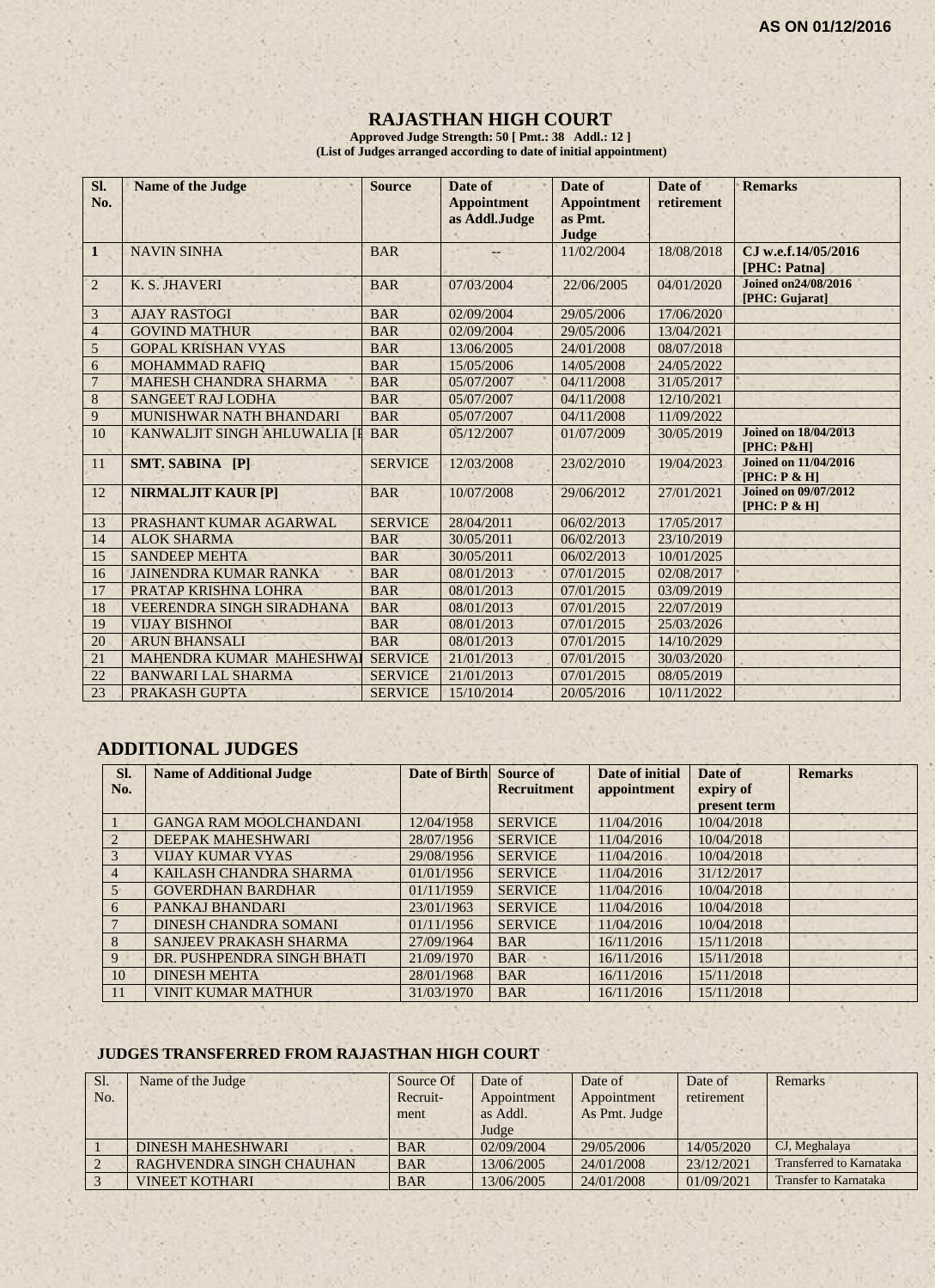#### **SIKKIM HIGH COURT**

**Approved Judge Strength: 3 [ Pmt.: 3 Addl.: 0 ] (List of Judges arranged according to date of initial appointment)**

| SI.<br>No. | <b>Name of the Judge</b>        | Source of<br>Recruitment | Date of<br>Appointment<br>as Addl. Judge | Date of<br><b>Appointment</b><br>As Pmt. Judge | Date of<br>retirement | <b>Remarks</b>                              |
|------------|---------------------------------|--------------------------|------------------------------------------|------------------------------------------------|-----------------------|---------------------------------------------|
|            | SATISH KUMAR AGNIHOTRI          | <b>BAR</b>               | 0.5/0.5/200.5                            | 03/05/2007                                     | 30/06/2018            | CJ w.e.f. 22/09/2016<br>[PHC: Chhattisgarh] |
|            | <b>Smt. MEENAKSHI MADAN RAI</b> | <b>SERVICE</b>           | $- -$                                    | 15/04/2015                                     | 11/07/2026            |                                             |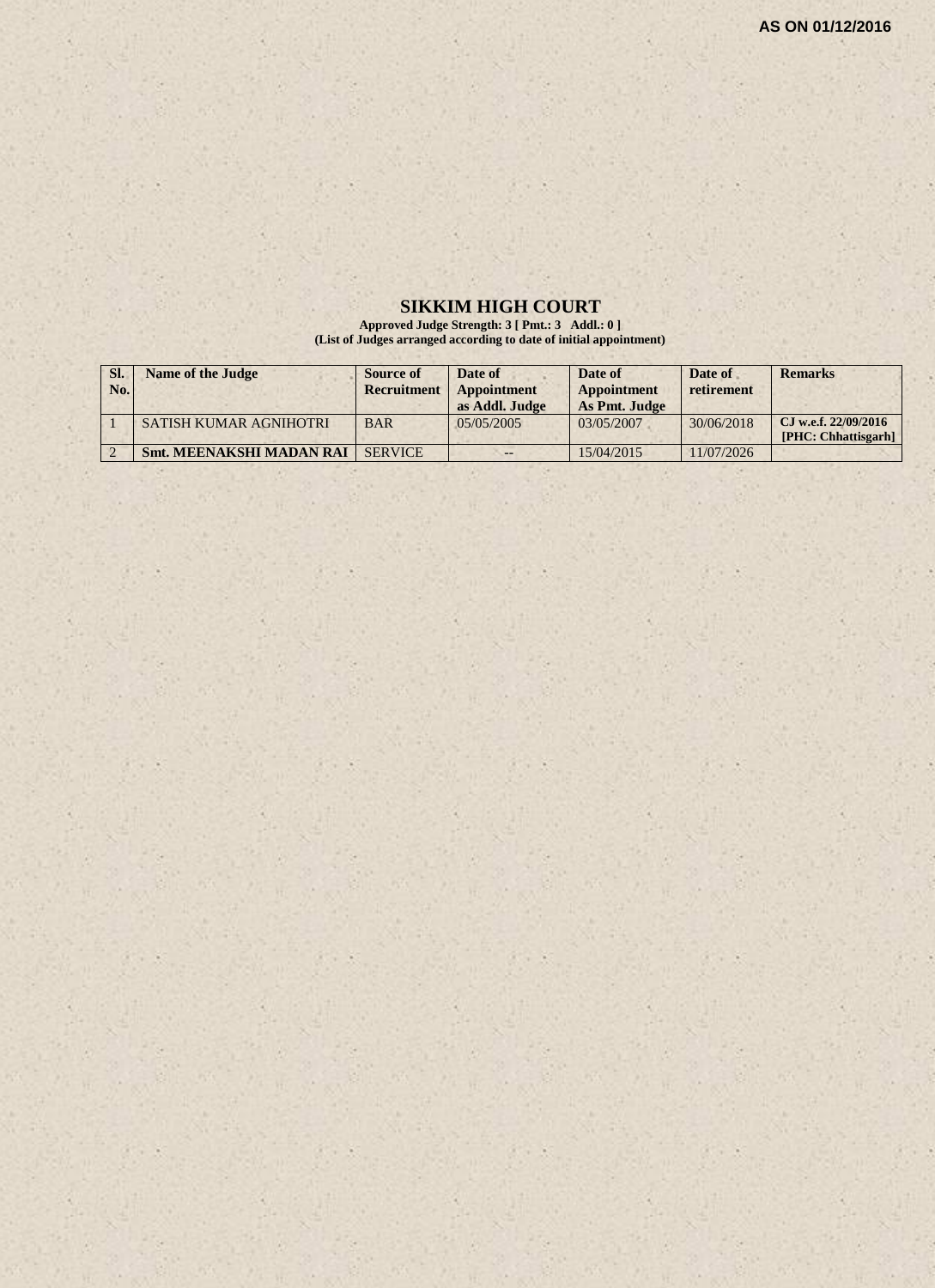#### **TRIPURA HIGH COURT**

**Approved Judge Strength: 4 [ Pmt.: 4 Addl.: 0 ] (List of Judges arranged according to date of initial appointment)**

| SI. | Name of the Judge           | Source of          | Date of        | Date of            | Date of    | <b>Remarks</b>         |
|-----|-----------------------------|--------------------|----------------|--------------------|------------|------------------------|
| No. |                             | <b>Recruitment</b> | Appointment    | <b>Appointment</b> | retirement |                        |
|     |                             |                    | as Addl. Judge | As Pmt. Judge      |            |                        |
|     | <b>TINLIANTHANG VAIPHEI</b> | <b>BAR</b>         | 17/07/2003     | 28/02/2005         | 28/02/2018 | CJ w.e.f. $21/09/2016$ |
|     |                             |                    |                |                    |            | [PHC: Gauhati]         |
|     | <b>SWAPAN CHANDRA DAS</b>   | <b>SERVICE</b>     | 17/10/2011     | 13/09/2013         | 15/03/2017 |                        |
|     | <b>SUBHASIS TALAPATRA</b>   | <b>BAR</b>         | 15/11/2011     | 13/09/2013         | 03/10/2023 |                        |